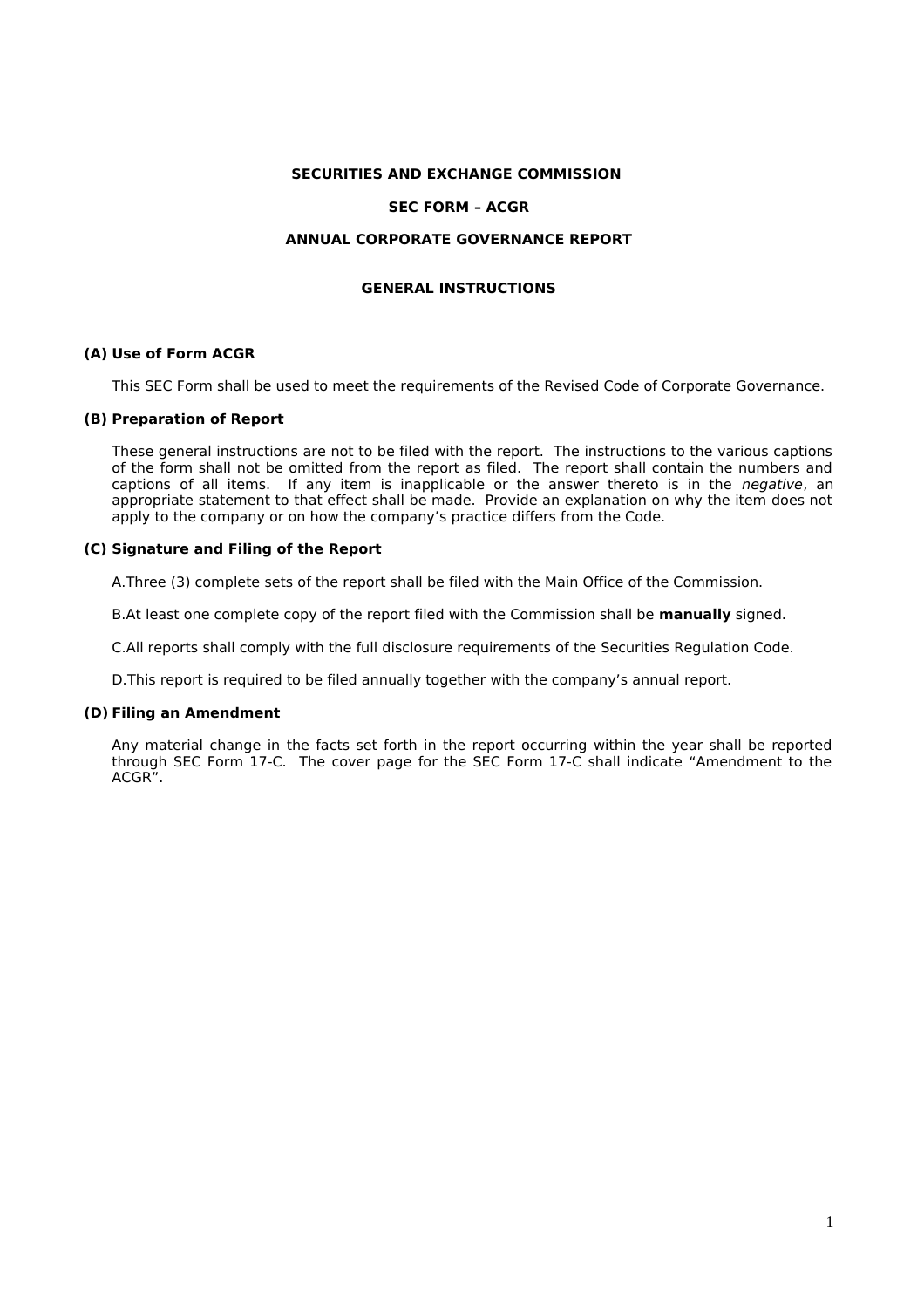## **SECURITIES AND EXCHANGE COMMISSION**

#### **SEC FORM – ACGR**

## **ANNUAL CORPORATE GOVERNANCE REPORT**

- 1. Report is Filed for the Year **2014**
- 2**.** Exact Name of Registrant as Specified in its Charter **CITYSTATE SAVINGS BANK, INC.**
- 3. **CITYSTATE CENTRE BUILDING, 709 SHAW BLVD. PASIG CITY 1600** Address of Principal Office
- 4. SEC Identification Number **A-1997-9587** 5. SEC Use Only)

Industry Classification Code

- 6. BIR Tax Identification Number **005-338-421-000**
- 7. **(632) 470-3333 .**. Issuer's Telephone number, including area code
- 8. **N/A .** Former name or former address, if changed from the last report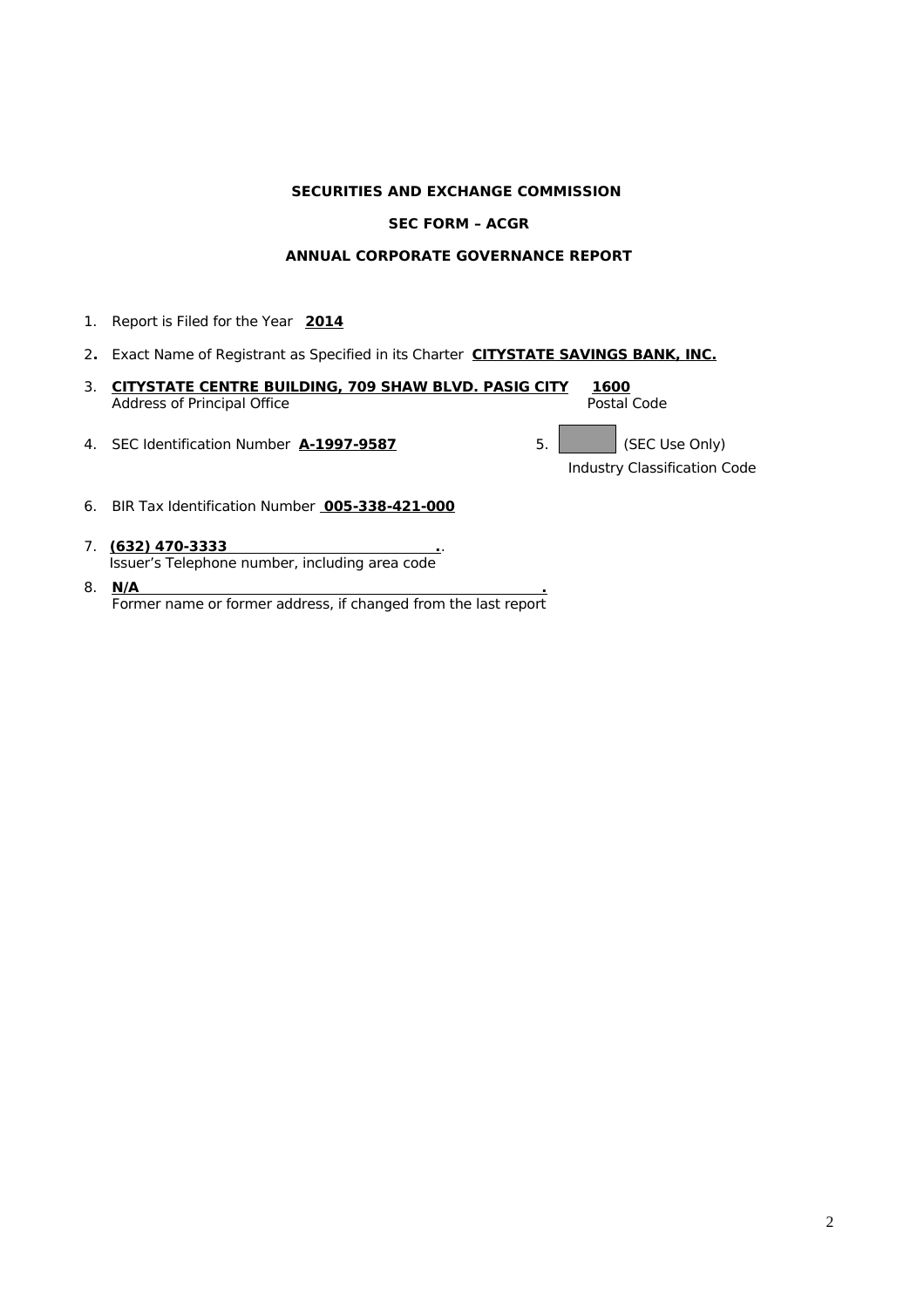## **TABLE OF CONTENTS**

|    |          | 1) BOARD OF DIRECTORS                                                        |
|----|----------|------------------------------------------------------------------------------|
|    |          |                                                                              |
|    |          |                                                                              |
|    |          |                                                                              |
|    |          |                                                                              |
|    | 2)       |                                                                              |
|    | 3)       | PLAN FOR SUCCESSION OF CEO/MANAGING DIRECTOR/PRESIDENT AND TOP KEY POSITIONS |
|    | 4)       | OTHER EXECUTIVE, NON-EXECUTIVE AND INDEPENDENT DIRECTORS                     |
|    | 5)       |                                                                              |
|    | 6)       |                                                                              |
| В. |          |                                                                              |
|    |          |                                                                              |
|    | 2)       |                                                                              |
|    | 3)       |                                                                              |
|    | 4)       |                                                                              |
|    |          |                                                                              |
|    |          |                                                                              |
|    |          |                                                                              |
|    |          |                                                                              |
|    |          |                                                                              |
| C. |          |                                                                              |
|    |          |                                                                              |
|    | 2)       |                                                                              |
|    | 3)       |                                                                              |
|    | 4)       |                                                                              |
|    | 5)       |                                                                              |
|    | 6)       |                                                                              |
|    |          |                                                                              |
|    |          |                                                                              |
|    |          | <b>D. REMUNERATION</b>                                                       |
|    |          | <b>MATTERS</b>                                                               |
|    |          |                                                                              |
|    |          |                                                                              |
|    |          |                                                                              |
|    |          |                                                                              |
|    |          |                                                                              |
|    |          |                                                                              |
|    | E. BOARD |                                                                              |
|    |          |                                                                              |
|    |          |                                                                              |
|    |          |                                                                              |
|    |          |                                                                              |
|    |          |                                                                              |
|    |          |                                                                              |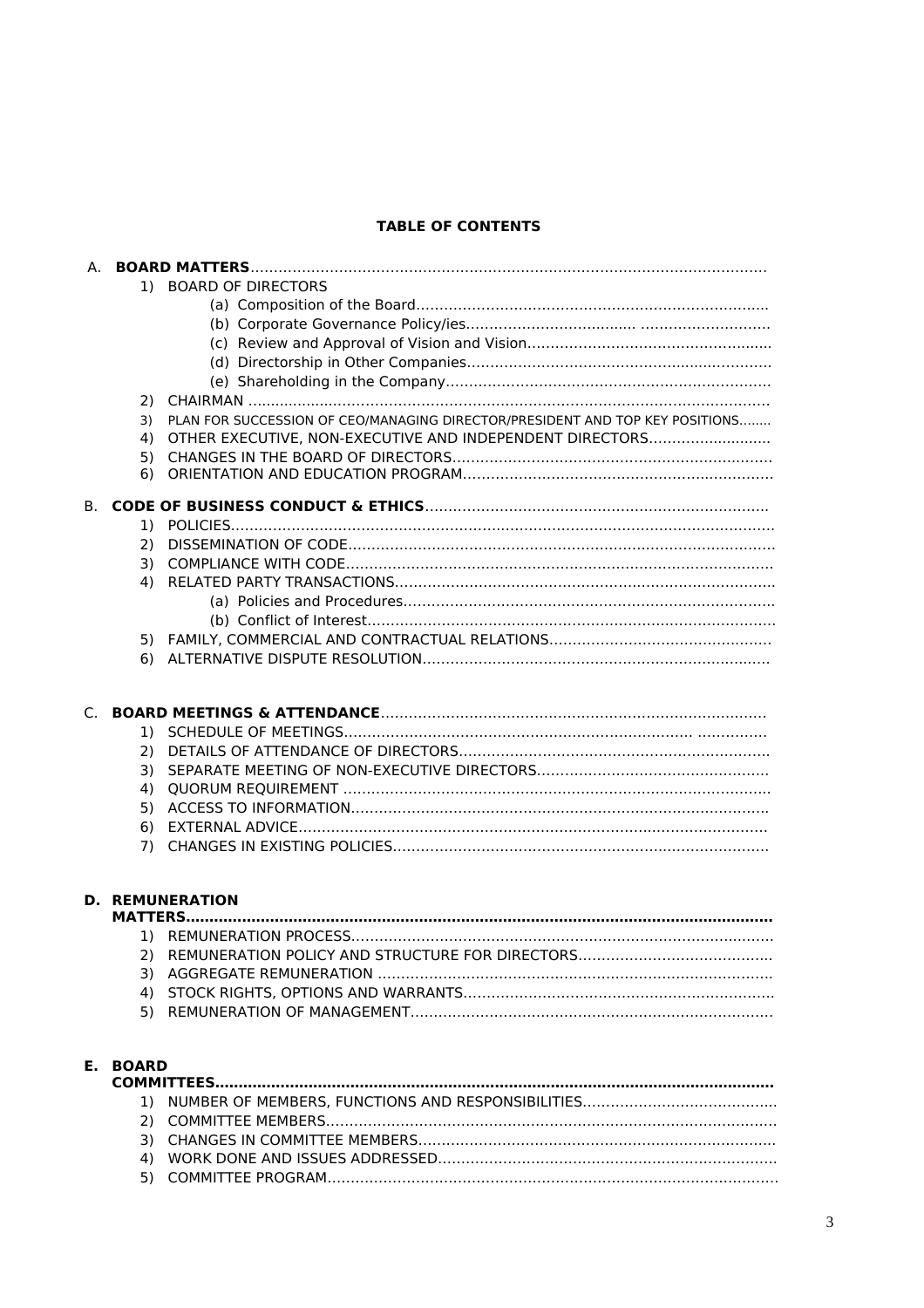|    | 2)                                               |
|----|--------------------------------------------------|
|    |                                                  |
|    |                                                  |
|    |                                                  |
|    |                                                  |
|    |                                                  |
|    |                                                  |
|    | <b>INTERNAL AUDIT</b><br>2)                      |
|    |                                                  |
|    |                                                  |
|    |                                                  |
|    |                                                  |
|    | (e) Progress against Plans, Issues, Findings and |
|    |                                                  |
|    |                                                  |
|    |                                                  |
|    |                                                  |
|    |                                                  |
|    |                                                  |
|    |                                                  |
| Ι. |                                                  |
| ı. |                                                  |
|    |                                                  |
|    |                                                  |
|    |                                                  |
|    |                                                  |
|    |                                                  |

**M. BOARD, DIRECTOR, COMMITTEE AND CEO APPRAISAL……………………………………………….. N. INTERNAL BREACHES AND SANCTIONS………………………………………………………………………**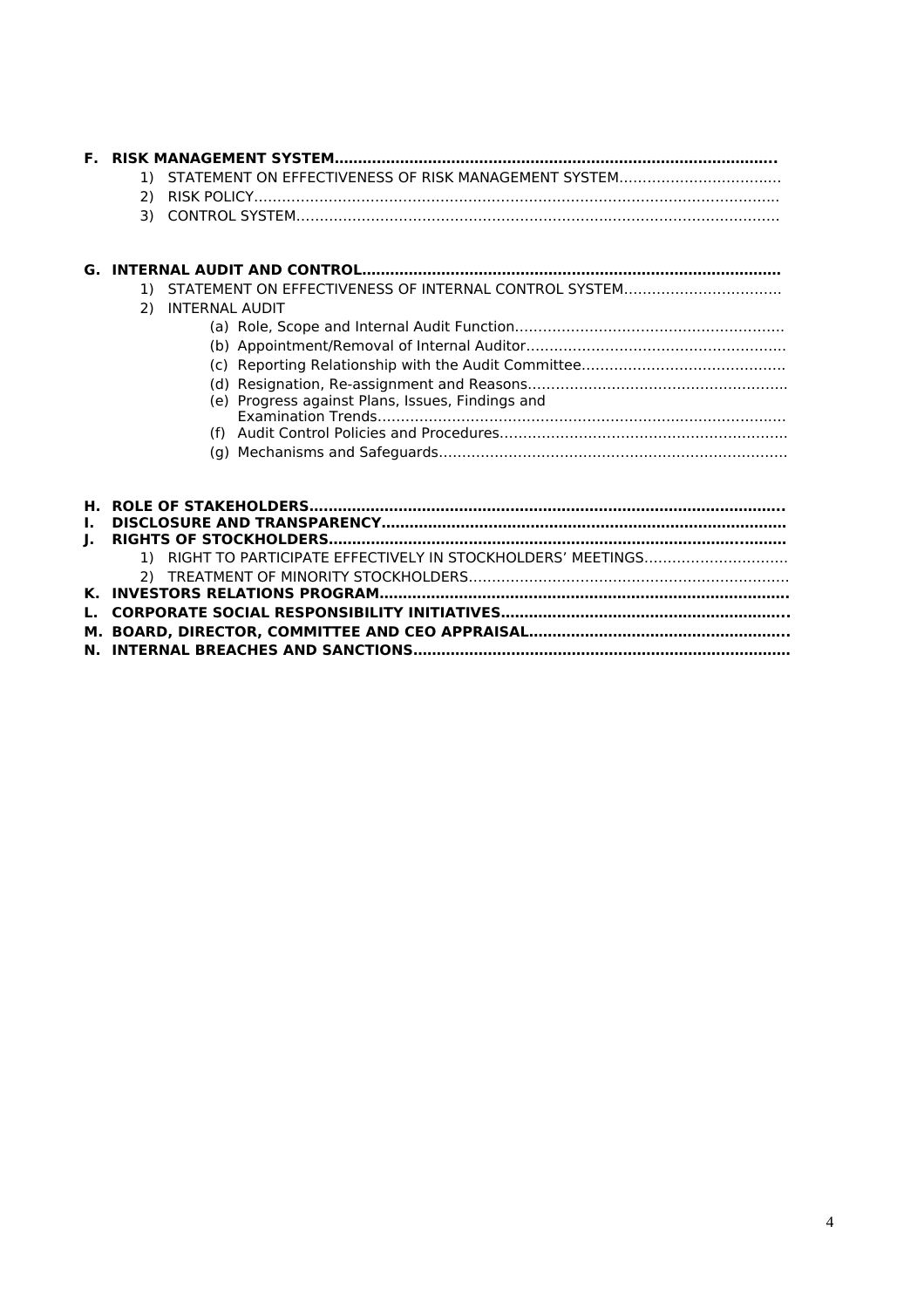# **A. BOARD MATTERS**

# 1) Board of Directors

| Number of Directors per Articles of<br>Incorporation |  |
|------------------------------------------------------|--|
|                                                      |  |
| Actual number of Directors for the year              |  |

# (a) Composition of the Board

Complete the table with information on the Board of Directors:

| <b>Director's</b><br><b>Name</b>       | <b>Type</b><br>[Executive<br>(ED), Non-<br><b>Executive</b><br>(NED) or<br>Independent<br>Director (ID)] | If nominee,<br>identify<br>the<br>principal | <b>Nominator in</b><br>the last<br>election (if ID,<br>state the<br>relationship<br>with the<br>nominator) | <b>Date</b><br>first<br>elected | Date last<br>elected (if<br>ID, state the<br>number of<br>years<br>served as<br>$ID)^1$ | <b>Elected</b><br>when<br>(Annual /<br><b>Special</b><br><b>Meeting)</b> | No. of<br>years<br>served<br>as<br>director |
|----------------------------------------|----------------------------------------------------------------------------------------------------------|---------------------------------------------|------------------------------------------------------------------------------------------------------------|---------------------------------|-----------------------------------------------------------------------------------------|--------------------------------------------------------------------------|---------------------------------------------|
| Amb.<br>Antonio L.<br>Cabangon<br>Chua | <b>NED</b>                                                                                               | N/A                                         | N/A                                                                                                        | 1997                            | N/A                                                                                     | N/A                                                                      | 17                                          |
| Atty. Rey<br>D. Delfin                 | <b>ED</b>                                                                                                | N/A                                         | N/A                                                                                                        | 2007                            | N/A                                                                                     | N/A                                                                      | $\overline{7}$                              |
| Alfonso G.<br>Siy                      | <b>NED</b>                                                                                               | N/A                                         | N/A                                                                                                        | 1997                            | N/A                                                                                     | N/A                                                                      | 17                                          |
| D. Arnold<br>А.<br>Cabangon            | <b>NED</b>                                                                                               | N/A                                         | N/A                                                                                                        | 2000                            | N/A                                                                                     | N/A                                                                      | 14                                          |
| J. Antonio<br>А.<br>Cabangon,<br>Jr.   | <b>NED</b>                                                                                               | N/A                                         | N/A                                                                                                        | 2007                            | N/A                                                                                     | N/A                                                                      | $\overline{7}$                              |
| D. Alfred<br>А.<br>Cabangon            | <b>NED</b>                                                                                               | N/A                                         | N/A                                                                                                        | 1997                            | N/A                                                                                     | N/A                                                                      | 17                                          |
| Engr.<br>Feorelio M.<br><b>Bote</b>    | <b>NED</b>                                                                                               | N/A                                         | N/A                                                                                                        | 1997                            | N/A                                                                                     | N/A                                                                      | 17                                          |
| Ramon L.<br>Sin                        | <b>NED</b>                                                                                               | N/A                                         | N/A                                                                                                        | 2002                            | N/A                                                                                     | N/A                                                                      | 12                                          |
| Pedro E.<br>Paraiso                    | <b>NED</b>                                                                                               | N/A                                         | N/A                                                                                                        | 2008                            | N/A                                                                                     | N/A                                                                      | 6                                           |
| Atty.<br>Emmanuel                      | <b>NED</b>                                                                                               | N/A                                         | N/A                                                                                                        | 2011                            | N/A                                                                                     | N/A                                                                      | 3                                           |

<span id="page-4-0"></span><sup>1</sup> Reckoned from the election immediately following May 27, 2014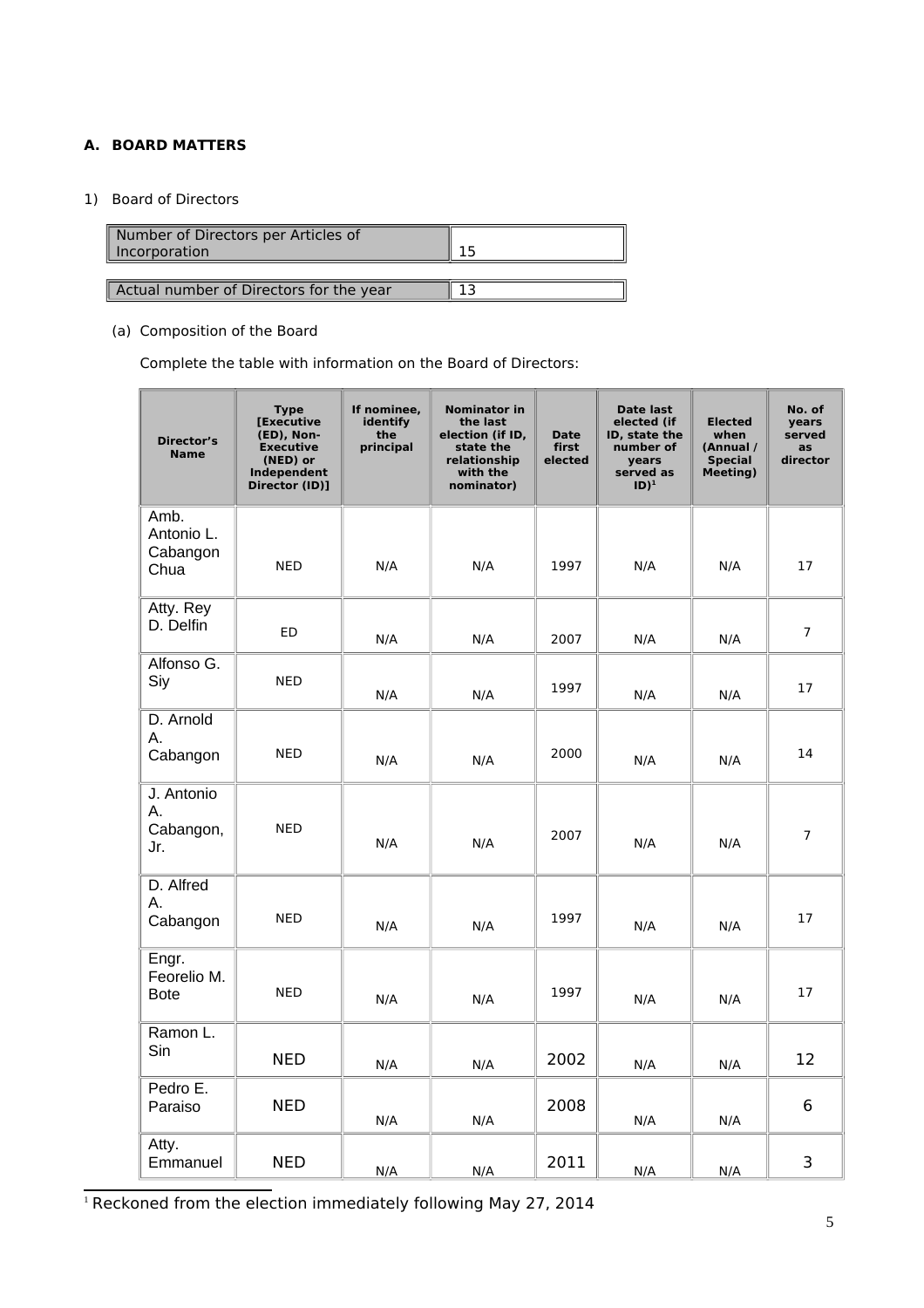| R. Sison                                     |           |     |     |      |     |     |   |
|----------------------------------------------|-----------|-----|-----|------|-----|-----|---|
| Andres Y.<br>Narvasa,<br>Jr.                 | <b>ED</b> | N/A | N/A | 2007 | N/A | N/A |   |
| Lucito L.<br>Sioson                          | ID        | N/A | N/A | 2012 | N/A | N/A | 2 |
| <b>Justice</b><br>Jose<br>Armando<br>R. Melo | ID        | N/A | N/A | 2012 | N/A | N/A | 2 |
|                                              |           |     |     |      |     |     |   |

(b) Provide a brief summary of the corporate governance policy that the board of directors has adopted. Please emphasize the policy/ies relative to the treatment of all shareholders, respect for the rights of minority shareholders and of other stakeholders, disclosure duties, and board responsibilities.

Compliance with the principles of good corporate governance shall start with the Board of Directors. It shall be the Board's responsibility to foster the long-term success of the corporation and secure its sustained competitiveness in a manner consistent with its fiduciary responsibility, which it shall exercise in the best interest of the Corporation, its shareholders. The Board shall conduct itself with utmost honesty and integrity in the discharge of its duties, functions and responsibilities.

The Board shall be committed to respect the following rights of the stockholders:

## **Voting Right:**

- Shareholders shall have the right to elect, remove and replace directors and vote on certain corporate acts in accordance with the Corporation Code.
- Cumulative voting shall be used in the election of directors.
- A director shall not be removed without cause if it will deny minority shareholders representation in the Board.

#### **Pre-emptive Right**

All stockholders shall have pre-emptive rights, unless the same is denied in the articles of incorporation or an amendment thereto. They shall have the right to subscribe to the capital stock of the Corporation. The Articles of Incorporation shall lay down the specific rights and powers of shareholders with respect to the particular shares they hold, all of which shall be protected by law so long as they shall not be in conflict with the Corporation Code.

#### **Power of Inspection**

Unless otherwise restricted by law, all shareholders shall be allowed to inspect corporate books and records including minutes of Board meetings and stock registries in accordance with the Corporation Code and shall be furnished with annual reports, including financial statements, without cost or restrictions.

#### **Right to Information**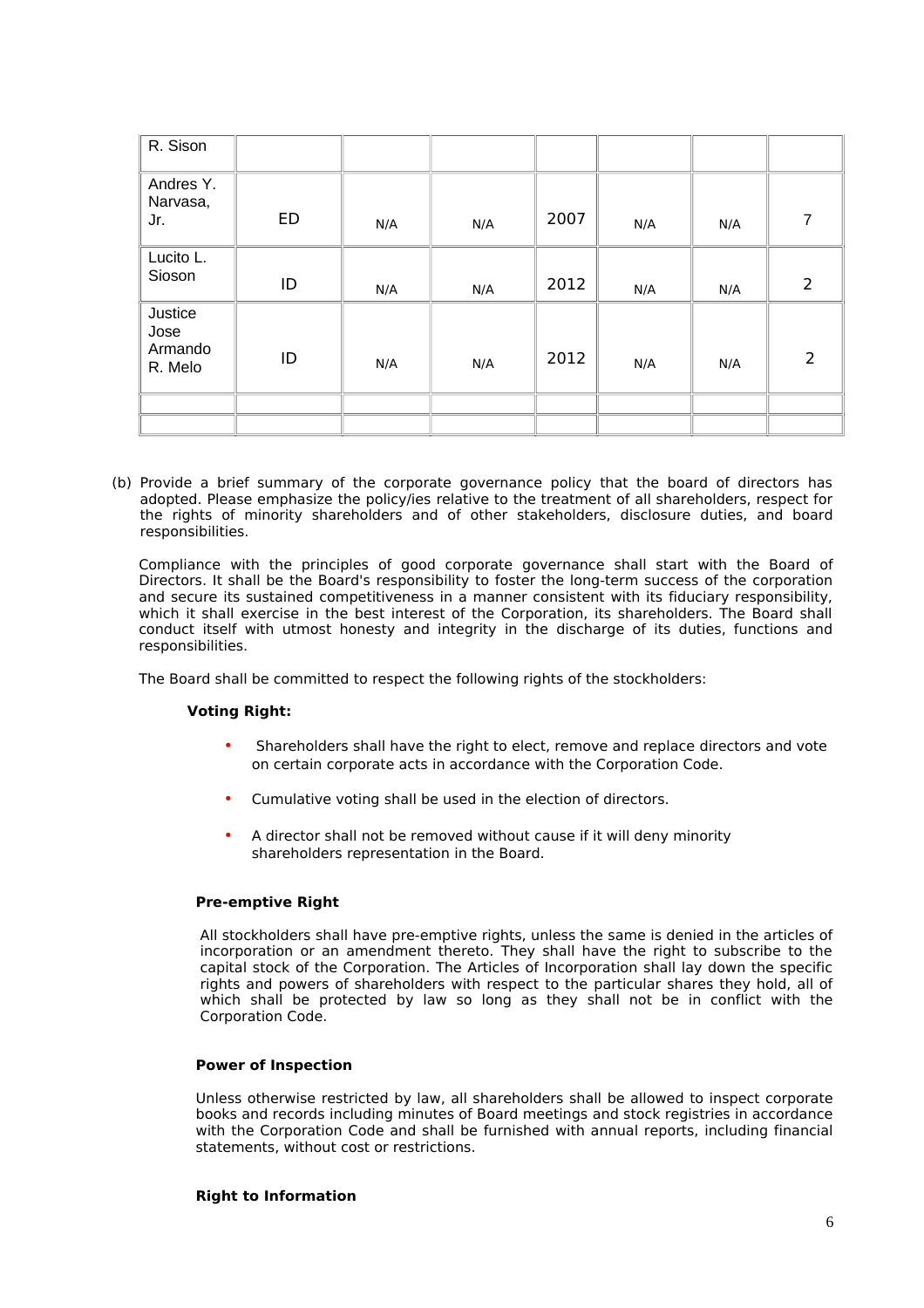The Shareholders shall be provided, upon request, with periodic reports which disclose personal and professional information about the directors and officers and certain other matters such as their holdings of the company's shares, dealings with the company, relationships among directors and key officers, and the aggregate compensation of directors and officers.

The minority shareholders shall be granted the right to propose the holding of a meeting, and the right to propose items in the agenda of the meeting, provided the items are for legitimate business purposes.

The minority shareholders shall have access to any and all information relating to matters for which the management is accountable for and to those relating to matters for which the management shall include such information and, if not included, then the minority shareholders shall be allowed to propose to include such matters in the agenda of stockholders' meeting, being within the definition of "legitimate purposes".

- (c) How often does the Board review and approve the vision and mission? The Board of the Directors does not intent to amend the bank's vision and mission
- (d) Directorship in Other Companies
	- (i) Directorship in the Company's Group[2](#page-6-0)

Identify, as and if applicable, the members of the company's Board of Directors who hold the office of director in other companies within its Group:

| <b>Director's Name</b> | <b>Corporate Name of the</b><br><b>Group Company</b> | <b>Type of Directorship</b><br>(Executive, Non-<br>Executive, Independent).<br>Indicate if director is also<br>the Chairman. |
|------------------------|------------------------------------------------------|------------------------------------------------------------------------------------------------------------------------------|
| N/A                    | N/A                                                  | N/A                                                                                                                          |

(ii) Directorship in Other Listed Companies

Identify, as and if applicable, the members of the company's Board of Directors who are also directors of publicly-listed companies outside of its Group:

| <b>Director's Name</b> | <b>Name of Listed Company</b> | <b>Type of Directorship</b><br>(Executive, Non-<br>Executive, Independent).<br>Indicate if director is also<br>the Chairman. |
|------------------------|-------------------------------|------------------------------------------------------------------------------------------------------------------------------|
| N/A                    | N/A                           | N/A                                                                                                                          |

(iii) Relationship within the Company and its Group

Provide details, as and if applicable, of any relation among the members of the Board of Directors, which links them to significant shareholders in the company and/or in its group:

<span id="page-6-0"></span> $2$  The Group is composed of the parent, subsidiaries, associates and joint ventures of the company.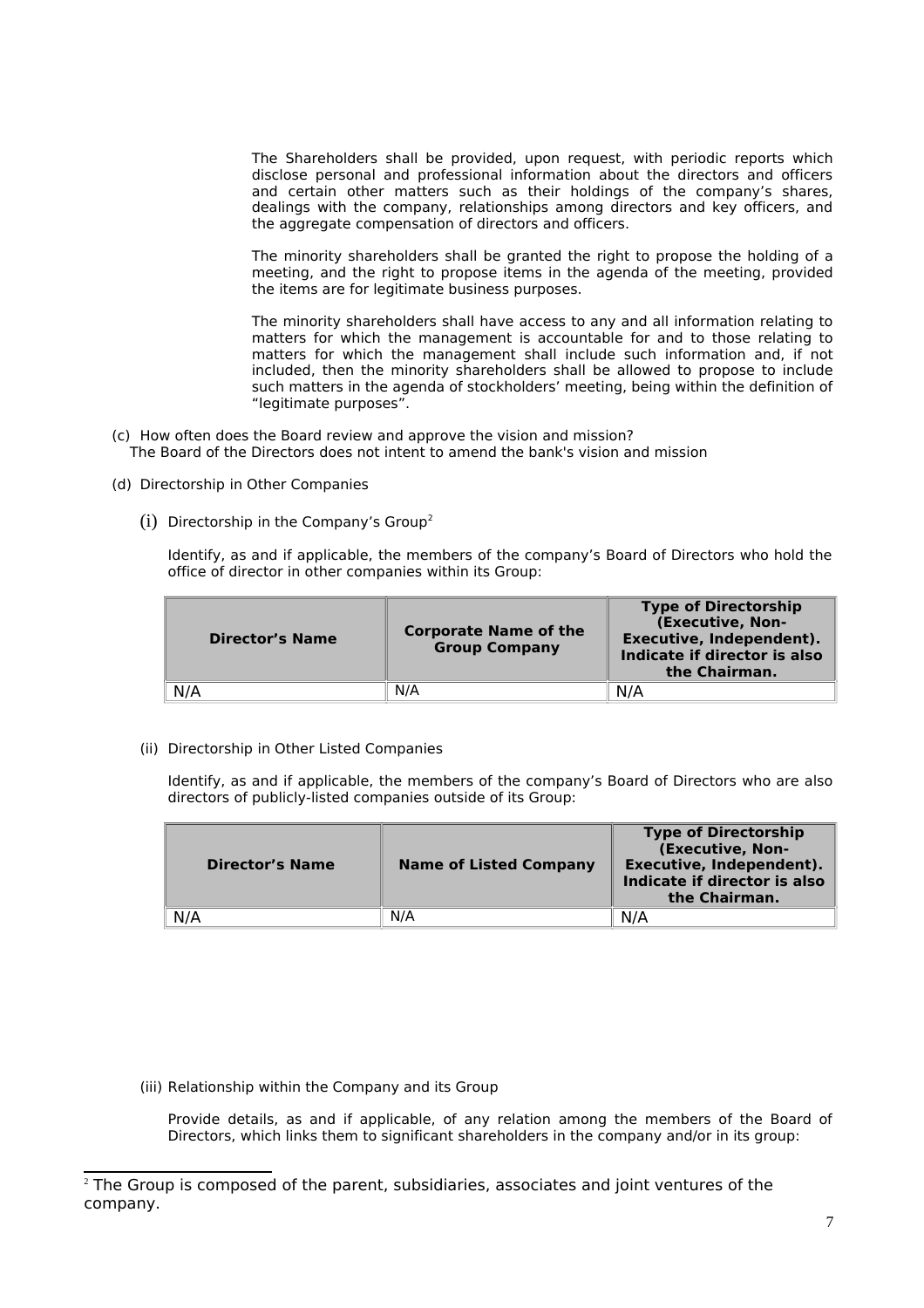| <b>Director's Name</b> | Name of the<br><b>Significant Shareholder</b> | <b>Description of the</b><br>relationship |
|------------------------|-----------------------------------------------|-------------------------------------------|
| N/A                    | N/A                                           | N/A                                       |

(iv) Has the company set a limit on the number of board seats in other companies (publicly listed, ordinary and companies with secondary license) that an individual director or CEO may hold simultaneously? In particular, is the limit of five board seats in other publicly listed companies imposed and observed? If yes, briefly describe other guidelines: No.

|                               | <b>Guidelines</b> | Maximum Number of<br>Directorships in other<br>companies |
|-------------------------------|-------------------|----------------------------------------------------------|
| <b>Executive Director</b>     | N/A               | N/A                                                      |
| <b>Non-Executive Director</b> | N/A               | N/A                                                      |
| CEO                           | N/A               | N/A                                                      |

## (e) Shareholding in the Company

Complete the following table on the members of the company's Board of Directors who directly and indirectly own shares in the company:

| <b>Name of Director</b>          | <b>Number of Direct</b><br><b>shares</b> | <b>Number of</b><br>Indirect shares /<br><b>Through (name of</b><br>record owner) | $%$ of<br><b>Capital</b><br><b>Stock</b> |
|----------------------------------|------------------------------------------|-----------------------------------------------------------------------------------|------------------------------------------|
| Amb. Antonio L.<br>Cabangon Chua | 14,206,114                               |                                                                                   | 19.52%                                   |
| D. Alfred A. Cabangon            | 8,283,330                                |                                                                                   | 11.38%                                   |
| Engr. Feorelio M. Bote           | 4,302,500                                |                                                                                   | 5.91%                                    |
| Alfonso G. Siy                   | 1,650,000                                |                                                                                   | 2.27%                                    |
| J. Antonio A.<br>Cabangon, Jr.   | 1,000                                    |                                                                                   | 0.00%                                    |
| Ramon L. Sin                     | 110                                      |                                                                                   | 0.00%                                    |
| Atty. Rey D. Delfin              | 110                                      |                                                                                   | 0.00%                                    |
| Andres Y. Narvasa, Jr.           | 110                                      |                                                                                   | 0.00%                                    |
| Lucito L. Sioson                 | $\mathbf{1}$                             |                                                                                   | 0.00%                                    |
| Pedro E. Paraiso                 | $\mathbf{1}$                             |                                                                                   | 0.00%                                    |
| D. Arnold A.<br>Cabangon         | $\mathbf{1}$                             |                                                                                   | 0.00%                                    |
| Atty. Emmanuel R.<br>Sison       | $\mathbf{1}$                             |                                                                                   | 0.00%                                    |
| Justice Jose Armando<br>R. Melo  | $\mathbf{1}$                             |                                                                                   | 0.00%                                    |
|                                  |                                          |                                                                                   |                                          |
|                                  |                                          |                                                                                   |                                          |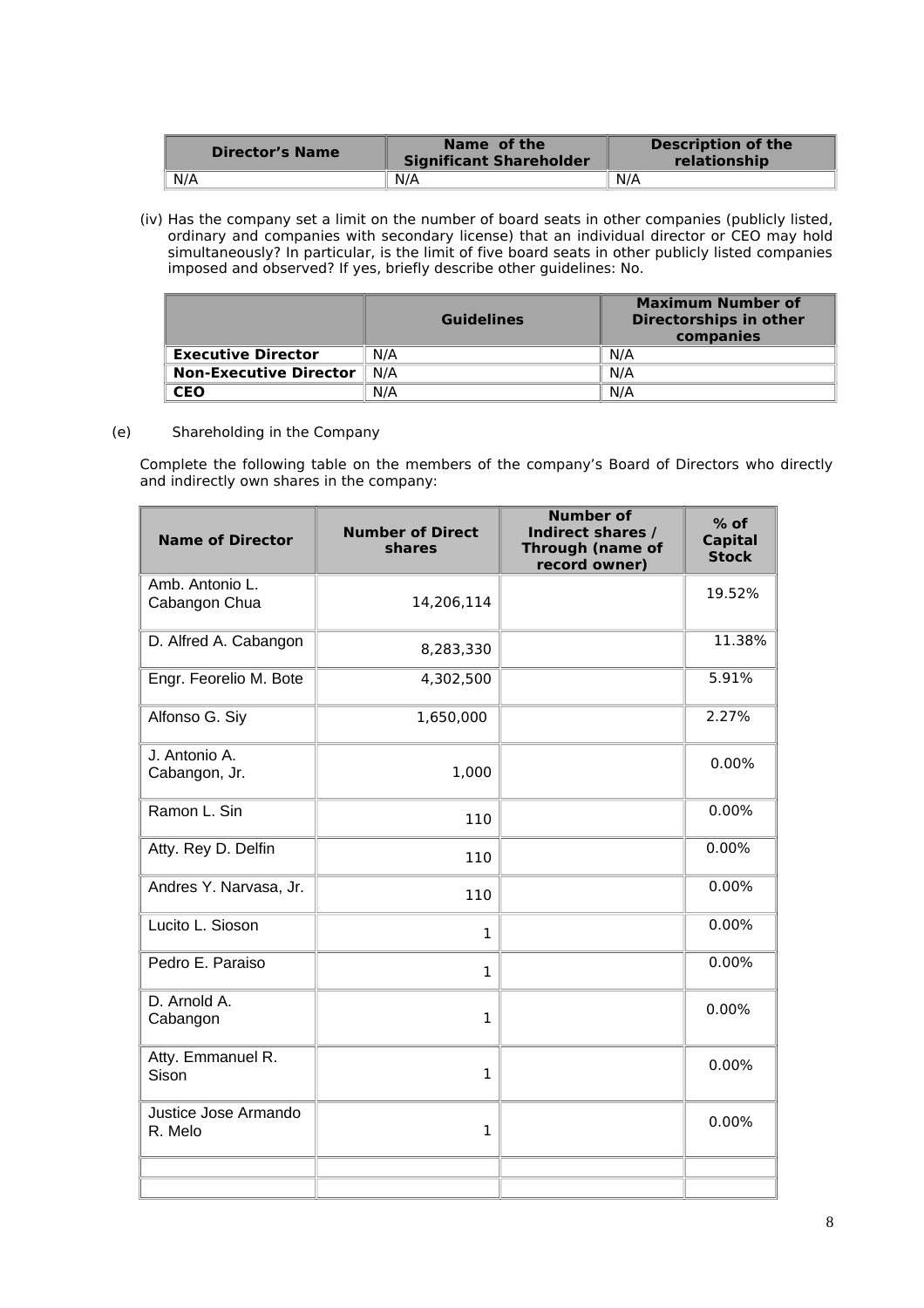| $\mathbf{A}$ | 28,443,279 | 39.08<br>7ο |
|--------------|------------|-------------|
|              |            |             |

- 2) Chairman and CEO
	- (a) Do different persons assume the role of Chairman of the Board of Directors and CEO? If no, describe the checks and balances laid down to ensure that the Board gets the benefit of independent views.

| Yes,<br>X<br>No | (f) |
|-----------------|-----|
|-----------------|-----|

Identify the Chair and CEO:

| Chairman of the<br><b>Board</b> | Amb. Antonio L. Cabangon<br>Chua |
|---------------------------------|----------------------------------|
| CFO                             | Andres Y. Narvasa, Jr.           |
|                                 |                                  |
| President                       | Atty. Rey D. Delfin              |

## (b) Roles, Accountabilities and Deliverables

Define and clarify the roles, accountabilities and deliverables of the Chairman and CEO.

|                  | <b>Chairman</b>                                                                                                                                                                                                                                                                                                                                                                                                                                                                                                                                                                                                                                                                                                                                                                     | <b>Chief Executive Officer</b>                                                                                                                                                                                                                                                                                                                                                                                                                                                                                                                                                                                                                                                                                                                                                                              |
|------------------|-------------------------------------------------------------------------------------------------------------------------------------------------------------------------------------------------------------------------------------------------------------------------------------------------------------------------------------------------------------------------------------------------------------------------------------------------------------------------------------------------------------------------------------------------------------------------------------------------------------------------------------------------------------------------------------------------------------------------------------------------------------------------------------|-------------------------------------------------------------------------------------------------------------------------------------------------------------------------------------------------------------------------------------------------------------------------------------------------------------------------------------------------------------------------------------------------------------------------------------------------------------------------------------------------------------------------------------------------------------------------------------------------------------------------------------------------------------------------------------------------------------------------------------------------------------------------------------------------------------|
| Role             | a. schedule meetings to<br>enable the Board to<br>its<br>perform<br>duties<br>responsibly while<br>not<br>interfering with the flow<br>company's<br>of<br>the<br>operations<br>meeting<br>b.<br>prepare<br>agenda in consultation<br>with<br>the<br>CEO:<br>c. exercise control over<br>quality, quantity and<br>timeliness of the flow of<br>information<br>between<br>Management and the<br>Board:<br>and<br>d. assist in ensuring<br>compliance<br>with<br>guidelines<br>company's<br>corporate<br>on<br>governance.<br>The responsibilities set out in the<br>above guidelines may pertain only<br>to the Chairman's role in respect to<br>the Board proceedings. It should not<br>be taken as a comprehensive list of<br>all the duties and responsibilities of<br>a Chairman. | a) Supervises, the operational<br>and administrative functions of<br>hank.<br>b) On behalf of the Board, to<br>provide broad policy guidance to<br>the executive officers in order to<br>achieve the bank's objectives.<br>The following are the functional<br>responsibility of the president:<br>To support the company<br>1.<br>and its policies internally<br>and externally;<br>2. To exercise the<br>governing authority of<br>the Board of Directors<br>when advised to do so by<br>the Board:<br>$\mathbf{3}$<br>Plan and chair Board and<br>general meetings,<br>including meeting<br>agenda preparation;<br>4. To act as the main liaison<br>between the Board and<br>the senior officers;<br>5.<br>To initiate and the lead<br>Board's process of annual<br>performance review of<br>the company |
| Accountabilities | The Chairman of the Board.<br>who<br>shall be chosen from among<br>the                                                                                                                                                                                                                                                                                                                                                                                                                                                                                                                                                                                                                                                                                                              | The President, who need not be a<br>member of the Board of                                                                                                                                                                                                                                                                                                                                                                                                                                                                                                                                                                                                                                                                                                                                                  |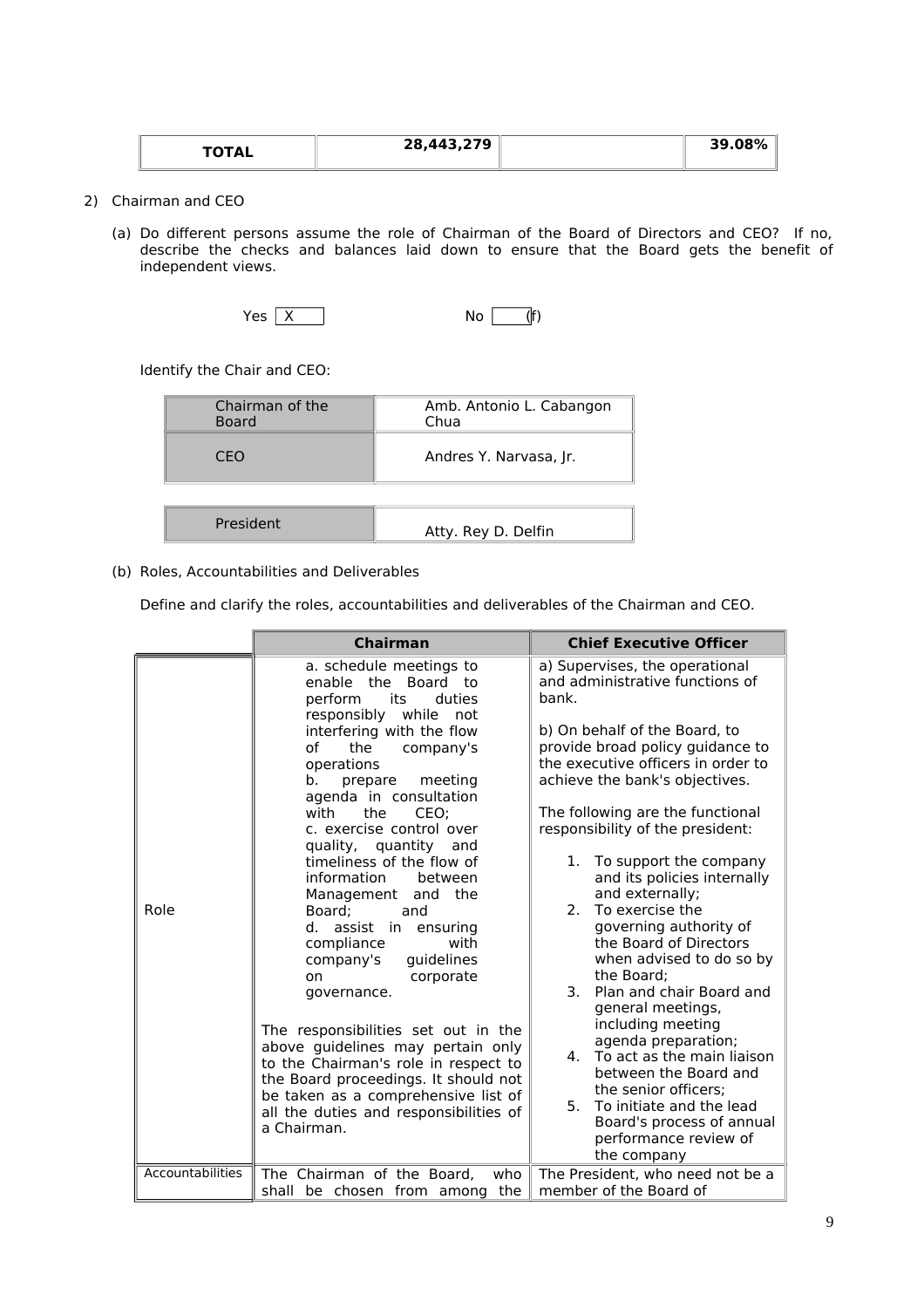|                     | members of the Board, shall preside<br>at all meetings of the Board of<br>Directors and the stockholders of the<br>Bank, if present, and shall, in<br>general, be vested with all the<br>powers and shall perform all the<br>duties and functions incident to the<br>office of the Chairman of the Board<br>and such other duties and functions<br>as from time to time may be<br>assigned to him by the Board of<br>Directors. | Directors, shall have active<br>supervision of the operations of<br>the Bank. He shall perform in<br>general all duties and functions<br>incident to the office of the<br>President and such other duties<br>and functions as from time to<br>time may be assigned to him by<br>the Board of Directors. |
|---------------------|---------------------------------------------------------------------------------------------------------------------------------------------------------------------------------------------------------------------------------------------------------------------------------------------------------------------------------------------------------------------------------------------------------------------------------|---------------------------------------------------------------------------------------------------------------------------------------------------------------------------------------------------------------------------------------------------------------------------------------------------------|
| <b>Deliverables</b> | N/A                                                                                                                                                                                                                                                                                                                                                                                                                             | To execute the policy directives<br>of the Board of Directors                                                                                                                                                                                                                                           |

- 3) Explain how the board of directors plan for the succession of the CEO/Managing Director/President and the top key management positions? Senior Management officers comprises the pool of the Succession Planning Program.
- 4) Other Executive, Non-Executive and Independent Directors

Does the company have a policy of ensuring diversity of experience and background of directors in the board? Please explain. The Bank subscribe to the BSP Rules and Regulations for the Fit and Proper Rule.

Does it ensure that at least one non-executive director has an experience in the sector or industry the company belongs to? Please explain. Yes, the Bank has the Independent Directors with experience with the financial industry sector.

Define and clarify the roles, accountabilities and deliverables of the Executive, Non-Executive and Independent Directors:

|                                                                                                                                                                         | <b>Executive</b> | <b>Non-Executive</b>                                                               | Independent<br><b>Director</b>                                           |
|-------------------------------------------------------------------------------------------------------------------------------------------------------------------------|------------------|------------------------------------------------------------------------------------|--------------------------------------------------------------------------|
| To execute the policy<br>Role<br>decisions of the bank<br>Accountabilities<br>Policy execution<br>Achieve the target or<br><b>Deliverables</b><br>goals of the industry |                  | To articulate policy<br>directions                                                 | To conduct, asses the<br>policy approval<br>conforms in the<br>industry. |
|                                                                                                                                                                         |                  | Monitoring of<br>compliance of the<br>policy                                       | Ensure standard of<br>excellence                                         |
|                                                                                                                                                                         |                  | Ensure sustainability<br>and practical<br>application of the<br>policy of the bank | Ensure the practical<br>application of the<br>policy of the bank         |

Provide the company's definition of "independence" and describe the company's compliance to the definition.

Does the company have a term limit of five consecutive years for independent directors? If after two years, the company wishes to bring back an independent director who had served for five years, does it limit the term for no more than four additional years? Please explain.

- 5) Changes in the Board of Directors (Executive, Non-Executive and Independent Directors)
	- (a) Resignation/Death/Removal

Indicate any changes in the composition of the Board of Directors that happened during the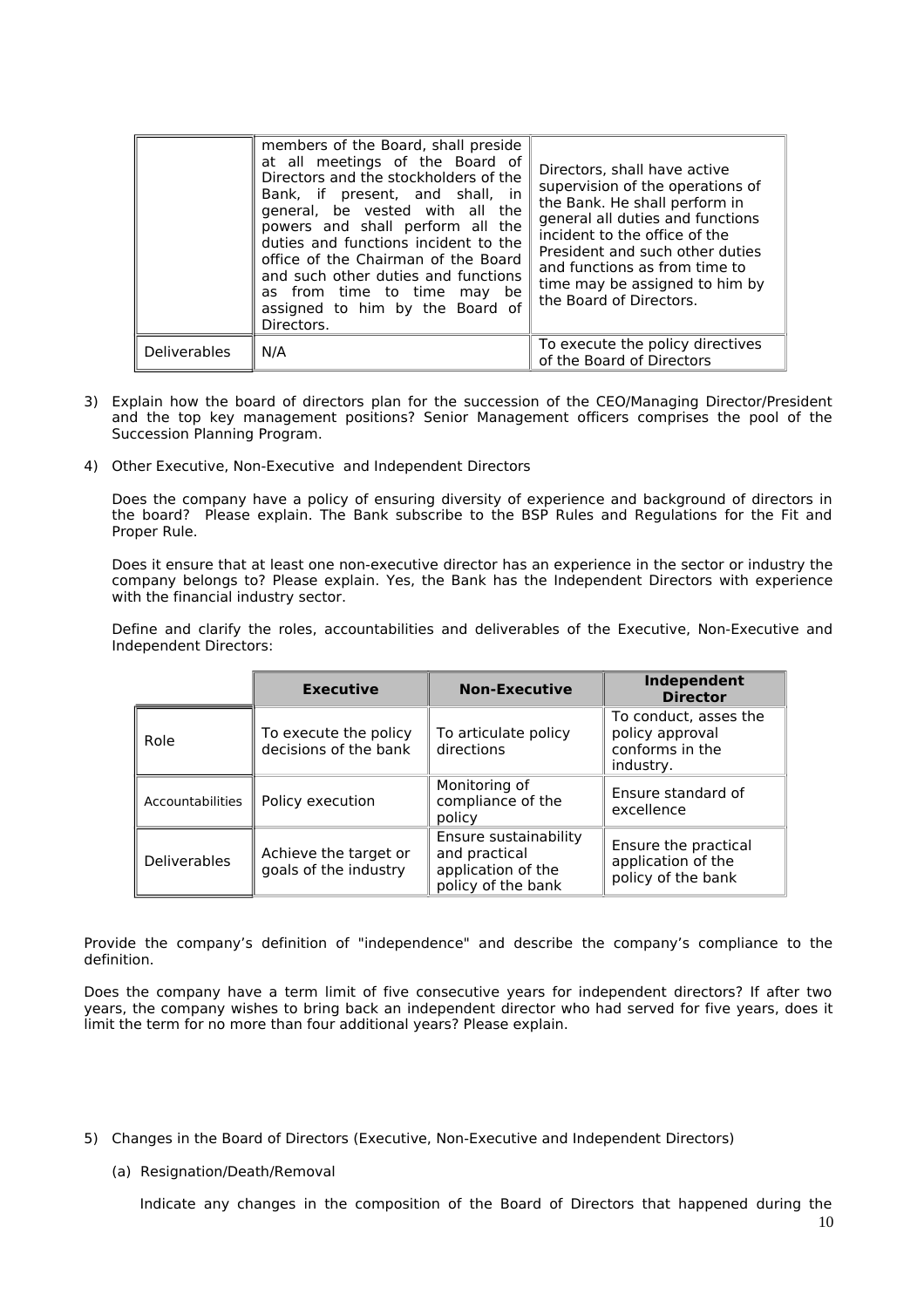period:

| <b>Name</b> | <b>Position</b> | <b>Date of Cessation</b> | Reason |
|-------------|-----------------|--------------------------|--------|
| N/A         | N/A             | N/A                      | N/A    |

(b) Selection/Appointment, Re-election, Disqualification, Removal, Reinstatement and Suspension

Describe the procedures for the selection/appointment, re-election, disqualification, removal, reinstatement and suspension of the members of the Board of Directors. Provide details of the processes adopted (including the frequency of election) and the criteria employed in each procedure:

| <b>Procedure</b>                                                                                           | <b>Process Adopted</b>                                                                                                                                             | <b>Criteria</b>                                                                                                                  |  |  |  |
|------------------------------------------------------------------------------------------------------------|--------------------------------------------------------------------------------------------------------------------------------------------------------------------|----------------------------------------------------------------------------------------------------------------------------------|--|--|--|
| a. Selection/Appointment                                                                                   |                                                                                                                                                                    |                                                                                                                                  |  |  |  |
| (i) Executive Directors<br>(ii) Non-Executive<br>Directors<br>(iii) Independent<br><b>Directors</b>        | The Board level Nomination<br>Committee handles the pre-<br>qualification<br>and<br>the<br>selection / appointment of<br>the members of the Board<br>of Directors. | Minimum critera prescribed<br>by BSP's regulation on Fit<br>and Proper Rule and under<br>BSP Circular No. 758 series<br>of 2012. |  |  |  |
| b. Re-appointment                                                                                          |                                                                                                                                                                    |                                                                                                                                  |  |  |  |
| (i) Executive Directors<br>(ii) Non-Executive<br>Directors<br>(iii) Independent<br><b>Directors</b>        | The Nomination Committee<br>should pre-qualify and shall<br>be approved by the Board.                                                                              | The Bank subscribed to the<br>BSP rules and regulations.                                                                         |  |  |  |
| c. Permanent Disqualification                                                                              |                                                                                                                                                                    |                                                                                                                                  |  |  |  |
| (i) Executive Directors<br>(ii) Non-Executive<br><b>Directors</b><br>(iii) Independent<br><b>Directors</b> | A statement of cause will<br>have to be reviewed and<br>decided by the Board.                                                                                      | -do-                                                                                                                             |  |  |  |
| d. Temporary Disqualification                                                                              |                                                                                                                                                                    |                                                                                                                                  |  |  |  |
| (i) Executive Directors<br>(ii) Non-Executive<br>Directors<br>(iii) Independent<br><b>Directors</b>        | A statement of cause or<br>leave<br>of<br>absence<br>or<br>temporary inhibition                                                                                    | -do-                                                                                                                             |  |  |  |
|                                                                                                            |                                                                                                                                                                    |                                                                                                                                  |  |  |  |
| (i) Executive Directors<br>(ii) Non-Executive<br>Directors<br>(iii) Independent<br><b>Directors</b>        | Board<br>will<br>The<br>declare<br>vacancy on the subject to<br>the Board.                                                                                         | -do-                                                                                                                             |  |  |  |
|                                                                                                            |                                                                                                                                                                    |                                                                                                                                  |  |  |  |
| (i) Executive Directors<br>(ii) Non-Executive<br>Directors<br>(iii) Independent<br><b>Directors</b>        | Declaration<br>of<br>re-<br>instatement subject to the<br>Board                                                                                                    | -do-                                                                                                                             |  |  |  |
| (i) Executive Directors                                                                                    | The Board will send notice                                                                                                                                         | -do-                                                                                                                             |  |  |  |
|                                                                                                            |                                                                                                                                                                    |                                                                                                                                  |  |  |  |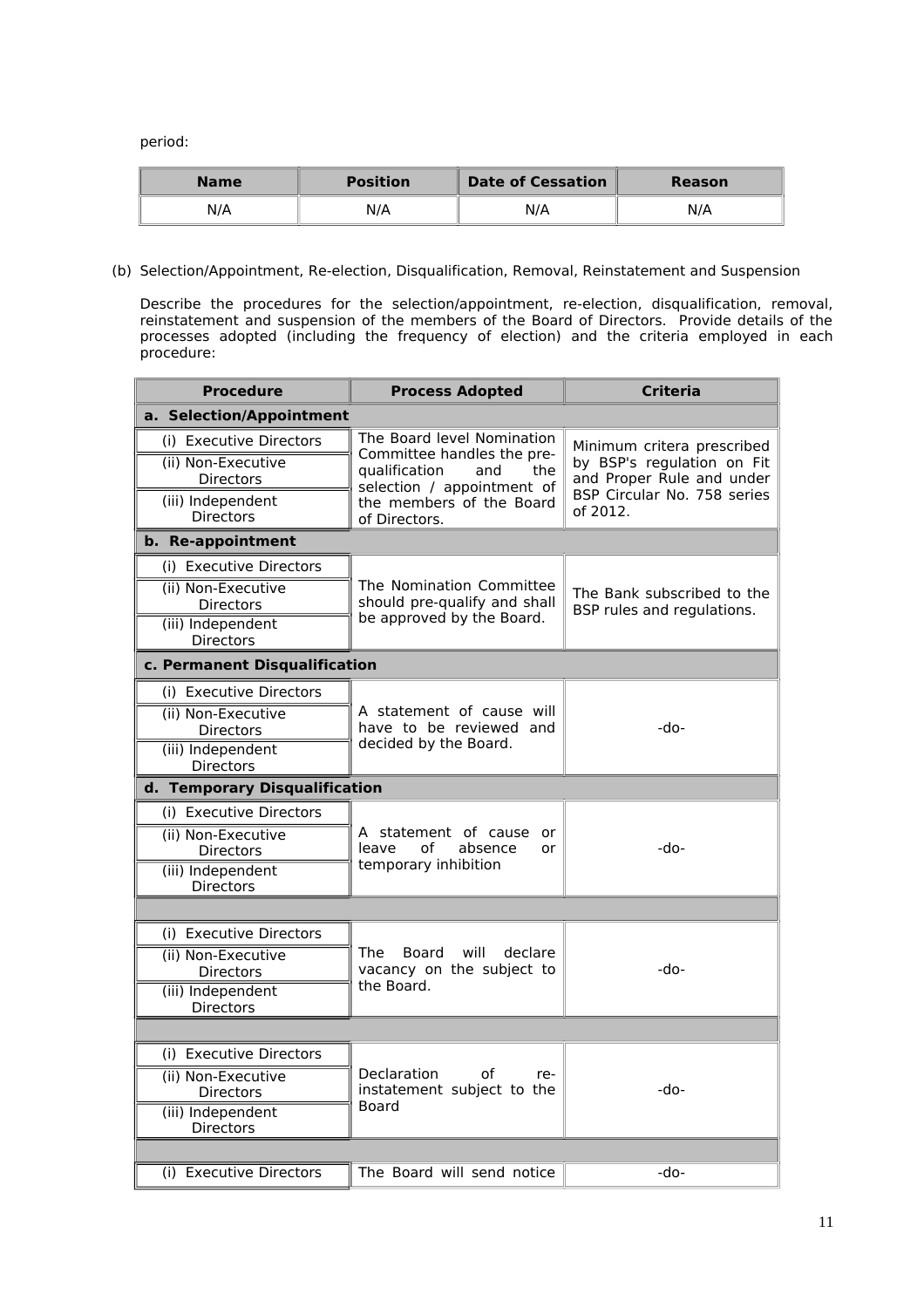| (ii) Non-Executive<br><b>Directors</b> | of temporary inhibition to |  |
|----------------------------------------|----------------------------|--|
| (iii) Independent<br><b>Directors</b>  | ll perform duties          |  |

## Voting Result of the last Annual General Meeting

| Name of Director              | <b>Votes Received</b> |
|-------------------------------|-----------------------|
|                               |                       |
| Amb. Antonio L. Cabangon Chua | majority              |
| Alfonso G. Siy                | -do-                  |
|                               | $-do-$                |
| Andres Y. Narvasa, Jr.        |                       |
| Atty. Rey D. Delfin           | $-do-$                |
| D. Arnold A. Cabangon         | -do-                  |
| J. Antonio A. Cabangon, Jr.   | $-do-$                |
| D. Alfred A. Cabangon         | -do-                  |
| Engr. Feorelio M. Bote        | -do-                  |
| Ramon L. Sin                  | $-do-$                |
| Pedro E. Paraiso              | $-do-$                |
| Atty. Emmanuel R. Sison       | $-do-$                |
| Lucito L. Sioson              | $-do-$                |
| Justice Jose Armando R. Melo  | -do-                  |
|                               |                       |
|                               |                       |

- 6) Orientation and Education Program
	- (a) Disclose details of the company's orientation program for new directors, if any.
	- (b) State any in-house training and external courses attended by Directors and Senior Management<sup>[3](#page-11-0)</sup> for the past three (3) years: Corporate Governance Seminar conducted by ROAM, Inc. held on November 15, 2014.

(c) Continuing education programs for directors: programs and seminars and round tables attended during the year.

| <b>Name of Director/Officer</b> | Date of<br><b>Training</b> | <b>Program</b> | <b>Name of Training</b><br><b>Institution</b> |
|---------------------------------|----------------------------|----------------|-----------------------------------------------|
| Amb. Antonio L. Cabangon Chua   | <b>NONE</b>                |                |                                               |
| Atty. Rey D. Delfin             | <b>NONE</b>                |                |                                               |
| Alfonso G. Siy                  | <b>NONE</b>                |                |                                               |

<span id="page-11-0"></span><sup>&</sup>lt;sup>3</sup> Senior Management refers to the CEO and other persons having authority and responsibility for planning, directing and controlling the activities of the company.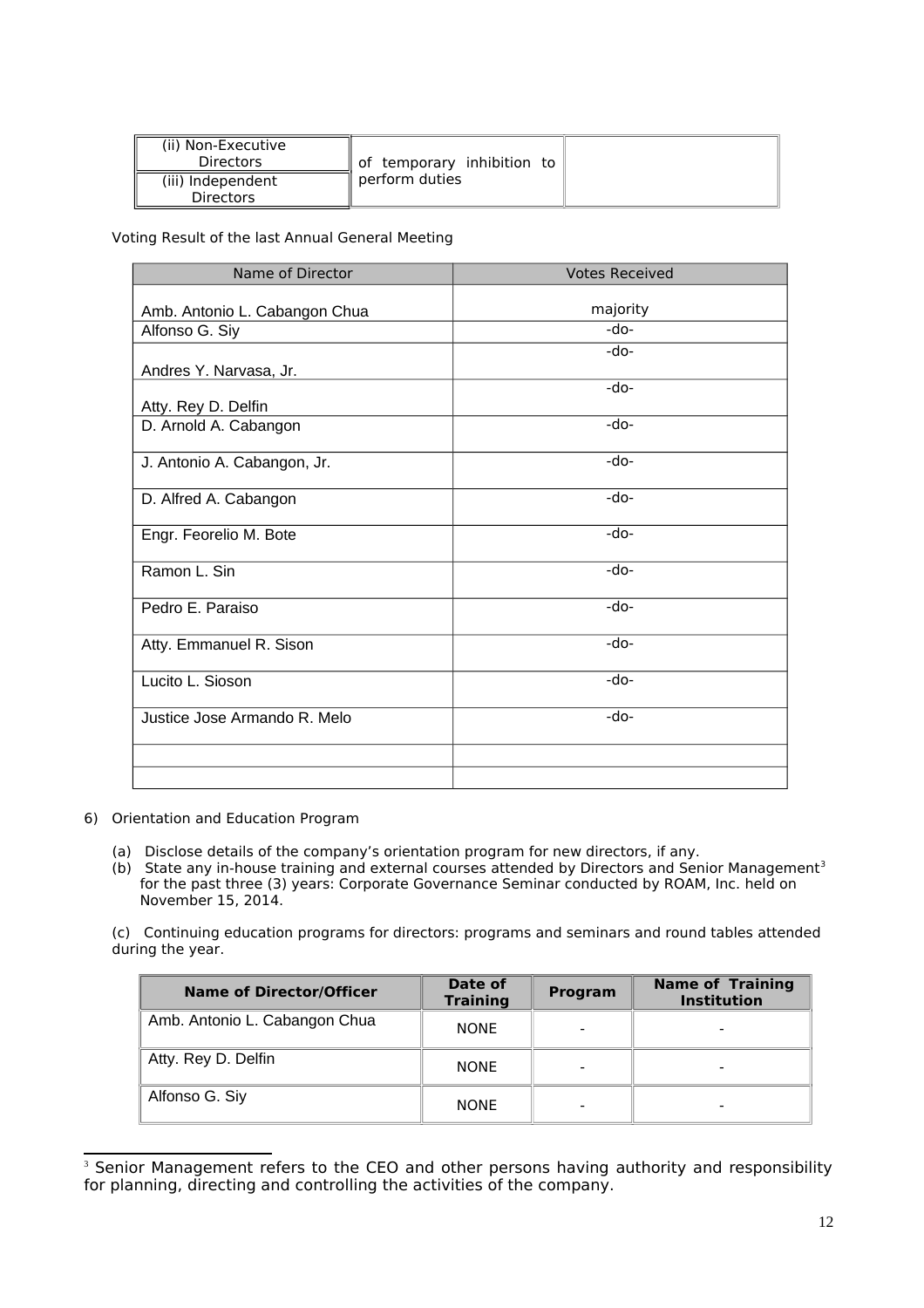| D. Arnold A. Cabangon        | <b>NONE</b> |   |
|------------------------------|-------------|---|
| J. Antonio A. Cabangon, Jr.  | <b>NONE</b> |   |
| D. Alfred A. Cabangon        | <b>NONE</b> |   |
| Engr. Feorelio M. Bote       | <b>NONE</b> | ۰ |
| Ramon L. Sin                 | <b>NONE</b> |   |
| Pedro E. Paraiso             | <b>NONE</b> |   |
| Atty. Emmanuel R. Sison      | <b>NONE</b> |   |
| Andres Y. Narvasa, Jr.       | <b>NONE</b> |   |
| Lucito L. Sioson             | <b>NONE</b> |   |
| Justice Jose Armando R. Melo | <b>NONE</b> |   |
|                              |             |   |
|                              |             |   |
|                              |             |   |

# **B. CODE OF BUSINESS CONDUCT & ETHICS**

1) Discuss briefly the company's policies on the following business conduct or ethics affecting directors, senior management and employees:

|     | <b>Business Conduct &amp;</b><br><b>Ethics</b>                       | <b>Directors</b> | <b>Senior</b><br><b>Management</b>                       | <b>Employees</b>                                                                                                                                                                                                                                                                              |
|-----|----------------------------------------------------------------------|------------------|----------------------------------------------------------|-----------------------------------------------------------------------------------------------------------------------------------------------------------------------------------------------------------------------------------------------------------------------------------------------|
| (a) | Conflict of<br>Interest                                              |                  |                                                          |                                                                                                                                                                                                                                                                                               |
|     | (b) Conduct of<br><b>Business and Fair</b><br>Dealings               | the year.        | For approval of the Board<br>before the third quarter of | For approval of the Board before the third<br>quarter of the year.                                                                                                                                                                                                                            |
|     | (c) Receipt of gifts<br>from third parties                           |                  |                                                          |                                                                                                                                                                                                                                                                                               |
|     | (d) Compliance with<br>Laws &<br>Regulations                         |                  |                                                          |                                                                                                                                                                                                                                                                                               |
|     | (e) Respect for Trade<br>Secrets/Use of<br>Non-public<br>Information |                  |                                                          |                                                                                                                                                                                                                                                                                               |
| (f) | Use of Company<br>Funds, Assets and<br>Information                   |                  |                                                          |                                                                                                                                                                                                                                                                                               |
| (g) | Employment &<br>Labor Laws &<br>Policies                             |                  |                                                          |                                                                                                                                                                                                                                                                                               |
|     | (h) Disciplinary<br>action                                           | the year.        | For approval of the Board<br>before the third quarter of | The immediate superior shall serve a "<br>Notice of Offense" to the concerned<br>employee. This Notice of Offenses shall<br>indicate the specific violation of the<br>employee and its probable penalties. The<br>immediate superior shall explain to the<br>employee the reason for imposing |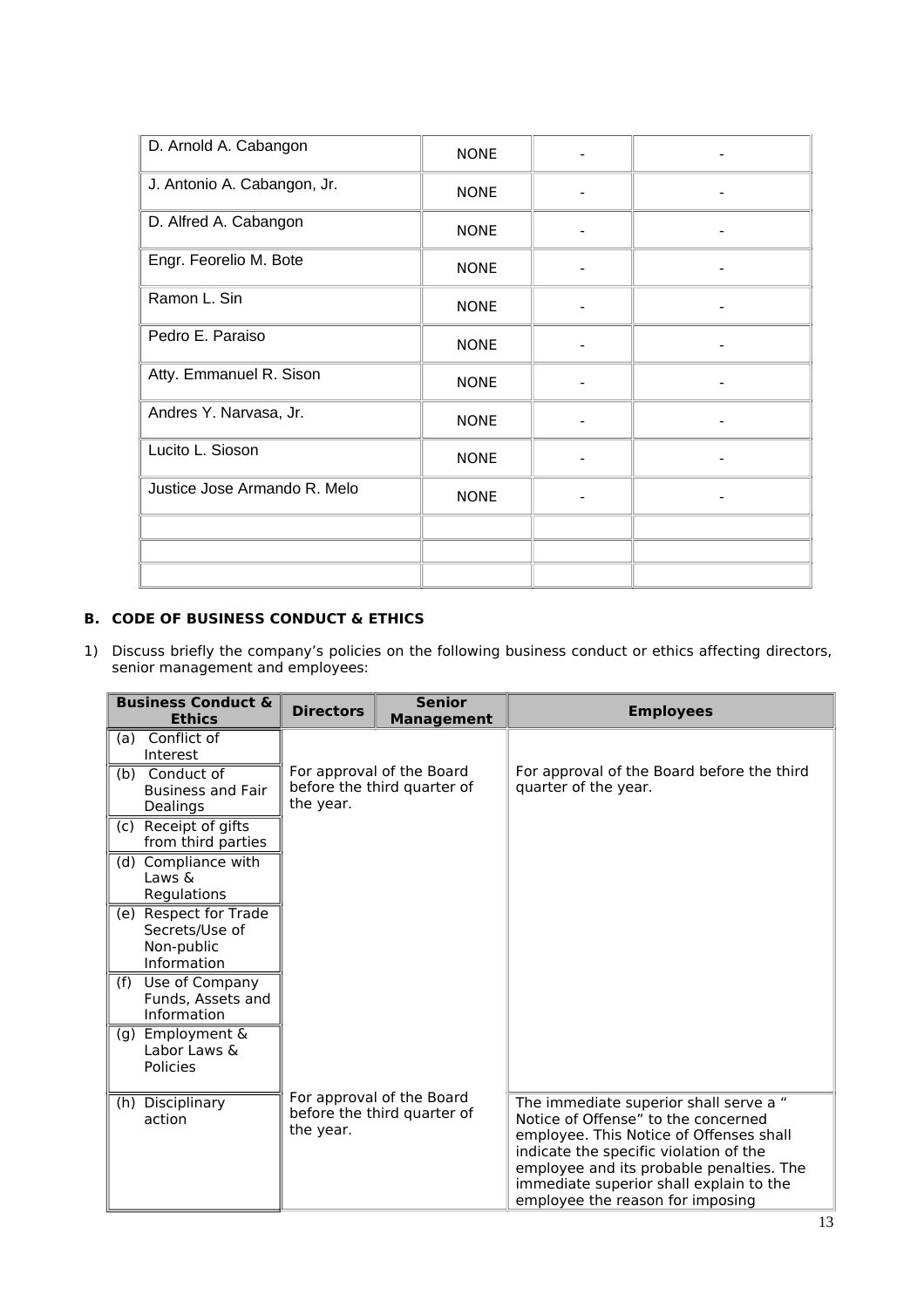|                               |                                                                       | appropriate penalties for the offense<br>committed. The employee shall be given<br>ample time to explain in writing justifiable<br>reasons for the violation of the company<br>policies and procedures and shall submit<br>the same to his superior and HRAD                                                                                                                                                                                                                                                                                                                                                                         |
|-------------------------------|-----------------------------------------------------------------------|--------------------------------------------------------------------------------------------------------------------------------------------------------------------------------------------------------------------------------------------------------------------------------------------------------------------------------------------------------------------------------------------------------------------------------------------------------------------------------------------------------------------------------------------------------------------------------------------------------------------------------------|
| Whistle Blower<br>(i)         | For approval of the Board<br>before the third quarter of<br>the year. | Any CSBI employee who witness or receives<br>information from an internal source or 3rd<br>party transacting with CSBI, regarding<br>impropriety or malpractice committed by<br>one or more employees or a 3rd party shall<br>be required to report it to na appropriate<br>party. The Informant is encouraged to<br>report the impropriety or malpractice<br>directly to the Internal Audit Department<br>(IAD) Head. Otherwise, he may opt to<br>report it to his Dept. Head or the HRAD<br>Head. The informant may make the report<br>using any of the following channels:<br>1. email 2. land line 3. Mail 4. Cellular<br>phone. |
| Conflict<br>(i)<br>Resolution | For approval of the Board<br>before the third quarter of<br>the year. | For approval of the Board before the third<br>quarter of the year.                                                                                                                                                                                                                                                                                                                                                                                                                                                                                                                                                                   |

- 2) Has the code of ethics or conduct been disseminated to all directors, senior management and employees?
- 3) Discuss how the company implements and monitors compliance with the code of ethics or conduct.
- 4) Related Party Transactions
	- (a) Policies and Procedures

Describe the company's policies and procedures for the review, approval or ratification, monitoring and recording of related party transactions between and among the company and its parent, joint ventures, subsidiaries, associates, affiliates, substantial stockholders, officers and directors, including their spouses, children and dependent siblings and parents and of interlocking director relationships of members of the Board.

| <b>Related Party Transactions</b>                                        | <b>Policies and Procedures</b> |
|--------------------------------------------------------------------------|--------------------------------|
| (1) Parent Company                                                       |                                |
| (2) Joint Ventures                                                       |                                |
| (3) Subsidiaries                                                         |                                |
| Under<br>Entities<br>(4)<br>Common<br>Control                            |                                |
| (5) Substantial Stockholders                                             |                                |
| (6) Officers including                                                   |                                |
| spouse/children/siblings/parents                                         |                                |
| (7) Directors including                                                  |                                |
| spouse/children/siblings/parents                                         |                                |
| (8)<br>director<br>Interlocking<br>relationship<br>of Board of Directors |                                |

- (b) Conflict of Interest
	- (i) Directors/Officers and 5% or more Shareholders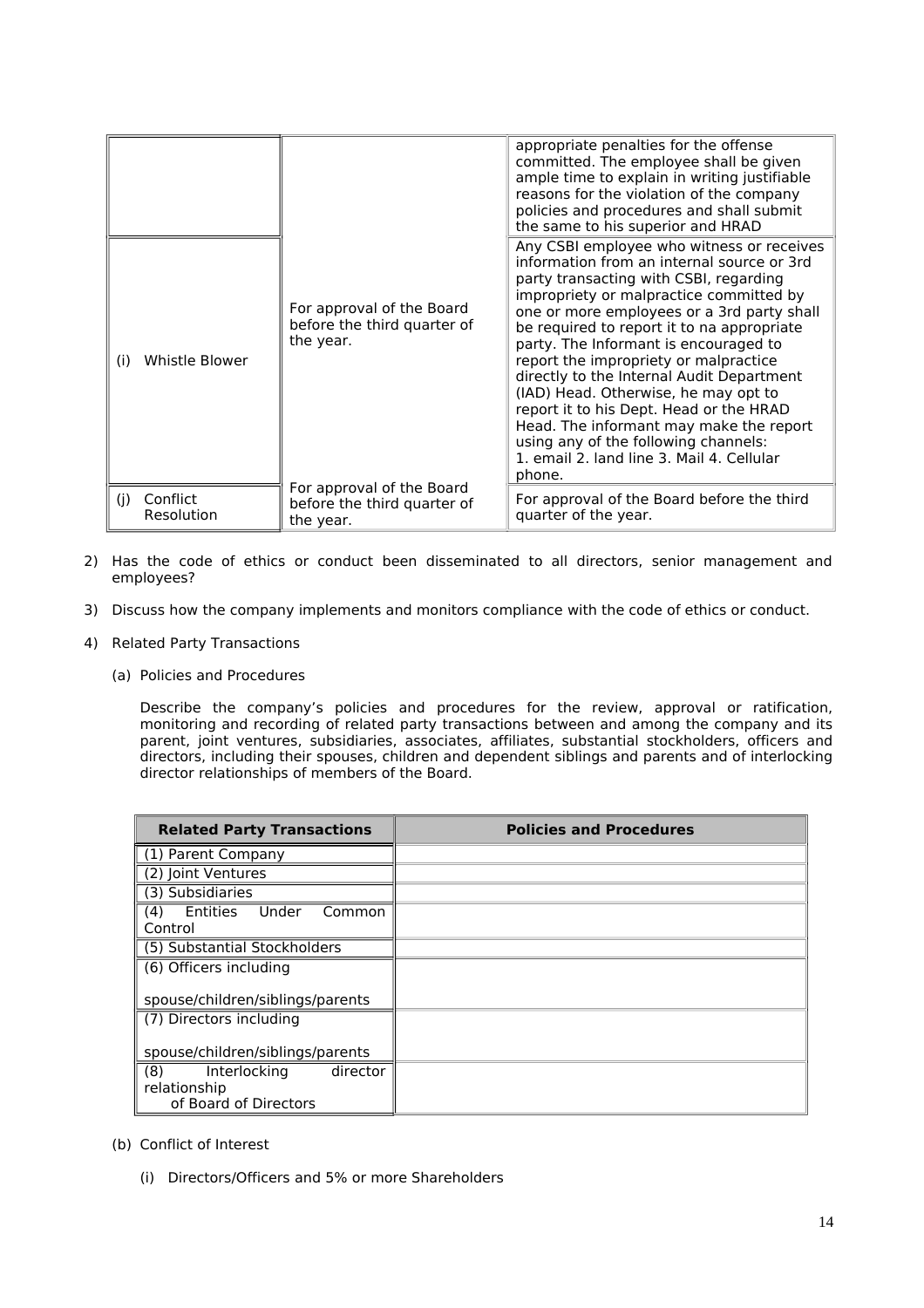Identify any actual or probable conflict of interest to which directors/officers/5% or more shareholders may be involved.

|                                  | <b>Details of Conflict</b><br>of Inter dear sister in lawest<br>(Actual or Probable) |
|----------------------------------|--------------------------------------------------------------------------------------|
| Name of Director/s               |                                                                                      |
| Name of Officer/s                |                                                                                      |
| Name of Significant Shareholders |                                                                                      |

#### (ii) Mechanism

Describe the mechanism laid down to detect, determine and resolve any possible conflict of interest between the company and/or its group and their directors, officers and significant shareholders.

|         | <b>Directors/Officers/Significant Shareholders</b> |
|---------|----------------------------------------------------|
| Company |                                                    |
| Group   |                                                    |

- 5) Family, Commercial and Contractual Relations
	- (a) Indicate, if applicable, any relation of a family,<sup>[4](#page-14-0)</sup> commercial, contractual or business nature that exists between the holders of significant equity (5% or more), to the extent that they are known to the company:

| <b>Names of Related</b><br><b>Significant Shareholders</b> | <b>Type of Relationship</b> | <b>Brief Description of the</b><br>Relationship |
|------------------------------------------------------------|-----------------------------|-------------------------------------------------|
|                                                            |                             |                                                 |
|                                                            |                             |                                                 |
|                                                            |                             |                                                 |
|                                                            |                             |                                                 |

(b) Indicate, if applicable, any relation of a commercial, contractual or business nature that exists between the holders of significant equity (5% or more) and the company:

| <b>Names of Related</b><br><b>Significant Shareholders</b> | <b>Type of Relationship</b> | <b>Brief Description</b> |
|------------------------------------------------------------|-----------------------------|--------------------------|
|                                                            |                             |                          |
|                                                            |                             |                          |
|                                                            |                             |                          |
|                                                            |                             |                          |

(c) Indicate any shareholder agreements that may impact on the control, ownership and strategic direction of the company:

| Name of Shareholders | % of Capital Stock<br>affected<br>(Parties) | <b>Brief Description of the</b><br><b>Transaction</b> |
|----------------------|---------------------------------------------|-------------------------------------------------------|
|                      |                                             |                                                       |
|                      |                                             |                                                       |
|                      |                                             |                                                       |

<span id="page-14-0"></span><sup>4</sup> Family relationship up to the fourth civil degree either by consanguinity or affinity.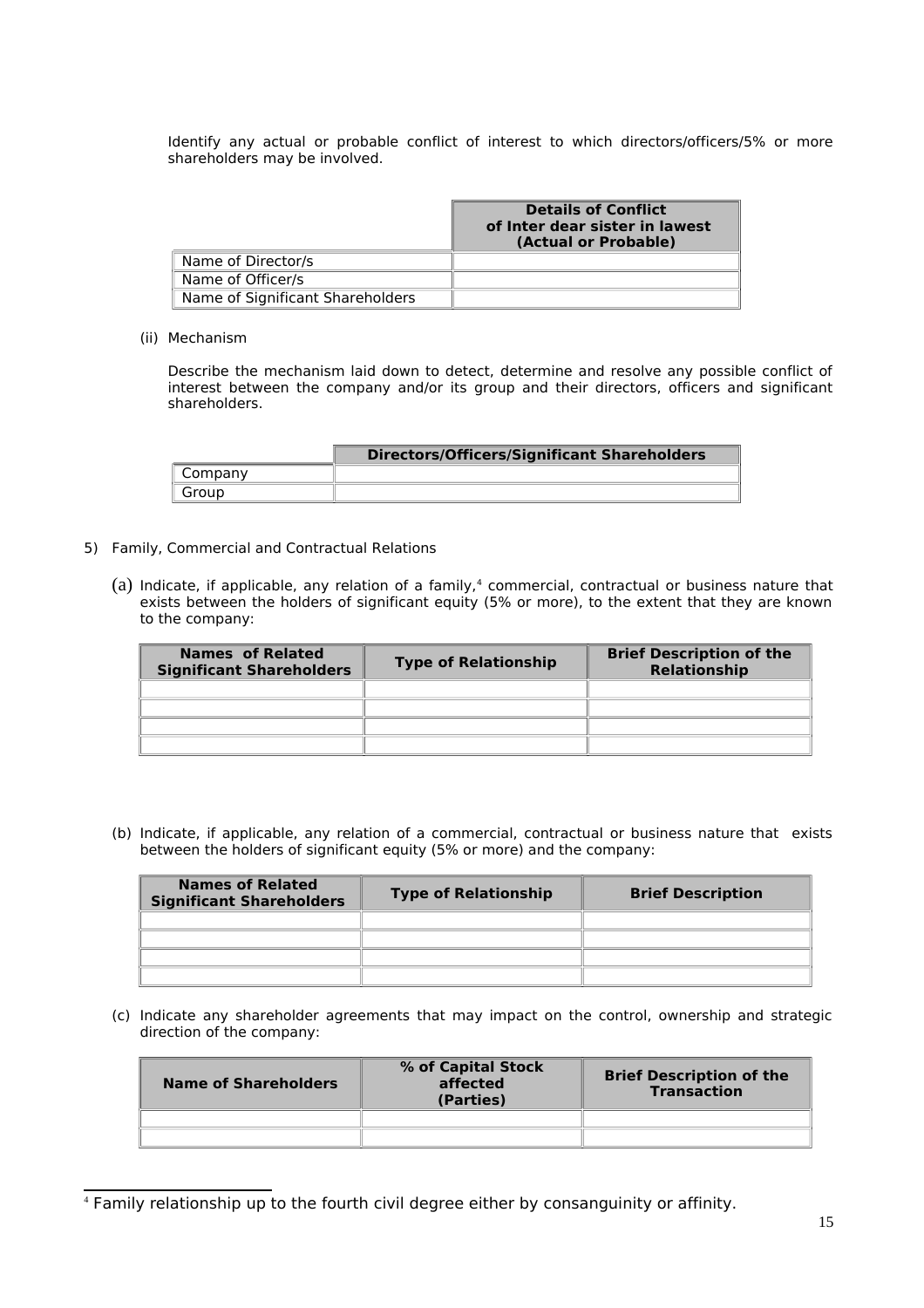#### 6) Alternative Dispute Resolution

Describe the alternative dispute resolution system adopted by the company for the last three (3) years in amicably settling conflicts or differences between the corporation and its stockholders, and the corporation and third parties, including regulatory authorities.

|                                                           | <b>Alternative Dispute Resolution</b><br><b>System</b> |
|-----------------------------------------------------------|--------------------------------------------------------|
| <b>Corporation &amp; Stockholders</b>                     |                                                        |
| <b>Corporation &amp; Third Parties</b>                    |                                                        |
| <b>Corporation &amp; Regulatory</b><br><b>Authorities</b> |                                                        |

## **C. BOARD MEETINGS & ATTENDANCE**

- 1) Are Board of Directors' meetings scheduled before or at the beginning of the year? Before.
- 2) Attendance of Directors

| <b>Board</b> | <b>Name</b>                      | Date of<br><b>Election</b> | No. of<br>Meetings<br><b>Held during</b><br>the year | No. of<br><b>Meetings</b><br><b>Attended</b> | %       |
|--------------|----------------------------------|----------------------------|------------------------------------------------------|----------------------------------------------|---------|
| Chairman     | Amb. Antonio L. Cabangon<br>Chua | 05/27/2014                 | 12                                                   | 9                                            | 75.00%  |
| Pres/Member  | Atty. Rey D. Delfin              | 05/27/2014                 | 12                                                   | 9                                            | 100.00% |
| Member       | Alfonso G. Siy                   | 05/27/2014                 | $\overline{12}$                                      | 8                                            | 66.67%  |
| Member       | Andres Y. Narvasa, Jr.           | 05/27/2014                 | 12                                                   | 12                                           | 100.00% |
| Member       | D. Arnold A. Cabangon            | 05/27/2014                 | 12                                                   | $\overline{7}$                               | 58.33%  |
| Member       | J. Antonio A. Cabangon,<br>Jr.   | 05/27/2014                 | 12                                                   | $\overline{7}$                               | 58.33%  |
| Member       | D. Alfred A. Cabangon            | 05/27/2014                 | 12                                                   | 9                                            | 75.00%  |
| Member       | Engr. Feorelio M. Bote           | 05/27/2014                 | 12                                                   | 12                                           | 100.00% |
| Member       | Ramon L. Sin                     | 05/27/2014                 | 12                                                   | 12                                           | 100.00% |
| Member       | Pedro E. Paraiso                 | 05/27/2014                 | 12                                                   | 12                                           | 100.00% |
| Member       | Atty. Emmanuel R. Sison          | 05/27/2014                 | 12                                                   | 12                                           | 100.00% |
| Member       | Benjamin V. Ramos                | 02/24/2015                 | 12                                                   | $\overline{4}$                               | 100.00% |
| Independent  | Lucito L. Sioson                 | 05/27/2014                 | 12                                                   | 12                                           | 100.00% |
| Independent  | Justice Jose Armando R.<br>Melo  | 05/27/2014                 | 12                                                   | 12                                           | 100.00% |
|              |                                  |                            |                                                      |                                              |         |

3) Do non-executive directors have a separate meeting during the year without the presence of any executive? If yes, how many times? None.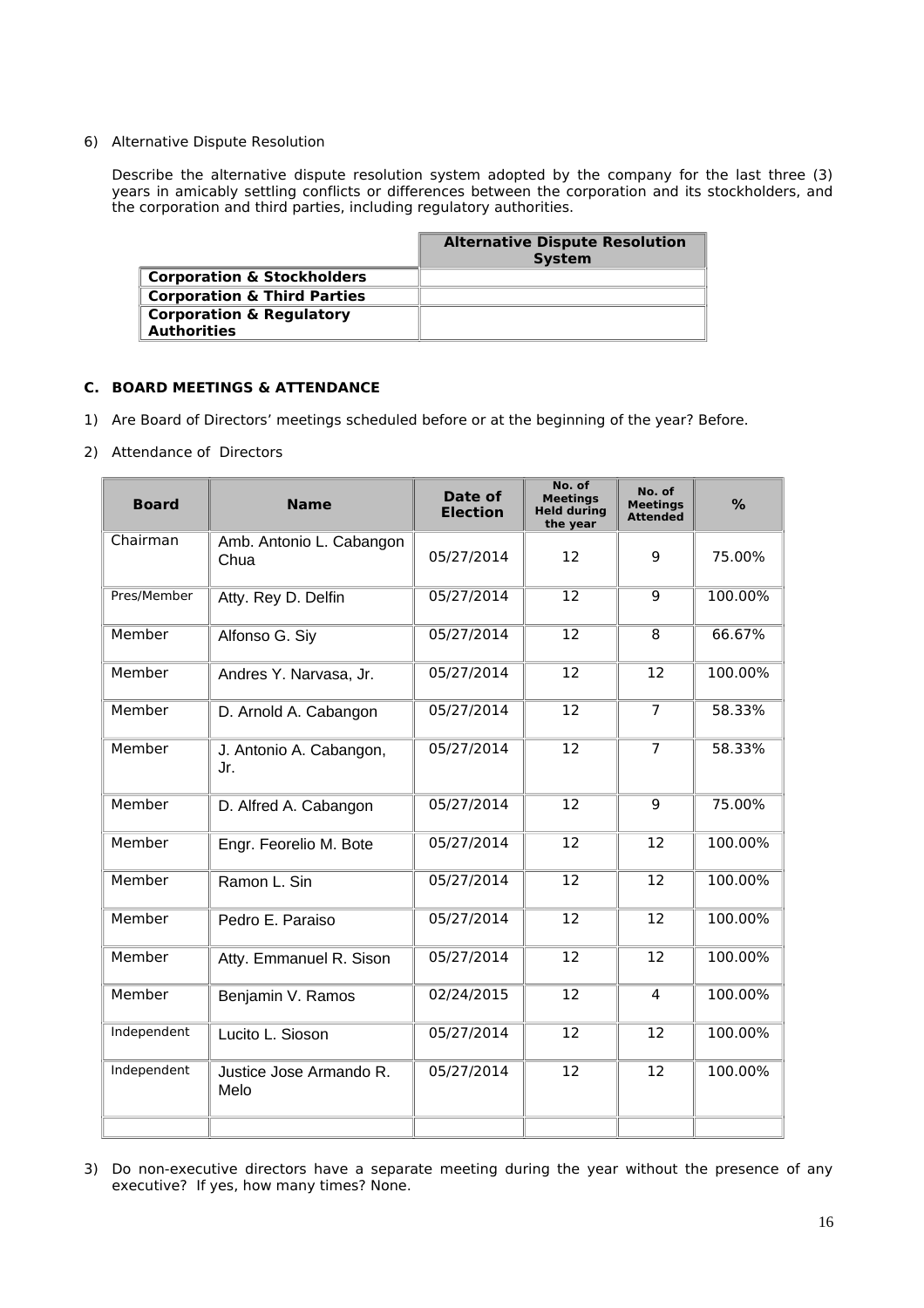- 4) Is the minimum quorum requirement for Board decisions set at two-thirds of board members? Please explain.
- 5) Access to Information
	- (a) How many days in advance are board papers<sup>[5](#page-16-0)</sup> for board of directors meetings provided to the board?
	- (b) Do board members have independent access to Management and the Corporate Secretary?
		- (c) State the policy of the role of the company secretary. Does such role include assisting the Chairman in preparing the board agenda, facilitating training of directors, keeping directors updated regarding any relevant statutory and regulatory changes, etc?. Yes.

Gather and analyze all documents, records and other information essential to the conduct of his duties and responsibilities to the Corporation.

- As to agenda, get a complete schedule thereof at least for the current year and put the Board on notice before every meeting.
- Assist the Board in making business judgment in good faith and in the performance of their responsibilities and obligations.
- Attend all Board meetings and maintain record of the same.
- Submit to the Commission, at the end of every fiscal year, an annual certification as to the attendance of the directors during Board meetings.
- (d) Is the company secretary trained in legal, accountancy or company secretarial practices? Please explain should the answer be in the negative. Yes
- (e) Committee Procedures

Disclose whether there is a procedure that Directors can avail of to enable them to get information necessary to be able to prepare in advance for the meetings of different committees:

| Yes<br>No |  |
|-----------|--|
|-----------|--|

| <b>Committee</b> | <b>Details of the procedures</b> |
|------------------|----------------------------------|
| Executive        |                                  |
| Audit            |                                  |
| Nomination       |                                  |
| Remuneration     |                                  |
| Others (specify) |                                  |

## 6) External Advice

Indicate whether or not a procedure exists whereby directors can receive external advice and, if so, provide details:

| <b>Procedures</b> | <b>Details</b> |
|-------------------|----------------|
|                   |                |
|                   |                |
|                   |                |
|                   |                |

#### 7) Change/s in existing policies

<span id="page-16-0"></span><sup>&</sup>lt;sup>5</sup> Board papers consist of complete and adequate information about the matters to be taken in the board meeting. Information includes the background or explanation on matters brought before the Board, disclosures, budgets, forecasts and internal financial documents.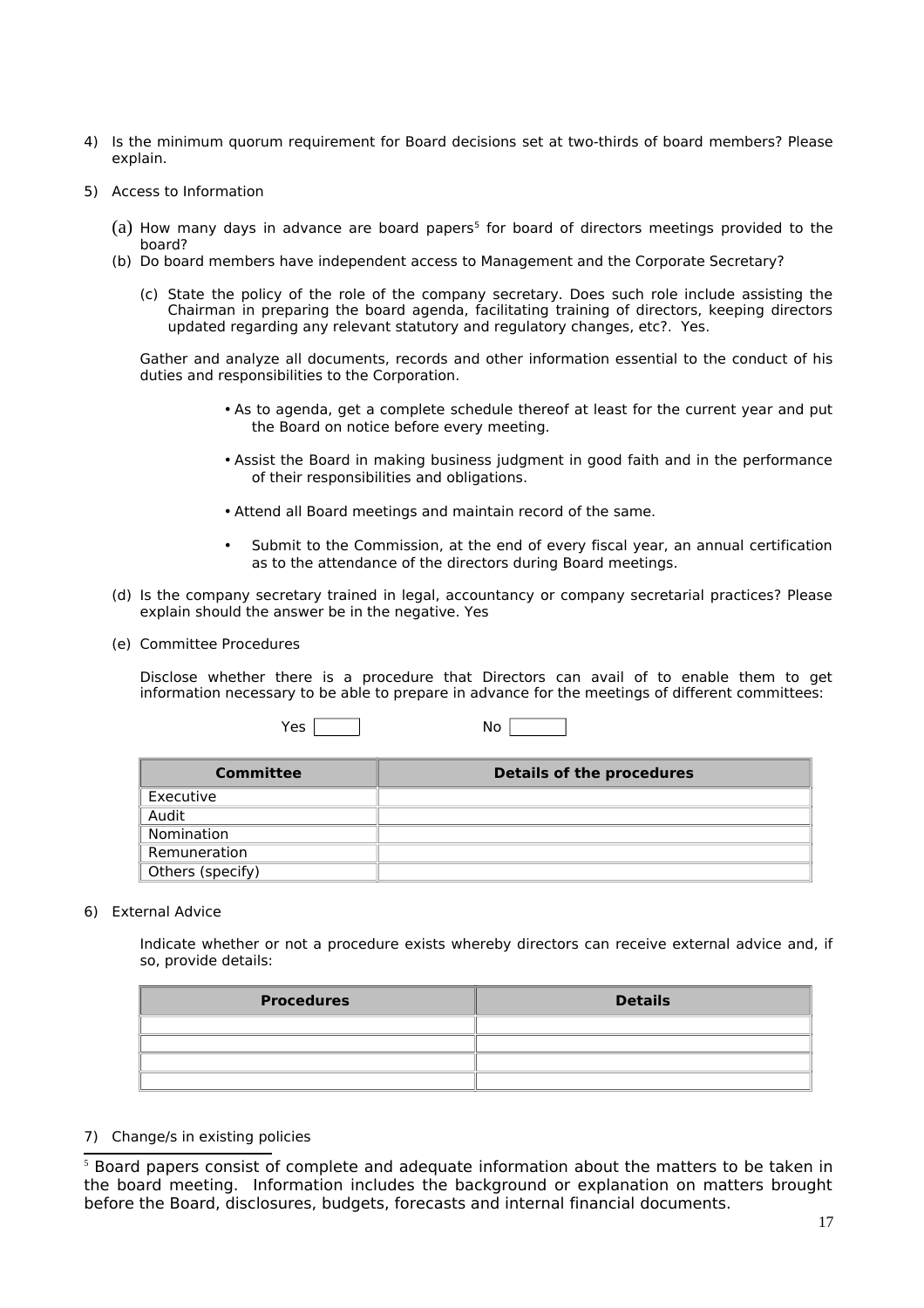Indicate, if applicable, any change/s introduced by the Board of Directors (during its most recent term) on existing policies that may have an effect on the business of the company and the reason/s for the change:

| <b>Existing Policies</b> | <b>Changes</b> | <b>Reason</b> |
|--------------------------|----------------|---------------|
|                          |                |               |
|                          |                |               |
|                          |                |               |
|                          |                |               |

## **D. REMUNERATION MATTERS**

#### 1) Remuneration Process

Disclose the process used for determining the remuneration of the CEO and the four (4) most highly compensated management officers:

| <b>Process</b>                                          | CEO                                     | <b>Top 4 Highest Paid</b><br><b>Management Officers</b> |  |  |
|---------------------------------------------------------|-----------------------------------------|---------------------------------------------------------|--|--|
| (1) Fixed remuneration                                  |                                         |                                                         |  |  |
| (2) Variable<br>remuneration                            |                                         |                                                         |  |  |
| (3) Per diem allowance                                  |                                         |                                                         |  |  |
| (4) Bonus                                               | As determined by Renumeration Committee |                                                         |  |  |
| (5) Stock Options and<br>other financial<br>instruments |                                         |                                                         |  |  |
| (6) Others (specify)                                    |                                         |                                                         |  |  |

2) Remuneration Policy and Structure for Executive and Non-Executive Directors

Disclose the company's policy on remuneration and the structure of its compensation package. Explain how the compensation of Executive and Non-Executive Directors is calculated.

|                            | <b>Structure of</b><br><b>Remuneration</b><br>Compensation<br><b>Policy</b><br><b>Packages</b> |  | <b>How</b><br>Compensation<br>is Calculated |  |  |
|----------------------------|------------------------------------------------------------------------------------------------|--|---------------------------------------------|--|--|
| <b>Executive Directors</b> | As determined by Renumeration Committee                                                        |  |                                             |  |  |
| Non-Executive Directors    | P5k for every board meeting                                                                    |  |                                             |  |  |

Do stockholders have the opportunity to approve the decision on total remuneration (fees, allowances, benefits-in-kind and other emoluments) of board of directors? Provide details for the last three (3) years.

| <b>Remuneration Scheme</b> | Date of<br><b>Stockholders' Approval</b> |
|----------------------------|------------------------------------------|
|                            |                                          |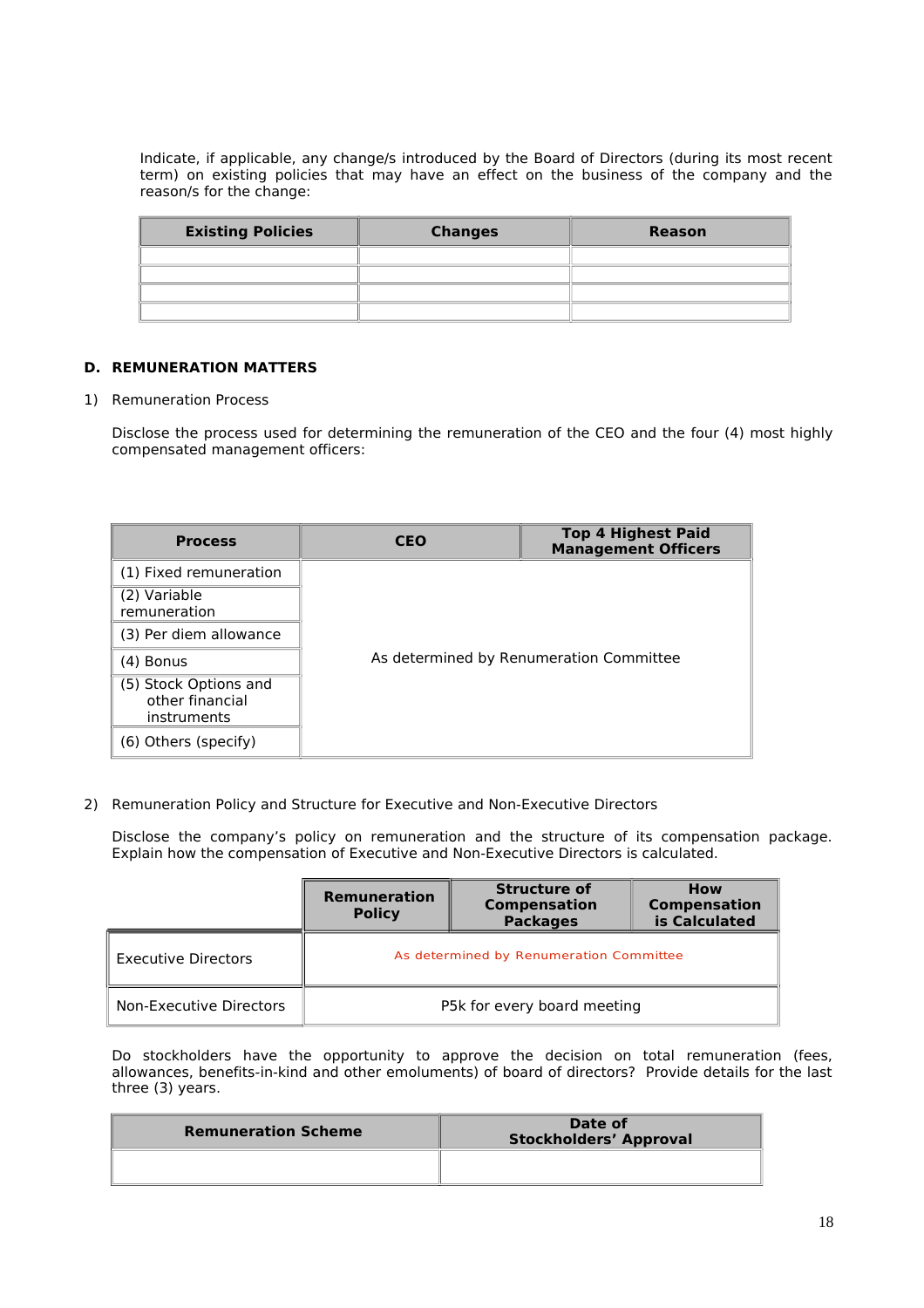## 3) Aggregate Remuneration

Complete the following table on the aggregate remuneration accrued during the most recent year:

| <b>Remuneration Item</b>                                   | <b>Executive</b><br><b>Directors</b> | <b>Non-Executive</b><br><b>Directors (other</b><br>than independent<br>directors) | Independent<br><b>Directors</b> |
|------------------------------------------------------------|--------------------------------------|-----------------------------------------------------------------------------------|---------------------------------|
| (a) Fixed Remuneration                                     | P201,214.82                          | P780,000.00                                                                       | none                            |
| (b) Variable Remuneration                                  | N/A                                  | N/A                                                                               | N/A                             |
| (c) Per diem Allowance                                     | N/A                                  | N/A                                                                               | N/A                             |
| (d) Bonuses                                                | N/A                                  | N/A                                                                               | N/A                             |
| (e) Stock Options and/or<br>other financial<br>instruments | 110                                  | 28,344,118                                                                        |                                 |
| Others (Specify)<br>(f)                                    |                                      |                                                                                   |                                 |
| Total                                                      |                                      |                                                                                   |                                 |

| <b>Other Benefits</b>                      | <b>Executive</b><br><b>Directors</b> | <b>Non-Executive</b><br><b>Director (other than</b><br>independent<br>directors) | Independent<br><b>Directors</b> |
|--------------------------------------------|--------------------------------------|----------------------------------------------------------------------------------|---------------------------------|
| Advances<br>1)                             | None                                 | None                                                                             | None                            |
| Credit granted<br>2)                       | None                                 | None                                                                             | None                            |
| Pension Plan/s<br>3)<br>Contributions      | None                                 | None                                                                             | None                            |
| (d) Pension Plans,<br>Obligations incurred | None                                 | None                                                                             | None                            |
| (e) Life Insurance<br>Premium              | Group life<br>insurance              | None                                                                             | None                            |
| (f)<br><b>Hospitalization Plan</b>         | Health<br>insurance                  | None                                                                             | None                            |
| (g) Car Plan                               | Staff car                            | None                                                                             | None                            |
| (h) Others (Specify)                       |                                      |                                                                                  |                                 |
| <b>Total</b>                               |                                      |                                                                                  |                                 |

- 4) Stock Rights, Options and Warrants
	- (a) Board of Directors

Г

Complete the following table, on the members of the company's Board of Directors who own or are entitled to stock rights, options or warrants over the company's shares:

| Director's | Number of | Number of | Number of | Total % from |
|------------|-----------|-----------|-----------|--------------|
|            |           |           |           |              |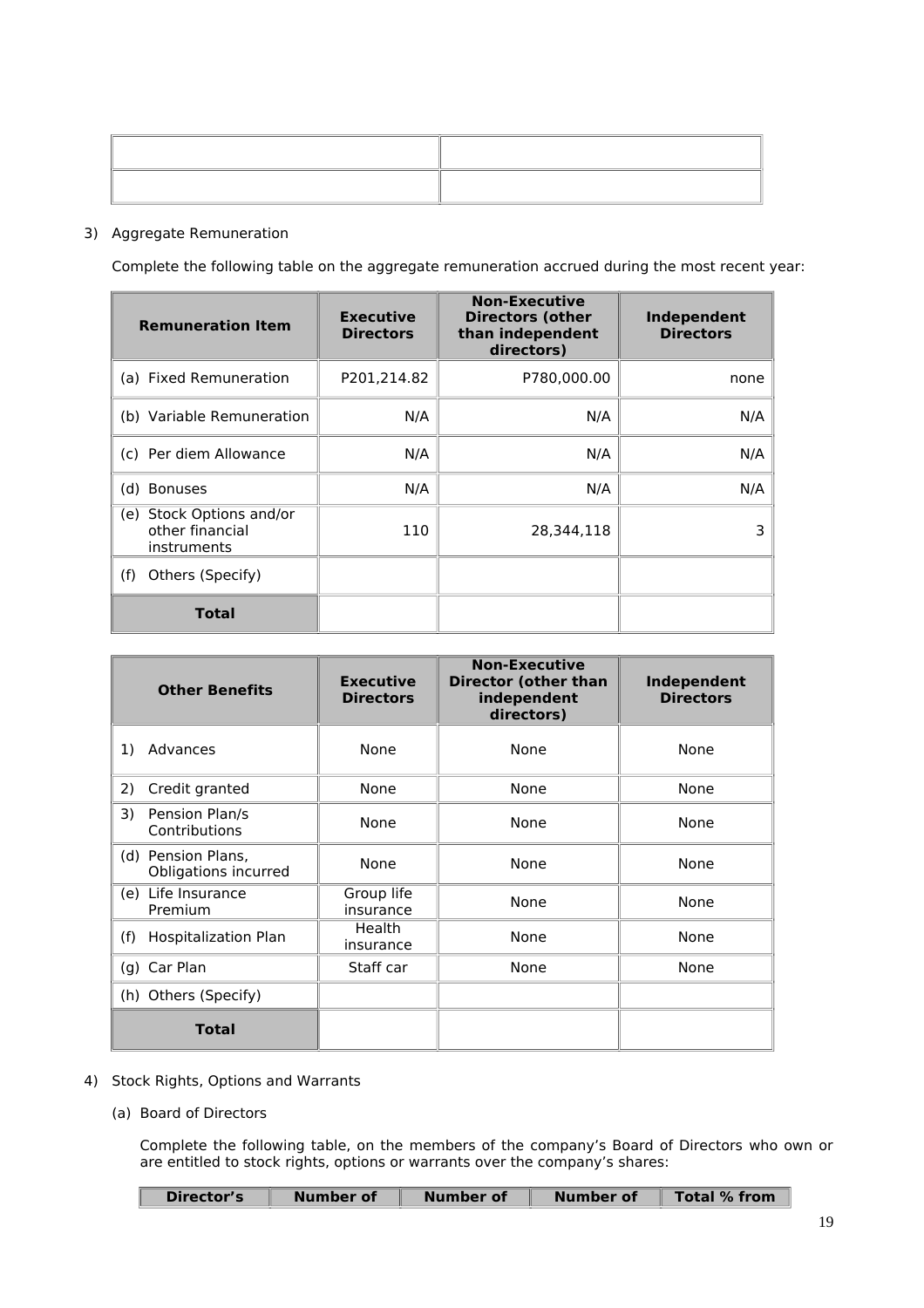| <b>Name</b> | <b>Direct</b><br><b>Option/Rights</b><br><b>Warrants</b> | Indirect<br><b>Option/Rights</b><br><b>Warrants</b> | <b>Equivalent</b><br><b>Shares</b> | <b>Capital Stock</b> |
|-------------|----------------------------------------------------------|-----------------------------------------------------|------------------------------------|----------------------|
| N/A         | N/A                                                      | N/A                                                 | N/A                                | N/A                  |

(b) Amendments of Incentive Programs

Indicate any amendments and discontinuation of any incentive programs introduced, including the criteria used in the creation of the program. Disclose whether these are subject to approval during the Annual Stockholders' Meeting:

| Incentive Program | <b>Amendments</b> |      |
|-------------------|-------------------|------|
| None              | None              | None |

#### 5) Remuneration of Management

Identify the five (5) members of management who are not at the same time executive directors and indicate the total remuneration received during the financial year:

| <b>Name of Officer/Position</b> | <b>Total Remuneration</b> |
|---------------------------------|---------------------------|
| Jeffrey T. Tantiado/VP          |                           |
| Eduardo O. Olavario/VP          |                           |
| Emerson G. Igarta/VP            | P5,844,798.40             |
| Des Corazon D. Cruz/AVP         |                           |
| Lawrence K. Cementina/AVP       |                           |

## **E. BOARD COMMITTEES**

1) Number of Members, Functions and Responsibilities

Provide details on the number of members of each committee, its functions, key responsibilities and the power/authority delegated to it by the Board:

| <b>No. of Members</b><br><b>Functions</b><br>Committee<br>Committe | Kev | <b>Power</b> |
|--------------------------------------------------------------------|-----|--------------|
|--------------------------------------------------------------------|-----|--------------|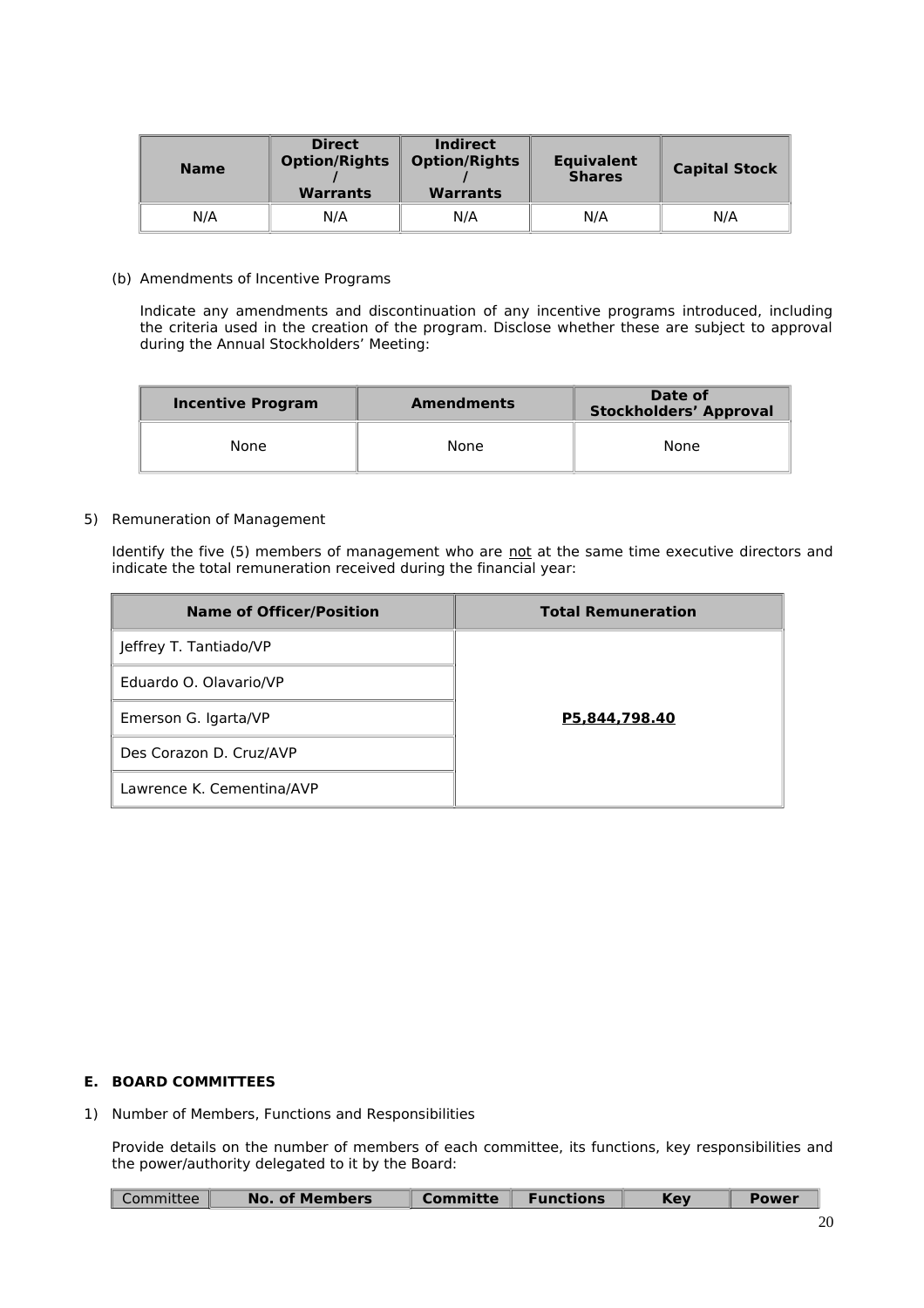|                     | <b>Exec</b><br>utive<br><b>Direc</b><br>tor<br>(ED) | Non-<br>exec<br>utive<br><b>Direc</b><br>tor<br>(NED) | Indepe<br>ndent<br><b>Directo</b><br>(ID) | e Charter | Responsibi<br><b>lities</b> |  |
|---------------------|-----------------------------------------------------|-------------------------------------------------------|-------------------------------------------|-----------|-----------------------------|--|
| Executive           |                                                     |                                                       |                                           |           |                             |  |
| Audit               |                                                     |                                                       |                                           |           |                             |  |
| Nomination          |                                                     |                                                       |                                           |           |                             |  |
| Remunerat<br>ion    |                                                     |                                                       |                                           |           |                             |  |
| Others<br>(specify) |                                                     |                                                       |                                           |           |                             |  |

## 2) Committee Members

## (a) Executive Committee

| <b>Office</b>   | <b>Name</b> | Date of<br><b>Appointme</b><br>nt | No. of<br><b>Meeting</b><br>s Held | No. of<br><b>Meetings</b><br><b>Attended</b> | $\%$ | <b>Length of</b><br><b>Service in</b><br>the<br><b>Committe</b><br>e |
|-----------------|-------------|-----------------------------------|------------------------------------|----------------------------------------------|------|----------------------------------------------------------------------|
| Chairman        |             |                                   |                                    |                                              |      |                                                                      |
| Member (ED)     |             |                                   |                                    |                                              |      |                                                                      |
| Member<br>(NED) |             |                                   |                                    |                                              |      |                                                                      |
| Member (ID)     |             |                                   |                                    |                                              |      |                                                                      |
| Member          |             |                                   |                                    |                                              |      |                                                                      |

# (b) Audit Committee

| <b>Office</b>   | <b>Name</b>            | Date of<br><b>Appointm</b><br>ent | No. of<br><b>Meetings</b><br><b>Held</b> | No. of<br><b>Meeti</b><br>ngs<br><b>Attend</b><br>ed | $\%$ | Length of<br><b>Service in</b><br>the<br><b>Committe</b><br>e |
|-----------------|------------------------|-----------------------------------|------------------------------------------|------------------------------------------------------|------|---------------------------------------------------------------|
| Chairman        | Lucito L. Sioson       | 5/27/2014                         | 4/12                                     | 4                                                    | 100% |                                                               |
| Member (ED)     |                        |                                   |                                          |                                                      |      |                                                               |
| Member<br>(NED) |                        |                                   |                                          |                                                      |      |                                                               |
| Member (ID)     |                        |                                   |                                          |                                                      |      |                                                               |
| Member          | Engr. Feorelio M. Bote | 5/27/2014                         | 4/12                                     | 4                                                    | 100% |                                                               |
| Member          | Pedro E. Paraiso       | 5/27/2014                         | 4/12                                     | 4                                                    | 100% |                                                               |
|                 |                        |                                   |                                          |                                                      |      |                                                               |

Disclose the profile or qualifications of the Audit Committee members.

Describe the Audit Committee's responsibility relative to the external auditor.

(c) Nomination Committee

| <b>Office</b> | <b>Name</b>              | Date of<br><b>Appointm</b><br>ent | No. of<br><b>Meetings</b><br><b>Held</b> | No. of<br><b>Meeting</b><br><b>Attende</b> | %    | Length<br>01<br><b>Service</b><br>in the<br>Commit<br>tee |
|---------------|--------------------------|-----------------------------------|------------------------------------------|--------------------------------------------|------|-----------------------------------------------------------|
| Chairman      | Amb. Antonio L. Cabangon | 5/27/2014                         | 1/12                                     |                                            | 100% |                                                           |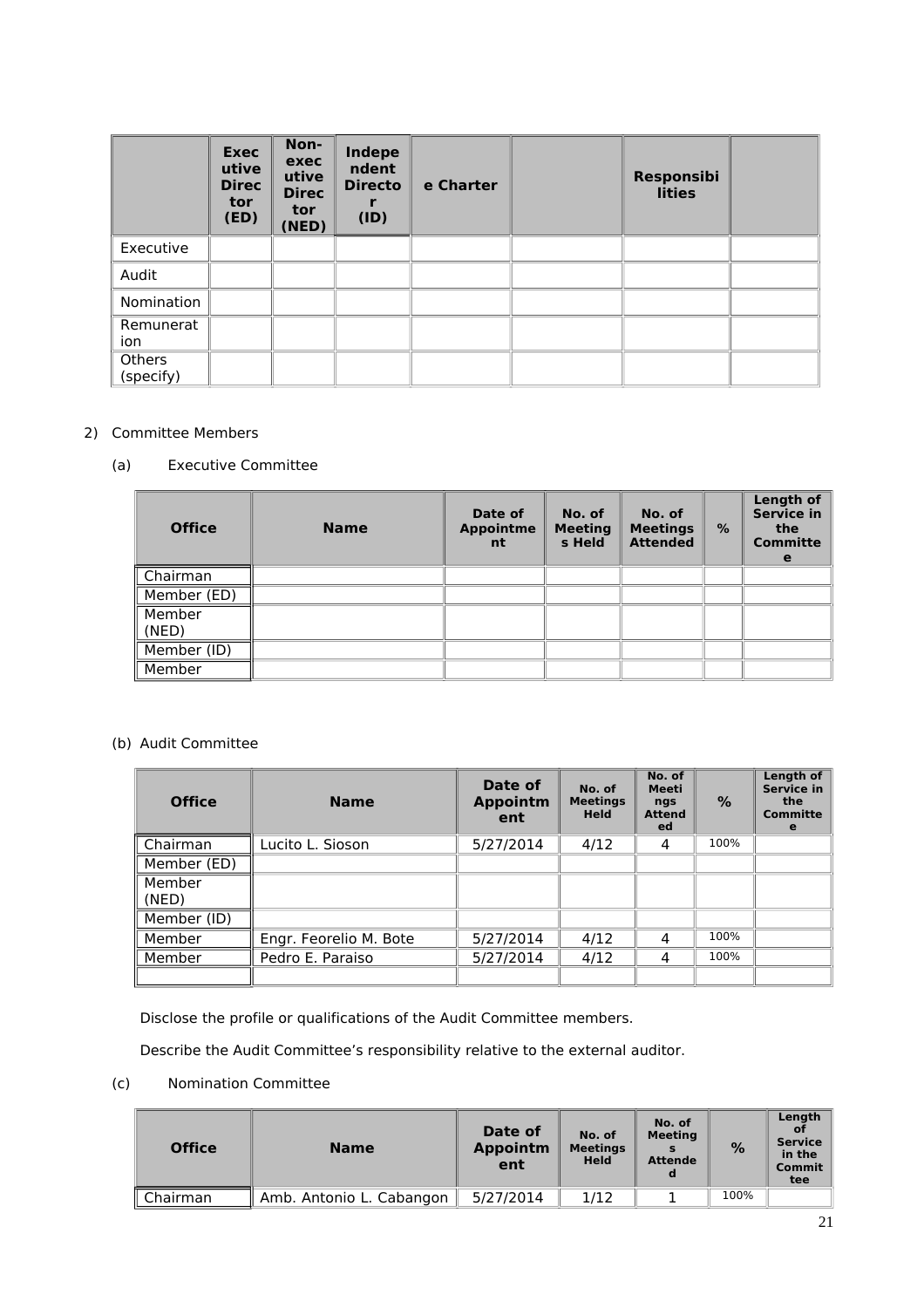|                 | Chua                   |           |      |      |  |
|-----------------|------------------------|-----------|------|------|--|
| Member (ED)     | Atty. Rey D. Delfin    | 5/27/2014 | 1/12 | 100% |  |
| Member<br>(NED) |                        |           |      |      |  |
| Member (ED)     | Andres Y. Narvasa, Jr. | 5/27/2014 | 1/12 | 100% |  |
| Member          | Gemma F. Montes        | 5/27/2014 | 1/12 | 100% |  |

## (d) Remuneration Committee

| <b>Office</b>   | <b>Name</b>           | Date of<br><b>Appointm</b><br>ent | No. of<br><b>Meetings</b><br><b>Held</b> | No. of<br><b>Meeting</b><br><b>Attende</b> | %    | Length<br>0f<br><b>Service</b><br>in the<br><b>Committ</b><br>ee |
|-----------------|-----------------------|-----------------------------------|------------------------------------------|--------------------------------------------|------|------------------------------------------------------------------|
| Chairman        | D. Arnold A. Cabangon | 5/27/2014                         | 1/12                                     |                                            | 100% |                                                                  |
| Member (ED)     | Andres Y. Narvasa     | 5/27/2014                         | 1/12                                     |                                            | 100% |                                                                  |
| Member<br>(NED) | D. Alfred A. Cabangon | 5/27/2014                         | 1/12                                     |                                            | 100% |                                                                  |
| Member (ID)     |                       |                                   |                                          |                                            |      |                                                                  |
| Member          |                       |                                   |                                          |                                            |      |                                                                  |

## (e) Others (Specify)

Provide the same information on all other committees constituted by the Board of Directors:

Corporate Governance

| <b>Office</b>   | <b>Name</b>                     | Date of<br><b>Appointm</b><br>ent | No. of<br><b>Meetings</b><br><b>Held</b> | No. of<br><b>Meeti</b><br>ngs<br><b>Attend</b><br>ed | $\%$ | <b>Length of</b><br><b>Service in</b><br>the<br><b>Committee</b> |
|-----------------|---------------------------------|-----------------------------------|------------------------------------------|------------------------------------------------------|------|------------------------------------------------------------------|
| Chairman        | Justice Jose Armando R.<br>Melo | 12/17/2014                        | 1/12                                     |                                                      | 100% |                                                                  |
| Member (ED)     | Atty. Rey D. Delfin             | 5/27/2014                         | 1/12                                     |                                                      | 100% |                                                                  |
| Member<br>(NED) | Atty. Emmanuel R. Sison         | 5/27/2014                         | 1/12                                     |                                                      | 100% |                                                                  |
|                 |                                 |                                   |                                          |                                                      |      |                                                                  |
| Member (ED)     | Mr. Andres Y. Narvasa, Jr.      | 5/27/2014                         | 1/12                                     |                                                      | 100% |                                                                  |

## 3) Changes in Committee Members

Indicate any changes in committee membership that occurred during the year and the reason for the changes:

| Name of<br><b>Committee</b> | <b>Name</b> | <b>Reason</b> |
|-----------------------------|-------------|---------------|
| Executive                   |             |               |
| Audit                       |             |               |
| Nomination                  |             |               |
| Remuneration                |             |               |
| Others (specify)            |             |               |

### 4) Work Done and Issues Addressed

Describe the work done by each committee and the significant issues addressed during the year.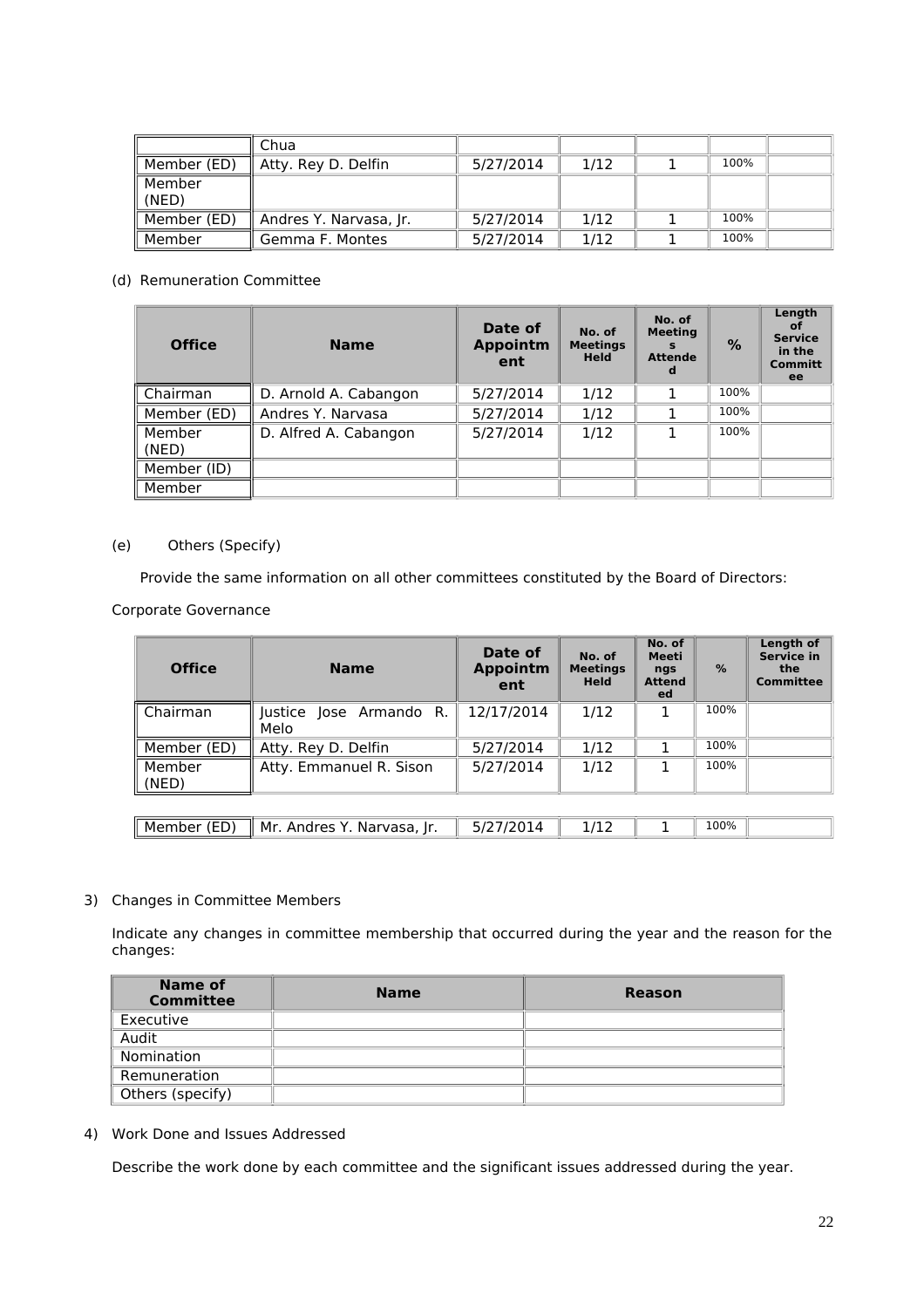| Name of<br><b>Committee</b> | <b>Work Done</b> | <b>Issues Addressed</b> |
|-----------------------------|------------------|-------------------------|
| Executive                   |                  |                         |
| Audit                       |                  |                         |
| Nomination                  |                  |                         |
| Remuneration                |                  |                         |
| Others (specify)            |                  |                         |

#### 5) Committee Program

Provide a list of programs that each committee plans to undertake to address relevant issues in the improvement or enforcement of effective governance for the coming year.

| Name of<br><b>Committee</b> | <b>Planned Programs</b> | <b>Issues to be Addressed</b> |
|-----------------------------|-------------------------|-------------------------------|
| Executive                   |                         |                               |
| Audit                       |                         |                               |
| <b>Nomination</b>           |                         |                               |
| Remuneration                |                         |                               |
| Others (specify)            |                         |                               |

#### **F. RISK MANAGEMENT SYSTEM**

- 1) Disclose the following:
	- (a) Overall risk management philosophy of the company;

To impose a diligent approach to risk management in accordance to the Bank's business objectives.

(b) A statement that the directors have reviewed the effectiveness of the risk management system and commenting on the adequacy thereof;

The Risk Management Committee (RMC – i.e., a Board-level committeee) shall have its charter meeting this June as a reconstituted oversight body following CSBI's Annual Stockholder's Meeting last April 2013..

- (c) Period covered by the review; N/C
- (d) How often the risk management system is reviewed and the directors' criteria for assessing its effectiveness; and

The risk management system review shall be conducted at least once a year with creteria to be determined/established by the RMC.

(e) Where no review was conducted during the year, an explanation why not.

The Risk Management Department was reconstituted only on February 2013 and the Risk Management Committee on April 2013. At present, the Risk Management Department is reviewing, updating and assessing the risk management policies and procedures appropriate/ applicable to CSBI's banking objectives for Board approval.

- 2) Risk Policy
	- (a) Company

Give a general description of the company's risk management policy, setting out and assessing the risk/s covered by the system (ranked according to priority), along with the objective behind the policy for each kind of risk:

| <b>Risk Exposure</b> | <b>Risk Management Policy   Objective</b> |  |
|----------------------|-------------------------------------------|--|
|----------------------|-------------------------------------------|--|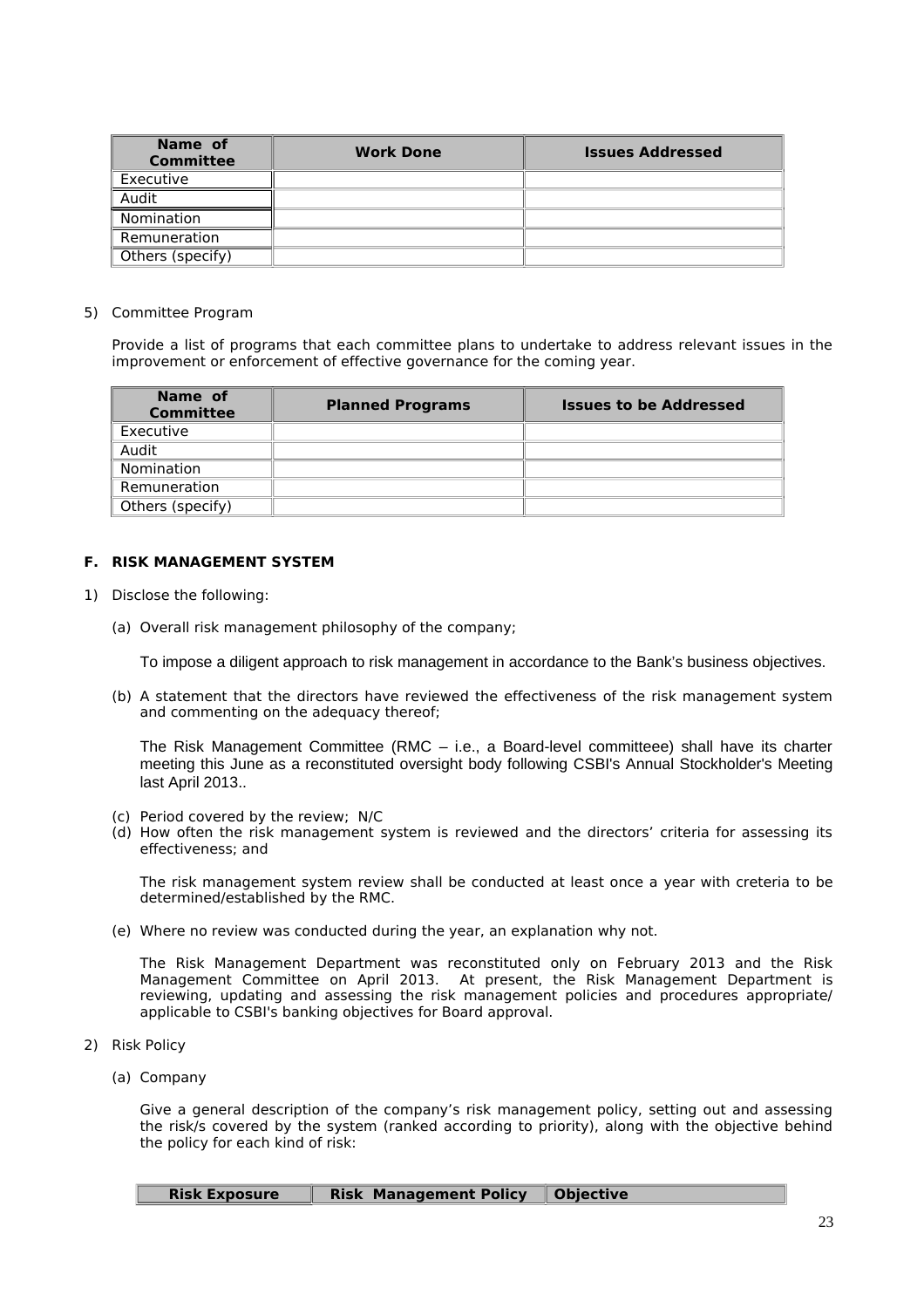| and liquidity risk; and,<br>- It should also ensure that internal<br>audit reviews the credit, market and<br>liquidity management operations to<br>and being adhered to. | <b>CREDIT RISK</b><br><b>MARKET RISK</b><br>LIQUIDITY RISK | - Overall RM Policy is to establish the<br>institution's overall risk tolerance in<br>relation to credit, market and liquidity<br>positions and ensure that institution's<br>significant credit, market and liquidity<br>risk exposures are maintained at<br>prudent levels and consistent with the<br>available capital of the bank; | - The Board's objectives is to ensure<br>that top management as well as<br>individuals responsible for credit,<br>market and liqudity management<br>possess sound expertise and<br>knowledge to accomplish the risk<br>management function;<br>- It should also ensure that the<br>institution implements sound<br>fundamental principles that facilitate<br>the identification, measurement,<br>monitoring and control of credit, amrket<br>assess whether or not the institution's<br>policies and procedures are adequate |
|--------------------------------------------------------------------------------------------------------------------------------------------------------------------------|------------------------------------------------------------|---------------------------------------------------------------------------------------------------------------------------------------------------------------------------------------------------------------------------------------------------------------------------------------------------------------------------------------|------------------------------------------------------------------------------------------------------------------------------------------------------------------------------------------------------------------------------------------------------------------------------------------------------------------------------------------------------------------------------------------------------------------------------------------------------------------------------------------------------------------------------|
|--------------------------------------------------------------------------------------------------------------------------------------------------------------------------|------------------------------------------------------------|---------------------------------------------------------------------------------------------------------------------------------------------------------------------------------------------------------------------------------------------------------------------------------------------------------------------------------------|------------------------------------------------------------------------------------------------------------------------------------------------------------------------------------------------------------------------------------------------------------------------------------------------------------------------------------------------------------------------------------------------------------------------------------------------------------------------------------------------------------------------------|

#### (b) Group

Give a general description of the Group's risk management policy, setting out and assessing the risk/s covered by the system (ranked according to priority), along with the objective behind the policy for each kind of risk:

| <b>Risk Exposure</b> | <b>Management Policy</b><br><b>Risk</b> | <b>Objective</b> |
|----------------------|-----------------------------------------|------------------|
| N/A                  | N/A                                     |                  |

(c) Minority Shareholders

Indicate the principal risk of the exercise of controlling shareholders' voting power.

| <b>Risk to Minority Shareholders</b> |  |
|--------------------------------------|--|
|                                      |  |

## 3) Control System Set Up

(a) Company

Briefly describe the control systems set up to assess, manage and control the main issue/s faced by the company:

| <b>Risk Exposure</b> | <b>Risk Assessment</b><br>(Monitoring and<br><b>Measurement Process)</b> | <b>Risk Management and Control</b><br>(Structures, Procedures,<br><b>Actions Taken)</b> |
|----------------------|--------------------------------------------------------------------------|-----------------------------------------------------------------------------------------|
| N/A                  | N/A                                                                      | N/A                                                                                     |

(b) Group

Briefly describe the control systems set up to assess, manage and control the main issue/s faced by the company: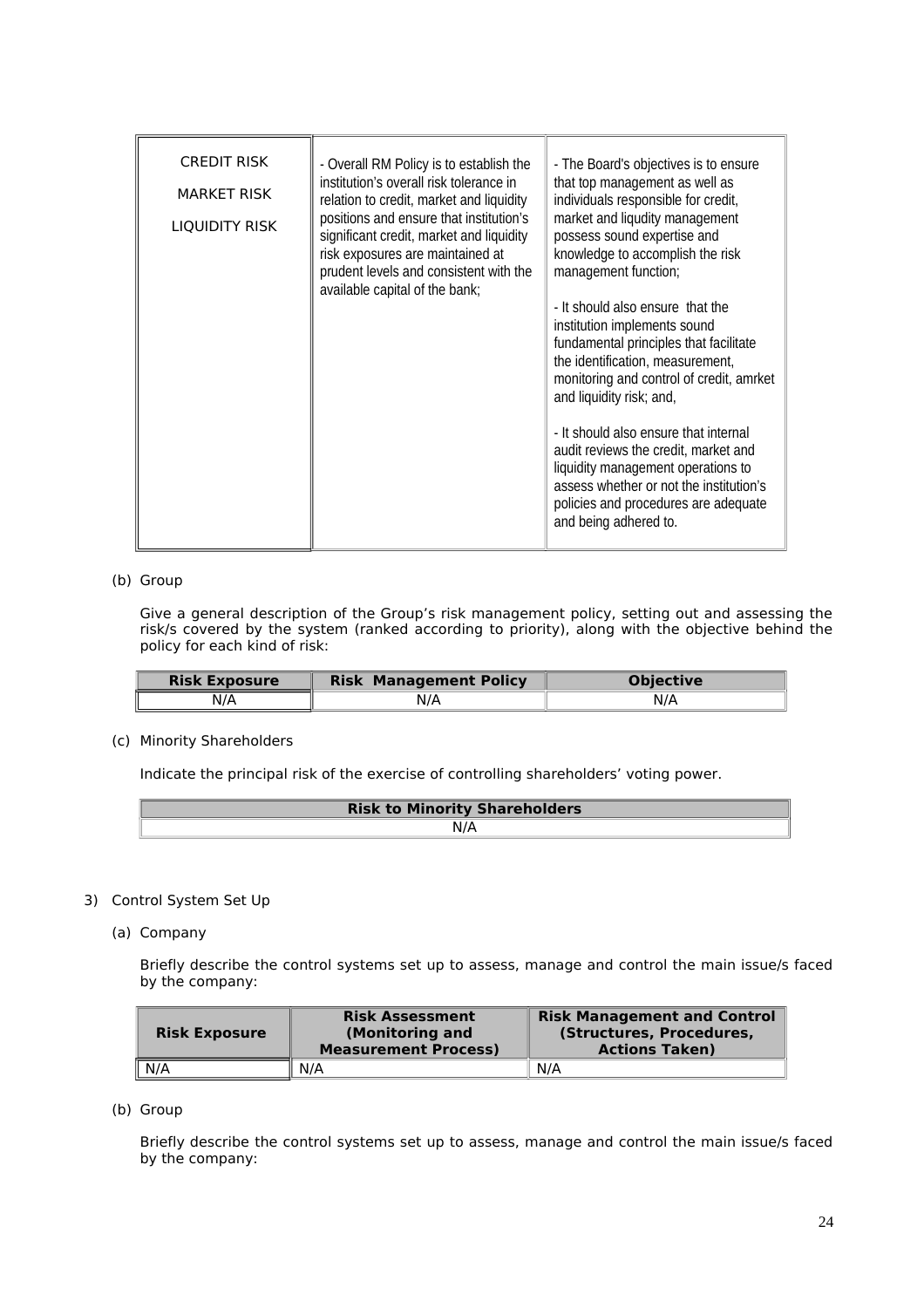| <b>Risk Exposure</b> | <b>Risk Assessment</b><br>(Monitoring and<br><b>Measurement Process)</b> | <b>Risk Management and Control</b><br>(Structures, Procedures,<br><b>Actions Taken)</b> |
|----------------------|--------------------------------------------------------------------------|-----------------------------------------------------------------------------------------|
| N/A                  | N/A                                                                      | N/A                                                                                     |

(c) Committee

Identify the committee or any other body of corporate governance in charge of laying down and supervising these control mechanisms, and give details of its functions:

| <b>Committee/Unit</b> | <b>Control Mechanism</b> | <b>Details of its Functions</b> |
|-----------------------|--------------------------|---------------------------------|
| N/A                   | N/A                      | N/A                             |

## **G. INTERNAL AUDIT AND CONTROL**

1) Internal Control System

Disclose the following information pertaining to the internal control system of the company:

(a) Explain how the internal control system is defined for the company;

Internal Control is broadly defined as a process, effected by Citystate Savings Bank, Incorporated (CSBI) Board of Directors (the "Board"), Management and other personnel, designed to provide reasonable assurance regarding the achievement of objectives in the following categories:

- Effectiveness and efficiency of operations (including safeguarding of assets);
- Reliability of financial reporting; and
- Compliance with applicable laws, regulations and internal policies.
- The required reasonable assurance exists when all the components of management control (the control environment, risk assessment processes, control activities, information and communication systems and monitoring activities) are present and operate effectively.
- (b) A statement that the directors have reviewed the effectiveness of the internal control system and whether they consider them effective and adequate;
- (c) Period covered by the review; Annually
- (d) How often internal controls are reviewed and the directors' criteria for assessing the effectiveness of the internal control system; and Annually
- (e) Where no review was conducted during the year, an explanation why not.
- 2) Internal Audit
	- (a) Role, Scope and Internal Audit Function

Give a general description of the role, scope of internal audit work and other details of the internal audit function.

| Role                                                               | <b>Scope</b>                                     | <b>Indicate</b><br>whether In-<br>house or<br><b>Outsource</b><br><b>Internal Audit</b><br><b>Function</b> | <b>Name of Chief</b><br><b>Internal</b><br><b>Auditor/Auditin</b><br>g Firm        | <b>Reporting</b><br>process                                                |
|--------------------------------------------------------------------|--------------------------------------------------|------------------------------------------------------------------------------------------------------------|------------------------------------------------------------------------------------|----------------------------------------------------------------------------|
| Internal Audit<br>Department's<br>(IAD) primary<br>function within | The scope of<br>Internal Audit<br>shall include: | In house                                                                                                   | The bank's<br>Internal Audit<br>function is in-<br>house, headed<br>by Mr. Emerson | Internal Audit<br>personnel<br>reports to the<br>Head of<br>Internal Audit |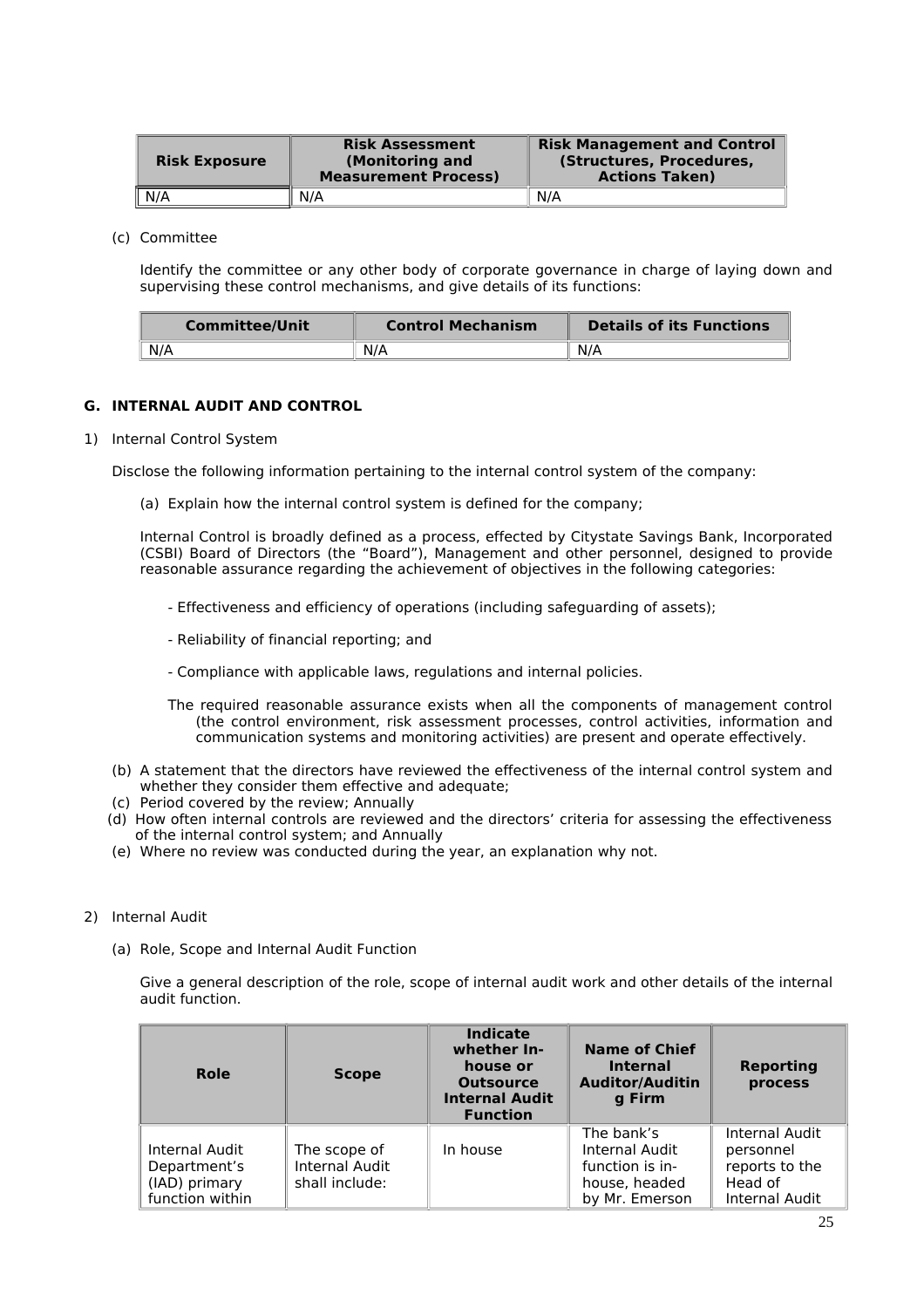| Citystate Savings                  | -Examination and   | G. Igarta, Vice- | Department                      |
|------------------------------------|--------------------|------------------|---------------------------------|
| Bank, Inc. is to                   | evaluation of the  |                  | who reports                     |
| assists the Audit                  | adequacy and       |                  | functionally to                 |
| Committee in                       | effectiveness of   |                  | the Audit                       |
| fulfilling its                     | the internal       |                  | Committee of                    |
| oversight                          | control systems;   |                  | the Board and                   |
| responsibilities                   | Review of the      |                  | administrativel                 |
| setforth in its own                | application and    |                  | y to the                        |
| charter. It is                     | effectiveness of   |                  | President. The                  |
| managed with the                   | risk               |                  | head of IAD                     |
| bank as an                         | management         |                  | also has direct                 |
| integral part of its               | procedures and     |                  | access to the                   |
| risk management,                   | risk assessment    |                  | Audit                           |
| control and                        | methodologies;     |                  | Committee and                   |
| governance                         |                    |                  | its Chairman on                 |
| processes. Its                     | Review of the      |                  | matters                         |
| mission is to                      | management         |                  | believed to be                  |
| provide                            | and financial      |                  | of sufficient                   |
| independent,                       | information        |                  | importance and                  |
| objective                          | systems,           |                  | magnitude to                    |
| assurance service                  | including the      |                  | require their                   |
| and occasionally                   | electronic         |                  | immediate                       |
| consulting                         | information        |                  | attention. The                  |
| service, designed                  | system and         |                  | head of Internal<br>Audit shall |
| to add value and<br>improve CSBI's | electronic         |                  |                                 |
| operations. It                     | banking            |                  | have no<br>executive or         |
| helps CSBI                         | services;          |                  | managerial                      |
| accomplish its                     | Assessment of      |                  | powers and                      |
| objectives by                      | the accuracy       |                  | duties in CSBI                  |
| bringing a                         | and reliability of |                  | except those                    |
| systematic,                        | the accounting     |                  | relating to the                 |
| disciplined                        | system of the      |                  | management of                   |
| approach to                        | resulting          |                  | Internal Audit                  |
| evaluate and                       | financial reports; |                  | Department.                     |
| improve the                        |                    |                  |                                 |
| effectiveness of                   | Review of the      |                  |                                 |
| CSBI's systems of                  | systems and        |                  |                                 |
| internal control,                  | procedures of      |                  |                                 |
| risk management                    | safeguarding       |                  |                                 |
| and governance                     | assets;            |                  |                                 |
| processes. In                      |                    |                  |                                 |
| addition to its                    | Review of the      |                  |                                 |
| specific roles, IAD                | system of          |                  |                                 |
| shall be called                    | assessing          |                  |                                 |
| anytime by Senior                  | capital in         |                  |                                 |
| Management,                        | relation to the    |                  |                                 |
| <b>Audit Committee</b>             | estimate           |                  |                                 |
| or Board of                        | organizational     |                  |                                 |
| Director to                        | risk;              |                  |                                 |
| conduct special                    |                    |                  |                                 |
| review of the                      | Transactions       |                  |                                 |
| bank's operations.                 | testing and        |                  |                                 |
|                                    | assessment of      |                  |                                 |
|                                    | specific internal  |                  |                                 |
|                                    | control            |                  |                                 |
|                                    | procedures; and    |                  |                                 |
|                                    | Review of the      |                  |                                 |
|                                    | compliance         |                  |                                 |
|                                    | system and the     |                  |                                 |
|                                    | implementation     |                  |                                 |
|                                    | of established     |                  |                                 |
|                                    | policies and       |                  |                                 |
|                                    | procedures.        |                  |                                 |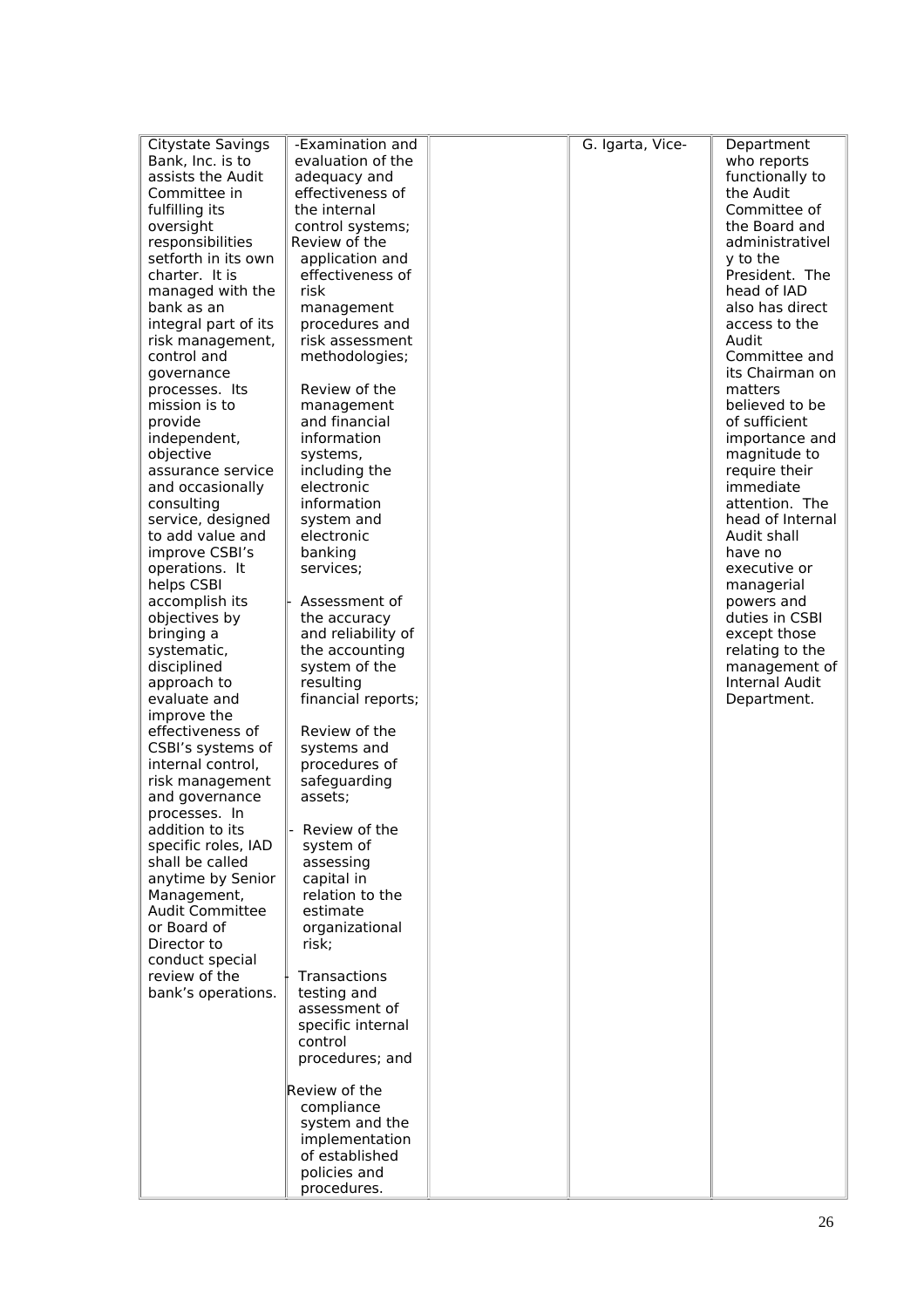| the control of the control of the control of the control of the control of the control of the control of the control of the control of the control of the control of the control of the control of the control of the control |  |  |
|-------------------------------------------------------------------------------------------------------------------------------------------------------------------------------------------------------------------------------|--|--|
|                                                                                                                                                                                                                               |  |  |
|                                                                                                                                                                                                                               |  |  |
|                                                                                                                                                                                                                               |  |  |
|                                                                                                                                                                                                                               |  |  |
|                                                                                                                                                                                                                               |  |  |
|                                                                                                                                                                                                                               |  |  |
|                                                                                                                                                                                                                               |  |  |
|                                                                                                                                                                                                                               |  |  |
|                                                                                                                                                                                                                               |  |  |

- (b) Do the appointment and/or removal of the Internal Auditor or the accounting /auditing firm or corporation to which the internal audit function is outsourced require the approval of the audit committee? As defined in the Audit Committee Charter, the appointment and or removal of the Internal Auditor is part of their function.
- (c) Discuss the internal auditor's reporting relationship with the audit committee. Does the internal auditor have direct and unfettered access to the board of directors and the audit committee and to all records, properties and personnel?

As defined in the Audit Committee Charter, Internal Audit, under the supervision of the head of Internal Audit, is authorized to:

- -Have unrestricted access to all functions, documents, records or reports (in both paper and electronic format), property and personnel with stringent regard for safekeeping and confidentiality.
- -Have full free access to the Audit Committee;
- -Allocate resources, determine timing, set frequencies, select subjects, determine scopes of work and apply different techniques required to accomplish sudit objectives;
- -Obtain necessary assistance of business unit personnel, as well as other specialized services from within or outside the organization;

 -Attend or participate in meetings relating to the Board's oversight responsibilities for auditing and participate in governance control.

(d) Resignation, Re-assignment and Reasons

Disclose any resignation/s or re-assignment of the internal audit staff (including those employed by the third-party auditing firm) and the reason/s for them.

| Name of Audit Staff     | Reason                                                                           |  |  |
|-------------------------|----------------------------------------------------------------------------------|--|--|
| Liezel R. Gacutan       | Transfer to other bank                                                           |  |  |
| Mar Andrew T. Naciaceno | Pursue his plan to study (full time) web design & other<br>related courses in IT |  |  |

(e) Progress against Plans, Issues, Findings and Examination Trends

State the internal audit's progress against plans, significant issues, significant findings and examination trends.

| <b>Progress Against Plans</b> | One of the responsibilities of IAD is to                                                                                       |  |
|-------------------------------|--------------------------------------------------------------------------------------------------------------------------------|--|
| <b>Issues</b> <sup>6</sup>    | develop a flexible annual audit plan and<br>submit that plan to the Audit Committee for                                        |  |
| Findings $7$                  | review and approval. The department                                                                                            |  |
|                               | ensures strict implementation of the plan,                                                                                     |  |
| <b>Examination Trends</b>     | discusses the significant findings to the<br>concerned department/unit and monitors<br>implementation of audit recommendation. |  |

[The relationship among progress, plans, issues and findings should be viewed as an internal control review cycle which involves the following step-by-step activities:

- 1) Preparation of an audit plan inclusive of a time line and milestones;<br>2) Conduct of examination based on the plan:
- 2) Conduct of examination based on the plan;<br>3) Evaluation of the progress in the implement
- Evaluation of the progress in the implementation of the plan;

<span id="page-26-0"></span><sup>6</sup> "Issues" are compliance matters that arise from adopting different interpretations.

<span id="page-26-1"></span> $7$  "Findings" are those with concrete basis under the company's policies and rules.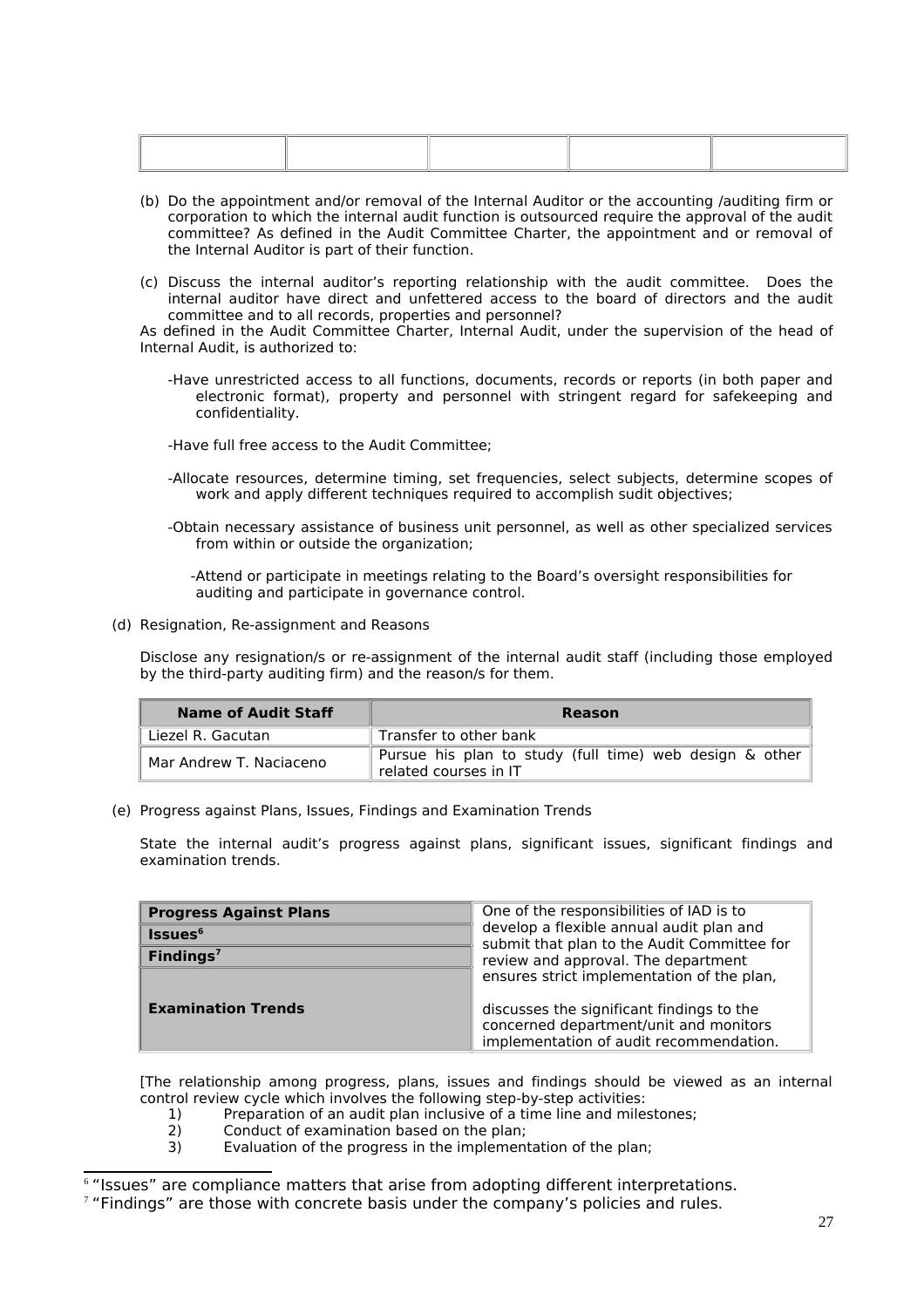- 4) Documentation of issues and findings as a result of the examination;
- 5) Determination of the pervasive issues and findings ("examination trends") based on single year result and/or year-to-year results;
- 6) Conduct of the foregoing procedures on a regular basis.]
- (f) Audit Control Policies and Procedures

Disclose all internal audit controls, policies and procedures that have been established by the company and the result of an assessment as to whether the established controls, policies and procedures have been implemented under the column "Implementation."

| <b>Policies &amp; Procedures</b>                           | <b>Implementation</b> |
|------------------------------------------------------------|-----------------------|
| 1. Adherence to professional ethics                        |                       |
| Skills and competence of audit<br>2.<br>personnel          | ิง                    |
| 3. Assignment of audit work                                |                       |
| 4. Delegation of audit work                                |                       |
| 5. Consultation with supervisors                           |                       |
| 6. Trainings & Programs                                    | N                     |
| 7. Monitoring of quality of work                           | ิง                    |
| 8. Work is in accordance with audit<br>program             |                       |
| 9. Results obtained have been adequately<br>documented     |                       |
| 10. Any significant audit matters have                     |                       |
| heen<br>resolved or are reflected in audit<br>conclusions. |                       |
| 11. Objective of the audit have been<br>achieved           |                       |

(g) Mechanisms and Safeguards

State the mechanism established by the company to safeguard the independence of the auditors, financial analysts, investment banks and rating agencies (example, restrictions on trading in the company's shares and imposition of internal approval procedures for these transactions, limitation on the non-audit services that an external auditor may provide to the company):

| <b>Auditors</b><br>(Internal and<br>External)                                                                                                                                                                                                                                                                                                                                                                         | <b>Financial Analysts</b> | <b>Investment Banks</b> | <b>Rating Agencies</b> |  |
|-----------------------------------------------------------------------------------------------------------------------------------------------------------------------------------------------------------------------------------------------------------------------------------------------------------------------------------------------------------------------------------------------------------------------|---------------------------|-------------------------|------------------------|--|
| To permit the rendering of impartial and unbiased judgment essential to the proper<br>conduct of audits, Internal Audit is independent of the activities it audits. Internal<br>Audit will not have direct responsibility for, nor authority over, any of the activities<br>reviewed and will not engage in activities which would normally be reviewed by<br>internal auditors. Internal Audit is not authorized to: |                           |                         |                        |  |
| - Perform any operational duties or to be involved in the day-to-day internal<br>checking systems of the bank or its subsidiaries/affiliates;                                                                                                                                                                                                                                                                         |                           |                         |                        |  |
| Perform operational risk whatsoever for the bank and its subsidiaries/affliates;<br>$\overline{\phantom{a}}$                                                                                                                                                                                                                                                                                                          |                           |                         |                        |  |
| Initiate or approve transactions external to the Internal Audit;<br>$\overline{\phantom{a}}$                                                                                                                                                                                                                                                                                                                          |                           |                         |                        |  |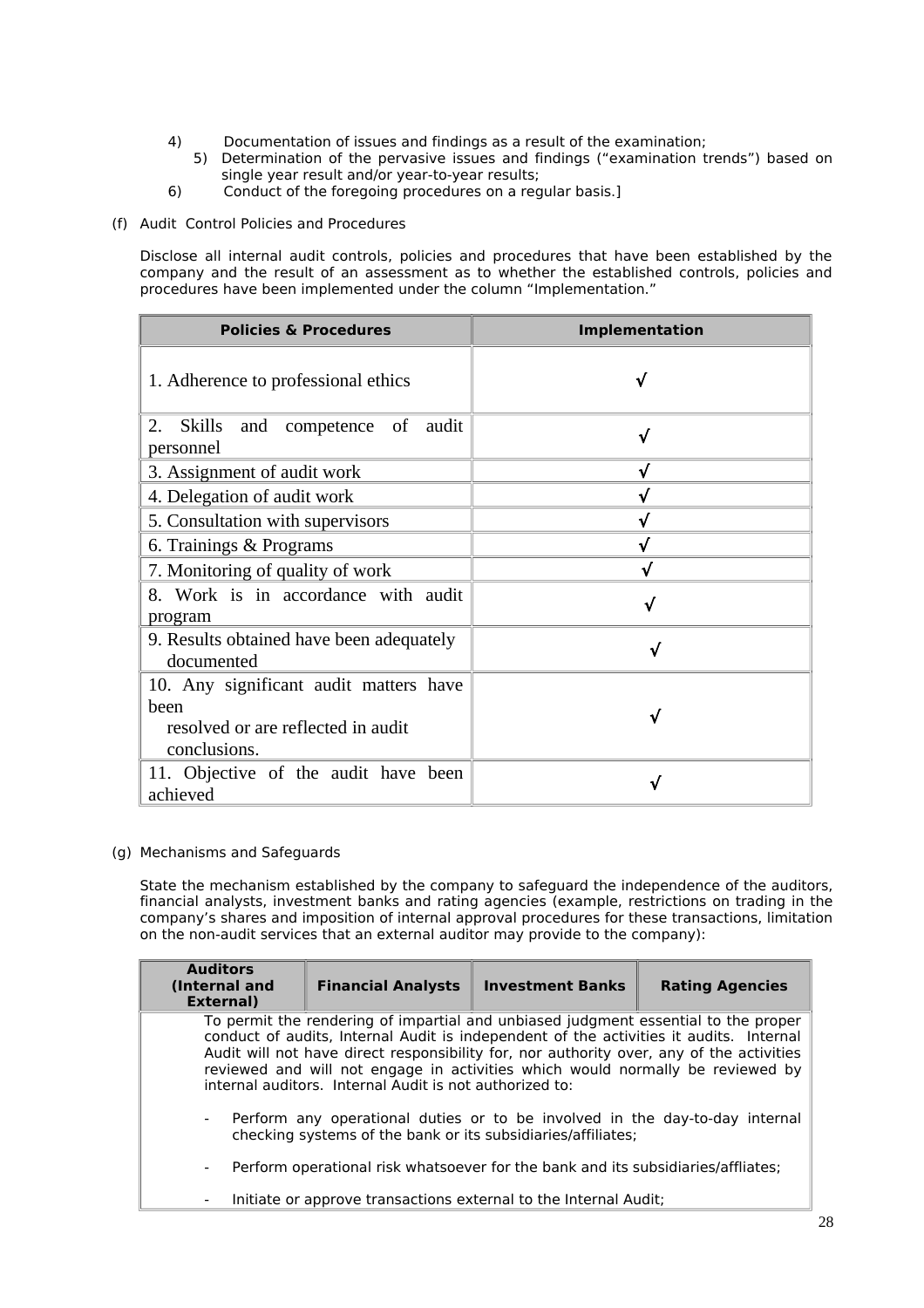- Perform audit in case there is conflict of interest between the auditor and auditee;
	- Perform actions that might ruin Internal Audit's reputation and /or profession:
	- Provide confidential information to unauthorized person and/or party and should maintain this information with good care.

(h) State the officers (preferably the Chairman and the CEO) who will have to attest to the company's full compliance with the SEC Code of Corporate Governance. Such confirmation must state that all directors, officers and employees of the company have been given proper instruction on their respective duties as mandated by the Code and that internal mechanisms are in place to ensure that compliance.

## **H. ROLE OF STAKEHOLDERS**

1) Disclose the company's policy and activities relative to the following:

|                                               | <b>Policy</b>               | <b>Activities</b>          |
|-----------------------------------------------|-----------------------------|----------------------------|
| Customers' welfare                            |                             |                            |
| Supplier/contractor selection<br>practice     |                             |                            |
| Environmentally friendly<br>value-chain       | We conduct KYC, Suitability | We create awareness and    |
| Community interaction                         | Asessment, BSP rule on AMLA | financial literacy program |
| Anti-corruption programmes<br>and procedures? |                             |                            |
| Safeguarding creditors' rights                |                             |                            |

- 2) Does the company have a separate corporate responsibility (CR) report/section or sustainability report/section?
- 3) Performance-enhancing mechanisms for employee participation.
	- (a)What are the company's policy for its employees' safety, health, and welfare?
	- (b)Show data relating to health, safety and welfare of its employees.
	- (c) State the company's training and development program for its employees. Show the data.
	- (d)State the company's reward/compensation policy that accounts for the performance of the company beyond short-term financial measures
- 4) What are the company's procedures for handling complaints by employees concerning illegal (including corruption) and unethical behavior? Explain how employees are protected from retaliation.

## **I. DISCLOSURE AND TRANSPARENCY**

- 1) Ownership Structure
	- (a) Holding 5% shareholding or more

| Shareholder     | Number of Shares | Percent | <b>Beneficial Owner</b> |
|-----------------|------------------|---------|-------------------------|
| Amb. Antonio L. | 14.206.114       | 19.52%  | Antonio L. Cabangon     |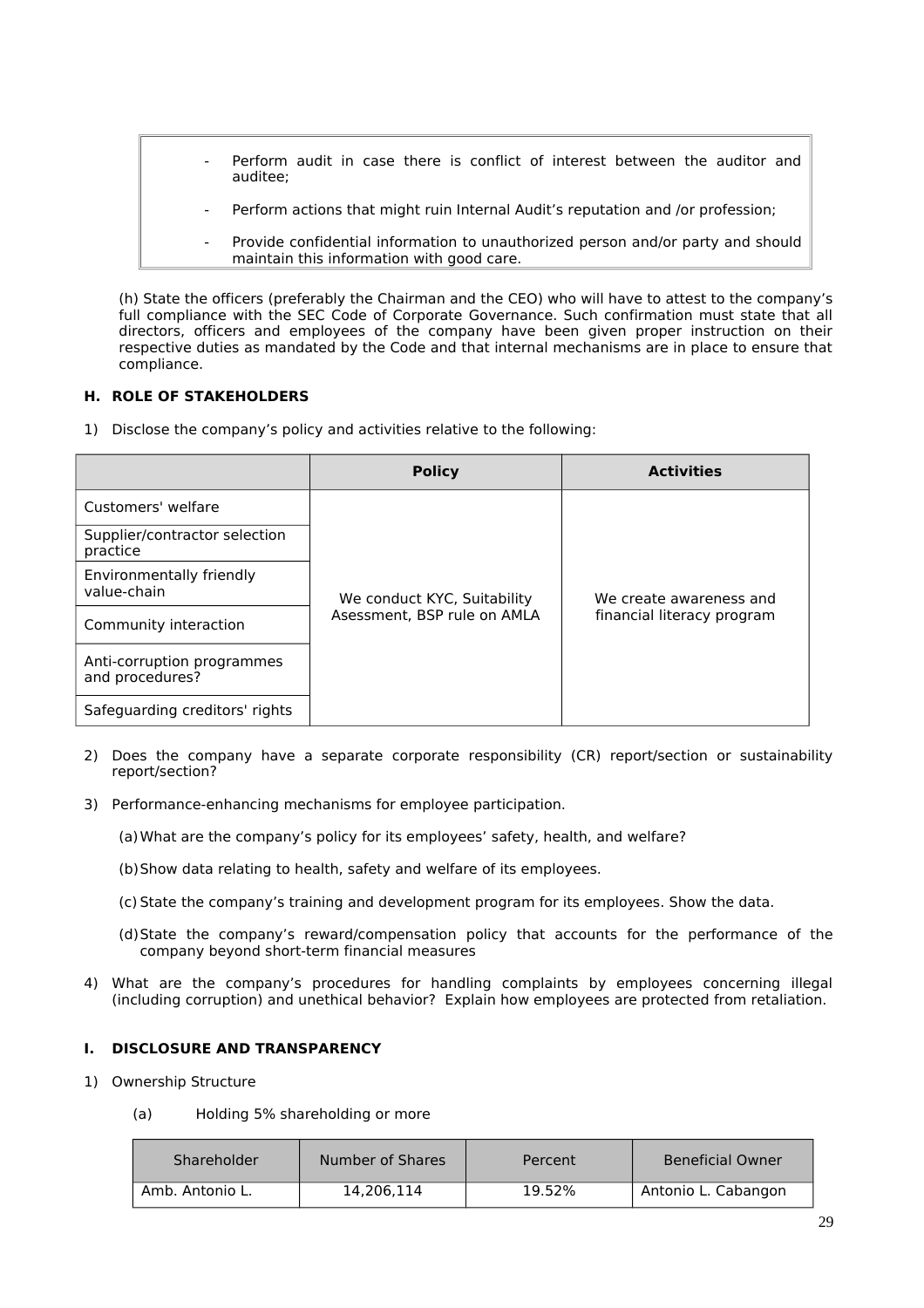| Cabangon Chua        |           |        | Chua                  |
|----------------------|-----------|--------|-----------------------|
| D. Alfred A.         | 8,283,330 | 11.38% | D. Alfred A. Cabangon |
| Cabangon             |           |        |                       |
| Life<br>Fortune      | 7.499.250 | 10.31% | D. Arnold A. Cabangon |
| Insurance Co., Inc.  |           |        |                       |
| General<br>Fortune   | 5,484,000 | 7.54%  | J. Antonio A.         |
| Insurance Corp.      |           |        | Cabangon, Jr.         |
| &<br>Ventures<br>Top | 4.902.594 | 6.74%  | Antonio L. Cabangon   |
| Investment           |           |        | Chua                  |
| Management           |           |        |                       |
| Feorelio M. Bote     | 4,302,500 | 5.91%  | Feorelio M. Bote      |
|                      |           |        |                       |
|                      |           |        |                       |

| Name of Senior<br>Management | Number of Direct shares | Number of<br>Indirect shares / Through<br>(name of record owner) | $%$ of<br>Capital<br><b>Stock</b> |
|------------------------------|-------------------------|------------------------------------------------------------------|-----------------------------------|
| N/A                          | N/A                     | N/A                                                              | N/A                               |
| <b>TOTAL</b>                 |                         |                                                                  |                                   |

# 2) Does the Annual Report disclose the following:

| Key risks                                                                                                                                                                             | Yes. |
|---------------------------------------------------------------------------------------------------------------------------------------------------------------------------------------|------|
| Corporate objectives                                                                                                                                                                  | Yes. |
| Financial performance indicators                                                                                                                                                      | Yes. |
| Non-financial performance indicators                                                                                                                                                  | Yes  |
| Dividend policy                                                                                                                                                                       | Yes. |
| Details of whistle-blowing policy                                                                                                                                                     | Yes  |
| Biographical details (at least age, qualifications, date of first appointment,<br>relevant experience, and any other directorships of listed companies) of<br>directors/commissioners | Yes. |
| Training and/or continuing education program attended by each<br>director/commissioner                                                                                                | Yes  |
| Number of board of directors/commissioners meetings held during the year                                                                                                              | Yes. |
| Attendance details of each director/commissioner in respect of meetings held                                                                                                          | Yes. |
| Details of remuneration of the CEO and each member of the board of<br>directors/commissioners                                                                                         | Yes  |

Should the Annual Report not disclose any of the above, please indicate the reason for the non-disclosure. None

## 3) External Auditor's fee

| Name of auditor       | <b>Audit Fee</b> | <b>Non-audit Fee</b> |
|-----------------------|------------------|----------------------|
| Punongbayan & Araullo | P1.209.600.00    |                      |

## 4) Medium of Communication

List down the mode/s of communication that the company is using for disseminating information.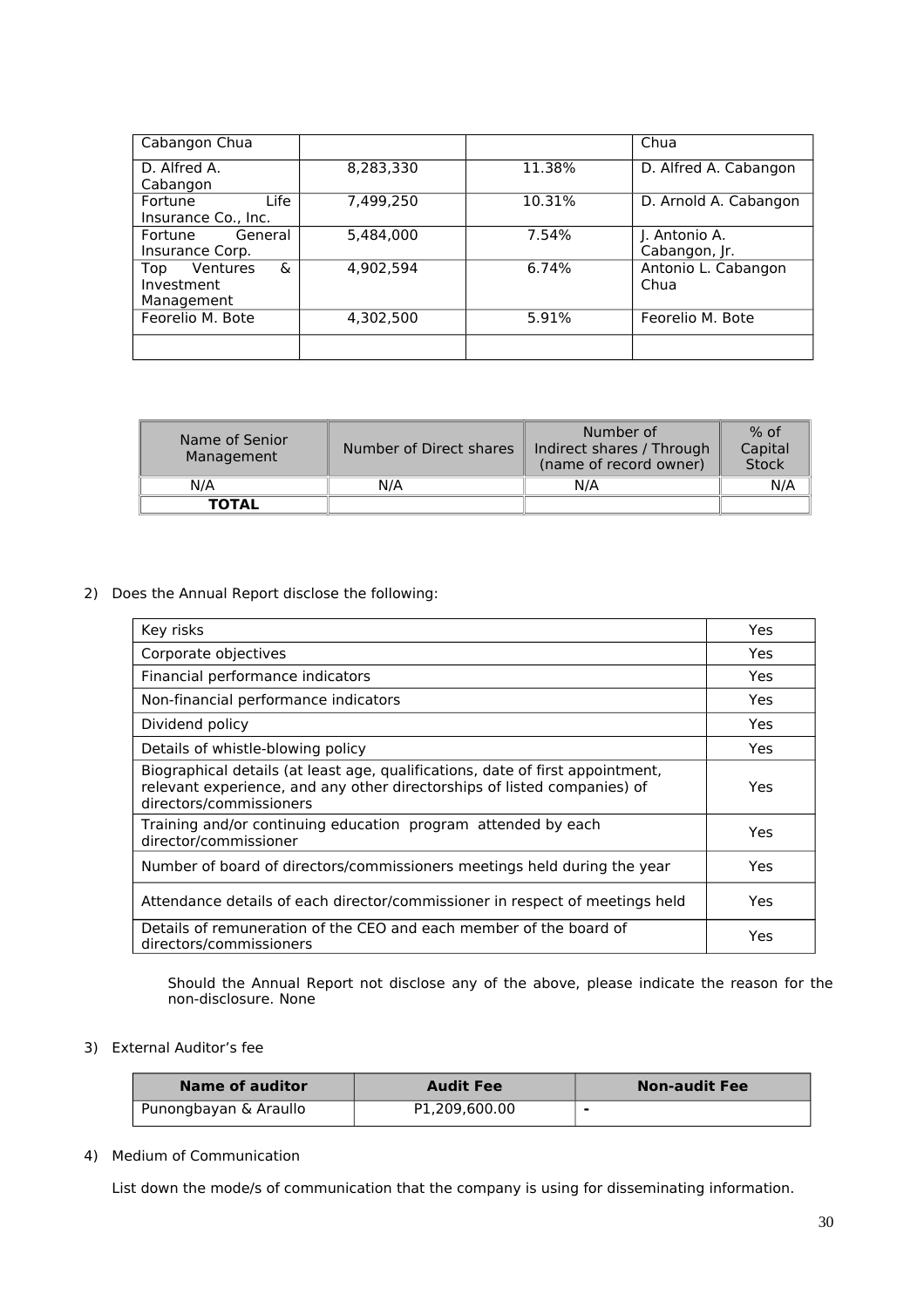- 5) Date of release of audited financial report: April 21, 2014
- 6) Company Website

Does the company have a website disclosing up-to-date information about the following?

| <b>Business operations</b>                                                            | Yes |
|---------------------------------------------------------------------------------------|-----|
| Financial statements/reports (current and prior years)                                | Yes |
| Materials provided in briefings to analysts and media                                 | Yes |
| Shareholding structure                                                                | Yes |
| Group corporate structure                                                             | Yes |
| Downloadable annual report                                                            | Yes |
| Notice of AGM and/or EGM                                                              | Yes |
| Company's constitution (company's by-laws, memorandum and articles<br>of association) | Yes |

Should any of the foregoing information be not disclosed, please indicate the reason thereto.

## 7) **Disclosure of RPT**

| RP <sub>1</sub> | Relationship | <b>Nature</b> | Value |
|-----------------|--------------|---------------|-------|
|                 |              |               |       |
|                 |              |               |       |

When RPTs are involved, what processes are in place to address them in the manner that will safeguard the interest of the company and in particular of its minority shareholders and other stakeholders?

## **J. RIGHTS OF STOCKHOLDERS**

- 1) Right to participate effectively in and vote in Annual/Special Stockholders' Meetings
	- (a) Quorum

Give details on the quorum required to convene the Annual/Special Stockholders' Meeting as set forth in its By-laws.

(b) System Used to Approve Corporate Acts

Explain the system used to approve corporate acts.

| <b>System Used</b> |  |
|--------------------|--|
| <b>Description</b> |  |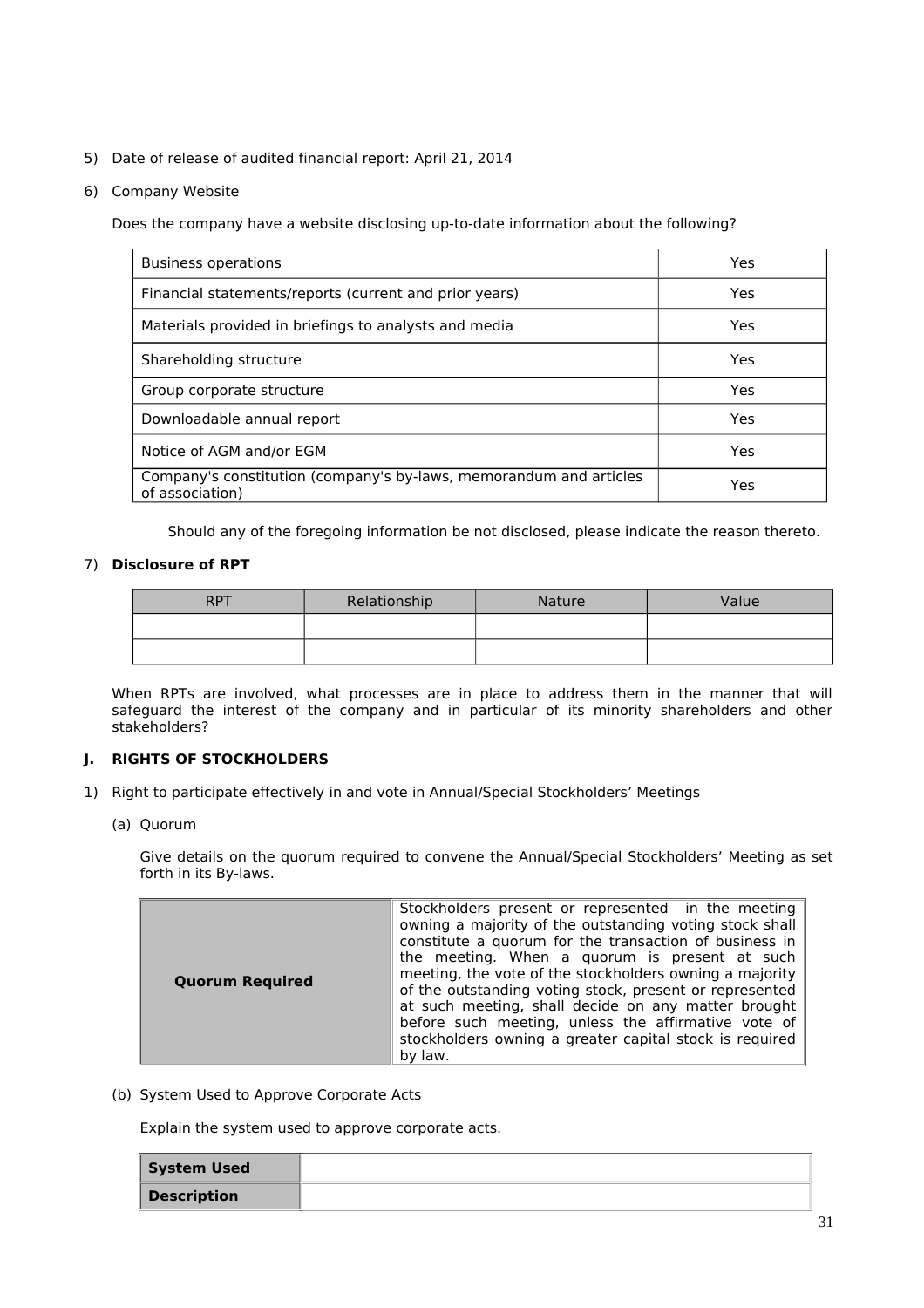# (c) Stockholders' Rights

List any Stockholders' Rights concerning Annual/Special Stockholders' Meeting that differ from those laid down in the Corporation Code.

| <b>Stockholders' Rights under</b><br><b>The Corporation Code</b>                                                                                                                                                                                                                                                                                                                                                                                                                                                                                                                                                                                                                                                                                                                                        | Stockholders' Rights not in<br><b>The Corporation Code</b> |
|---------------------------------------------------------------------------------------------------------------------------------------------------------------------------------------------------------------------------------------------------------------------------------------------------------------------------------------------------------------------------------------------------------------------------------------------------------------------------------------------------------------------------------------------------------------------------------------------------------------------------------------------------------------------------------------------------------------------------------------------------------------------------------------------------------|------------------------------------------------------------|
| <b>Voting Right</b>                                                                                                                                                                                                                                                                                                                                                                                                                                                                                                                                                                                                                                                                                                                                                                                     |                                                            |
| Pre-emptive Right                                                                                                                                                                                                                                                                                                                                                                                                                                                                                                                                                                                                                                                                                                                                                                                       |                                                            |
| Power of Inspection                                                                                                                                                                                                                                                                                                                                                                                                                                                                                                                                                                                                                                                                                                                                                                                     |                                                            |
| Right to Information                                                                                                                                                                                                                                                                                                                                                                                                                                                                                                                                                                                                                                                                                                                                                                                    |                                                            |
| <b>Right to Dividends</b>                                                                                                                                                                                                                                                                                                                                                                                                                                                                                                                                                                                                                                                                                                                                                                               |                                                            |
| <b>Appraisal Right</b>                                                                                                                                                                                                                                                                                                                                                                                                                                                                                                                                                                                                                                                                                                                                                                                  |                                                            |
| It shall be the duty of the directors to<br>promote shareholder rights, remove<br>imediments<br>the<br>exercise<br>to<br>of<br>the<br>shareholder's right and allow possibilities to<br>seek redress for violation of their rights.<br>They shall encourage the exercise of<br>shareholder's voting rights and the solution<br>action problems through<br>of collective<br>appropriate mechanisms. They shall be<br>instrumental in removing excessive costs<br>and other admonistrative or<br>practical<br>impediments to shareholders participating in<br>meeting and/or voting in person. The<br>directors shall pave the way for<br>the<br>electronic filing and<br>distribution<br>of<br>shareholder information necessary to make<br>informed<br>decisions<br>subject to<br>legal<br>constraints. |                                                            |

# Dividends

| Declaration Date                                                                                                                                                                                                     | <b>Record Date</b> | <b>Payment Date</b>                                                                     |
|----------------------------------------------------------------------------------------------------------------------------------------------------------------------------------------------------------------------|--------------------|-----------------------------------------------------------------------------------------|
| Dividends Declared for the Last Five (5) years:                                                                                                                                                                      |                    |                                                                                         |
| 1. In 2001, 2002, 2003, 2004 and 2005 cash dividends amounting to P330,000.00,<br>P660,000.00, P882,000.00, P882,000.00 and another P882,000.00 respectively<br>were declared, approved by BSP and paid by the bank. |                    |                                                                                         |
| 2. In 2006, a 10% stock dividend equivalent to 6,614,998 shares and cash dividend<br>amounting to P1,984,520.00 were declared, approved by BSP and paid by the<br>bank.                                              |                    |                                                                                         |
| 0.03 per share.                                                                                                                                                                                                      |                    | 3. In 2007, cash dividend declared was 3/10 of 1% of the par value per share or Php     |
| 0.03 per share.                                                                                                                                                                                                      |                    | 4. In 2008, cash dividend declared was 3/10 of 1% of the par value per share or Php     |
| 0.03 per share.                                                                                                                                                                                                      |                    | 5. In 2009, cash dividend declared was 3/10 of 1% of the par value per share or Php     |
|                                                                                                                                                                                                                      |                    | 6. All cash dividends declarations are subject to Bangko Sentral ng Pilipinas approval. |
|                                                                                                                                                                                                                      |                    |                                                                                         |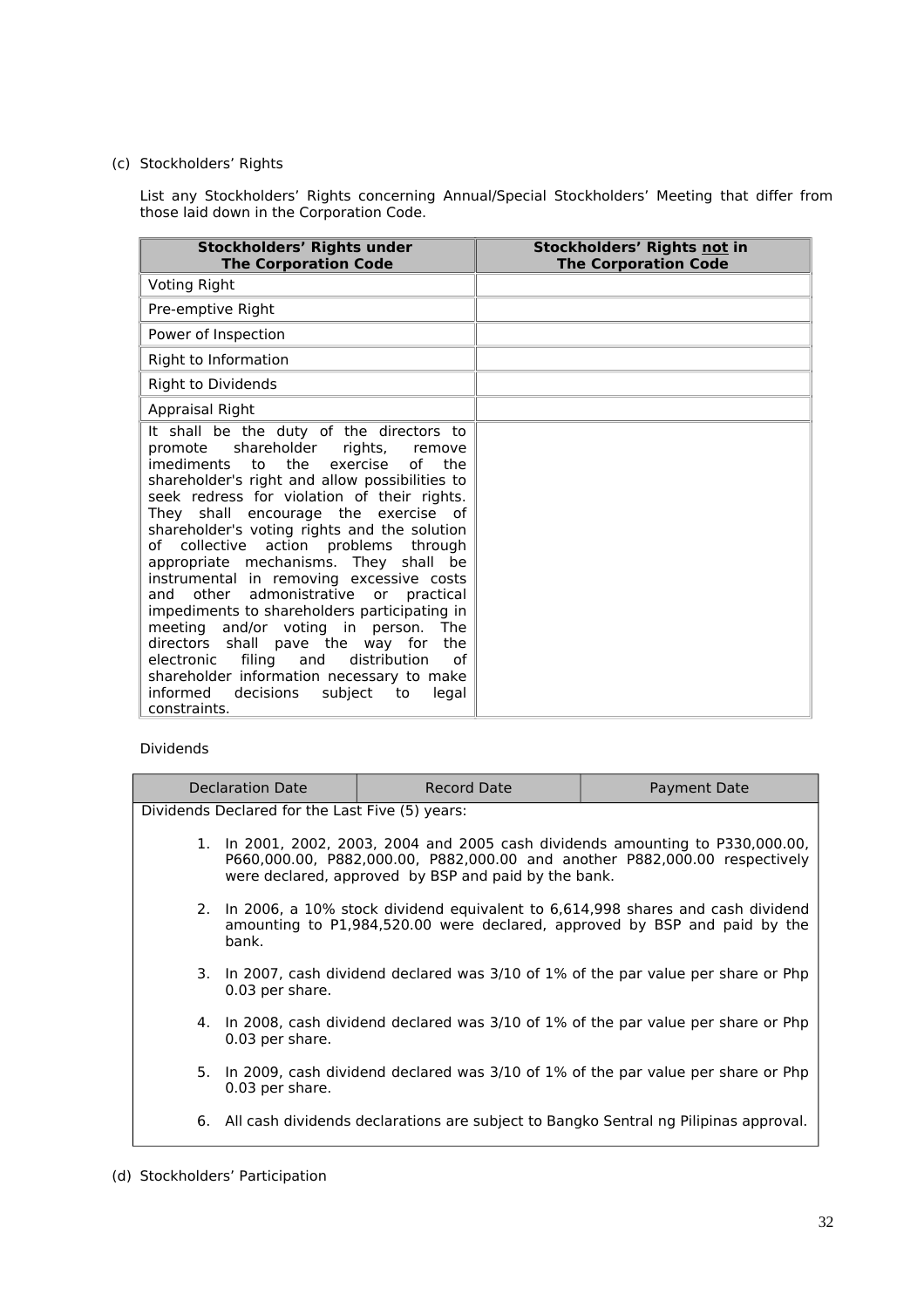7. State, if any, the measures adopted to promote stockholder participation in the Annual/Special Stockholders' Meeting, including the procedure on how stockholders and other parties interested may communicate directly with the Chairman of the Board, individual directors or board committees. Include in the discussion the steps the Board has taken to solicit and understand the views of the stockholders as well as procedures for putting forward proposals at stockholders' meetings.

| <b>Measures Adopted</b> | <b>Communication Procedure</b> |
|-------------------------|--------------------------------|
|                         |                                |
|                         |                                |

8. State the company policy of asking shareholders to actively participate in corporate decisions regarding:

- a. Amendments to the company's constitution
- b. Authorization of additional shares
- c. Transfer of all or substantially all assets, which in effect results in the sale of the company
- 9. Does the company observe a minimum of 21 business days for giving out of notices to the AGM where items to be resolved by shareholders are taken up?
	- a. Date of sending out notices:

 $\_$  . The contribution of the contribution of  $\mathcal{L}_\mathcal{A}$ 

Notices of meetings of the stockholders shall be made, as the Board of Directors may determine, either by publication in a newspaper of general circulation at least once and at least ten (10) banking days prior to the date of the meeting or by written notice sent by delivery, fax or ordinary mail to each stockholder at least ten (10) banking dqys prior to the date of the meeting. The notice shall state the date, time and place of the meeting and if a special meeting, the purpose for which the meeting is called.

- b. Date of the Annual/Special Stockholders' Meeting: April 30, 2013
- 10. State, if any, questions and answers during the Annual/Special Stockholders' Meeting.
- 11. Result of Annual/Special Stockholders' Meeting's Resolutions

| Resolution | Approving | Dissenting | Abstaining |
|------------|-----------|------------|------------|
|            |           |            |            |
|            |           |            |            |

12. Date of publishing of the result of the votes taken during the most recent AGM for all resolutions: May 27, 2014 , right after the stockholders meeting.

#### (e) Modifications

State, if any, the modifications made in the Annual/Special Stockholders' Meeting regulations during the most recent year and the reason for such modification:

| <b>Modifications</b> | <b>Reason for Modification</b> |
|----------------------|--------------------------------|
|                      |                                |
|                      |                                |

- (f) Stockholders' Attendance
	- (i) Details of Attendance in the Annual/Special Stockholders' Meeting Held: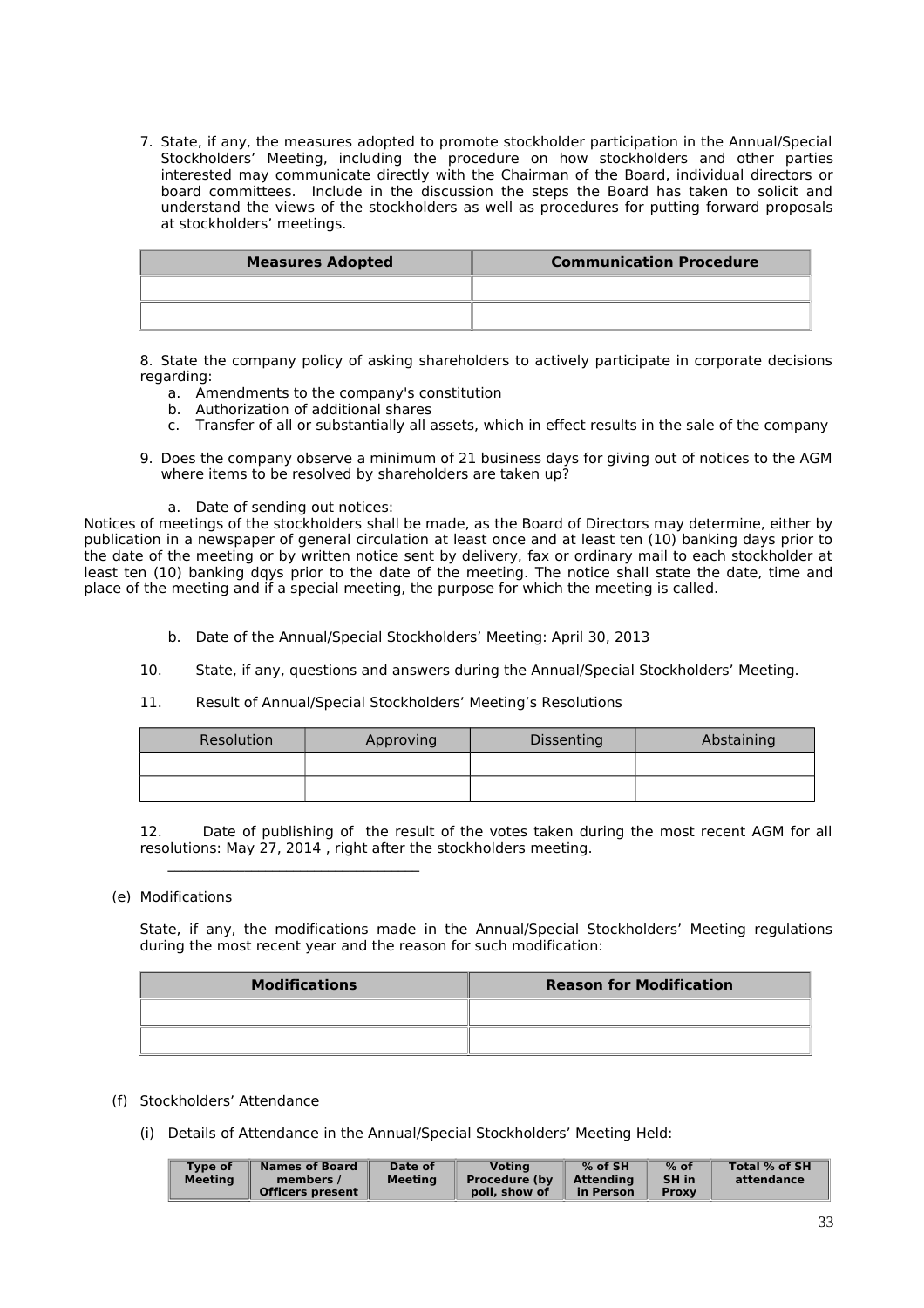|         |                                     |           | hands, etc.)     |     |     |     |
|---------|-------------------------------------|-----------|------------------|-----|-----|-----|
| Annual  | Amb. Antonio<br>L. Cabangon<br>Chua | 5/27/2014 | Show of<br>hands |     |     |     |
|         | Atty. Rey D.<br><b>Delfin</b>       | 5/27/2014 | -do-             |     |     |     |
|         | Alfonso G. Siy                      | 5/27/2014 | -do-             |     |     |     |
|         | D. Arnold A.<br>Cabangon            | 5/27/2014 | -do-             |     |     |     |
|         | J. Antonio A.<br>Cabangon, Jr.      | 5/27/2014 | -do-             |     |     |     |
|         | D. Alfred A.<br>Cabangon            | 5/27/2014 | -do-             |     |     |     |
|         | Engr. Feorelio<br>M. Bote           | 5/27/2014 | -do-             |     |     |     |
|         | Ramon L. Sin                        | 5/27/2014 | -do-             |     |     |     |
|         | Pedro E.<br>Paraiso                 | 5/27/2014 | -do-             |     |     |     |
|         | Atty.<br>Emmanuel R.<br>Sison       | 5/27/2014 | -do-             |     |     |     |
|         | Andres Y.<br>Narvasa, Jr.           | 5/27/2014 | -do-             |     |     |     |
|         | Lucito L.<br>Sioson                 | 5/27/2014 | -do-             |     |     |     |
|         | Justice Jose<br>Armando R.<br>Melo  | 5/27/2014 | -do-             |     |     |     |
|         |                                     |           |                  |     |     |     |
|         |                                     |           |                  |     |     |     |
| Special | N/A                                 | N/A       | N/A              | N/A | N/A | N/A |

- (ii) Does the company appoint an independent party (inspectors) to count and/or validate the votes at the ASM/SSMs?
- (iii) Do the company's common shares carry one vote for one share? If not, disclose and give reasons for any divergence to this standard. Where the company has more than one class of shares, describe the voting rights attached to each class of shares.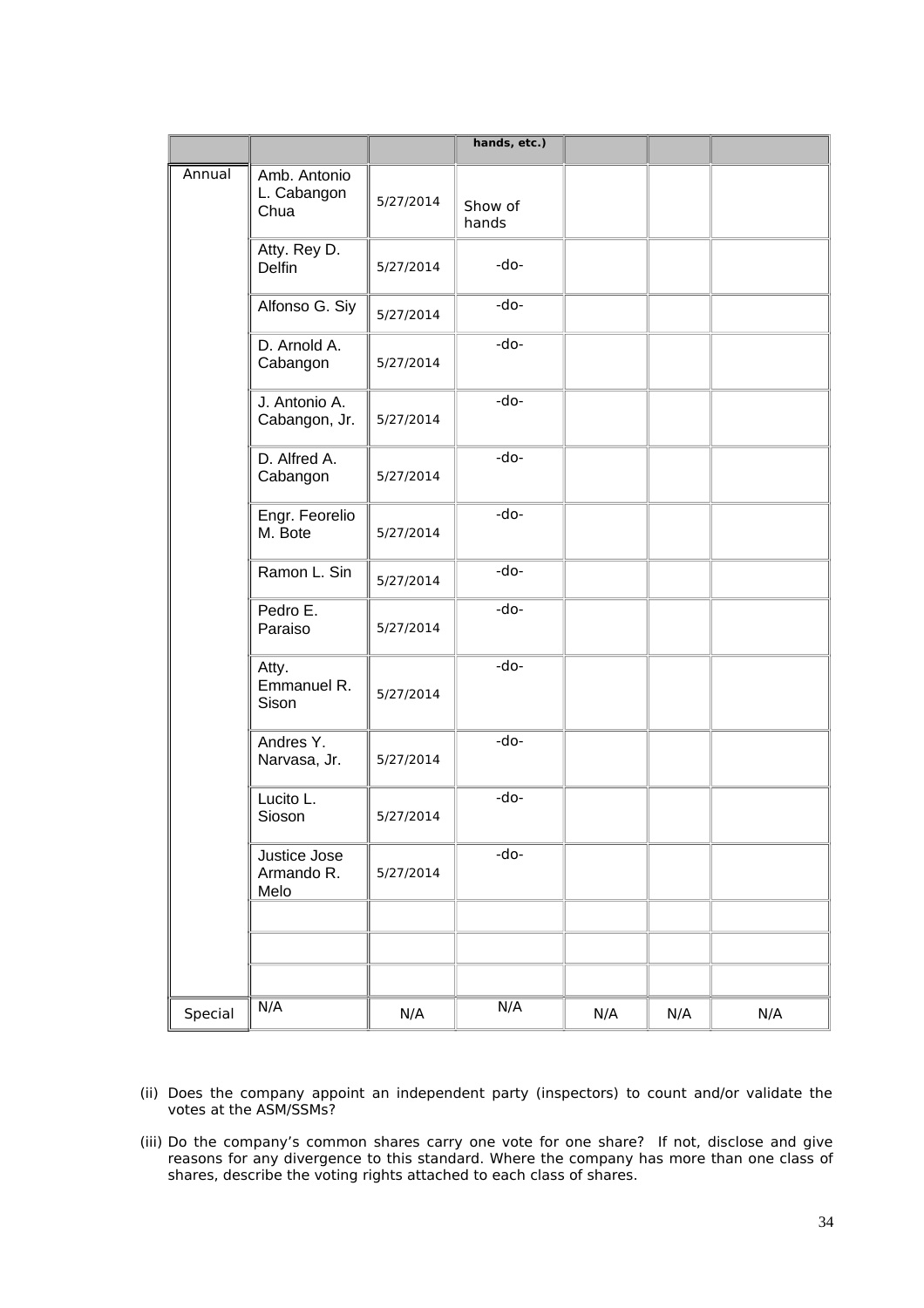# (g) Proxy Voting Policies

State the policies followed by the company regarding proxy voting in the Annual/Special Stockholders' Meeting.

|                                        | <b>Company's Policies</b>                                                                                                                                                                                                                                                                                                                                                                                                               |
|----------------------------------------|-----------------------------------------------------------------------------------------------------------------------------------------------------------------------------------------------------------------------------------------------------------------------------------------------------------------------------------------------------------------------------------------------------------------------------------------|
| Execution and acceptance of<br>proxies | Stockholders may vote in all meetings either in person<br>or by proxy given in writing and signed by the<br>stockholders concerned and presented to the Secretary<br>at least two (2) banking days prior to the date of the<br>meeting, for verification and record purposes.<br>Revocation of proxies shall also be in writing and signed<br>by the stockholders concerned and presented to the<br>Secretary before the same deadline. |
| Notary                                 |                                                                                                                                                                                                                                                                                                                                                                                                                                         |
| Submission of Proxy                    | At least two (2) banking days prior to the date of the<br>meeting, for verification and record purposes.                                                                                                                                                                                                                                                                                                                                |
| Several Proxies                        |                                                                                                                                                                                                                                                                                                                                                                                                                                         |
| Validity of Proxy                      | Revocation of proxies shall also be in writing and signed<br>by the stockholders concerned and presented to the<br>Secretary before the same deadline.                                                                                                                                                                                                                                                                                  |
| Proxies executed abroad                |                                                                                                                                                                                                                                                                                                                                                                                                                                         |
| <b>Invalidated Proxy</b>               |                                                                                                                                                                                                                                                                                                                                                                                                                                         |
| Validation of Proxy                    |                                                                                                                                                                                                                                                                                                                                                                                                                                         |
| Violation of Proxy                     |                                                                                                                                                                                                                                                                                                                                                                                                                                         |

(h) Sending of Notices

State the company's policies and procedure on the sending of notices of Annual/Special Stockholders' Meeting.

| <b>Policies</b>                                                                                                                                                                                                                           | <b>Procedure</b>                                                                                                                  |
|-------------------------------------------------------------------------------------------------------------------------------------------------------------------------------------------------------------------------------------------|-----------------------------------------------------------------------------------------------------------------------------------|
| The Bank will send a Notice of Annual<br>Meeting of Stockholders duly signed by the<br>Corporate/Asst. Corporate Secretary<br>indicating the matters to be taken in the<br>meeting. The SEC-20 IS definitive report is<br>being attached. | Approximate 25 calendar days on which the<br>Notice and the Information sheet is first to<br>be sent or given to security holders |

(i) Definitive Information Statements and Management Report

| Number of Stockholders entitled to<br>receive Definitive Information<br><b>Statements and Management Report</b><br>and Other Materials                                                           | 13    |
|--------------------------------------------------------------------------------------------------------------------------------------------------------------------------------------------------|-------|
| <b>Date of Actual Distribution of Definitive</b><br>Information Statement and<br><b>Management Report and Other</b><br><b>Materials held by market</b><br>participants/certain beneficial owners | May 6 |
| Date of Actual Distribution of Definitive<br><b>Information Statement and</b><br><b>Management Report and Other</b><br><b>Materials held by stockholders</b>                                     | May 6 |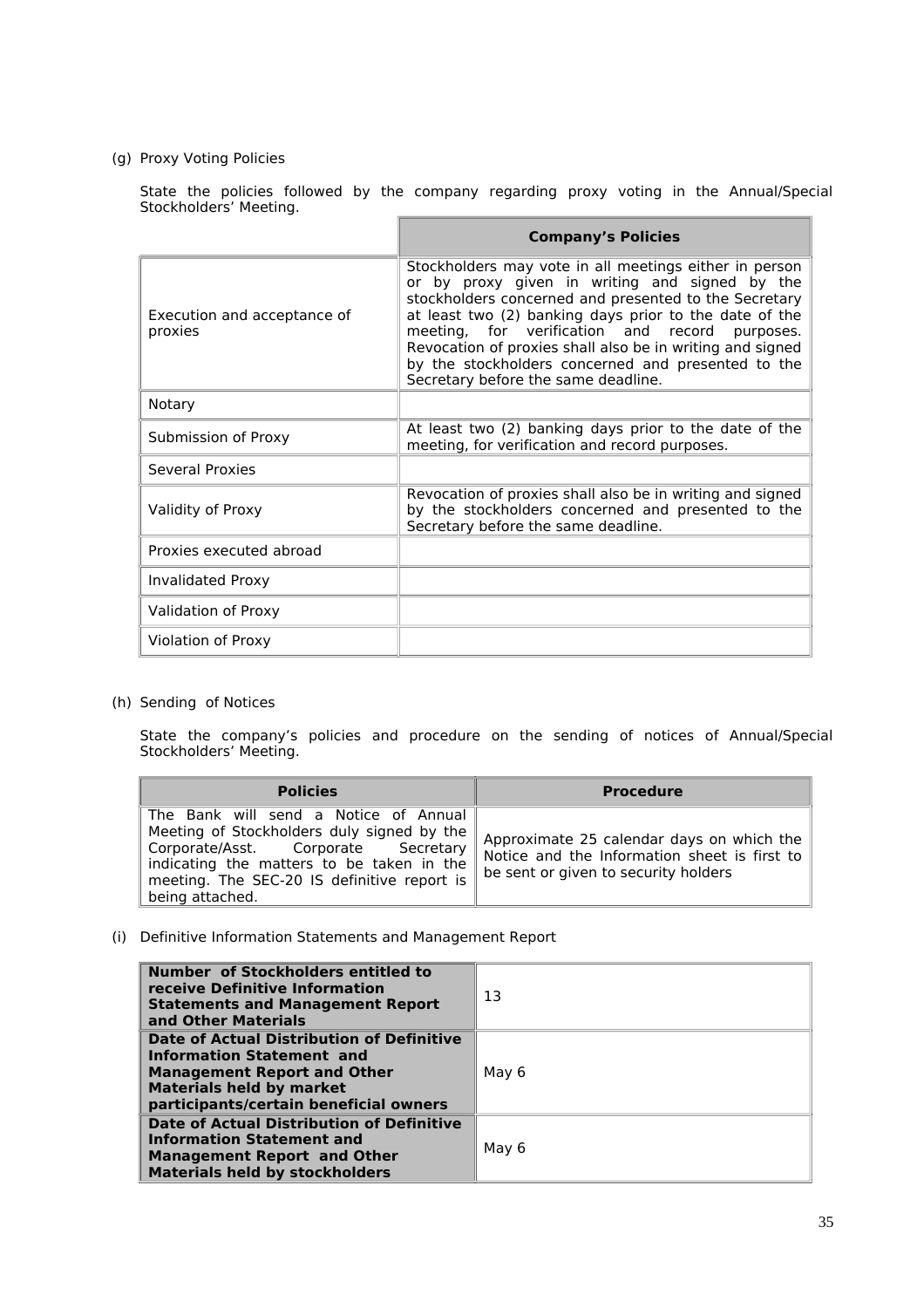| State whether CD format or hard<br>copies were distributed                       | Hard copies |
|----------------------------------------------------------------------------------|-------------|
| If yes, indicate whether requesting<br>stockholders were provided hard<br>copies | Yes         |

(j) Does the Notice of Annual/Special Stockholders' Meeting include the following:

| Each resolution to be taken up deals with only one item.                                                                                                                          | Yes |
|-----------------------------------------------------------------------------------------------------------------------------------------------------------------------------------|-----|
| Profiles of directors (at least age, qualification, date of first<br>appointment, experience, and directorships in other listed companies)<br>nominated for election/re-election. | Yes |
| The auditors to be appointed or re-appointed.                                                                                                                                     | Yes |
| An explanation of the dividend policy, if any dividend is to be<br>declared.                                                                                                      | Yes |
| The amount payable for final dividends.                                                                                                                                           | Yes |
| Documents required for proxy vote.                                                                                                                                                | Yes |

Should any of the foregoing information be not disclosed, please indicate the reason thereto.

- 2) Treatment of Minority Stockholders
	- (a) State the company's policies with respect to the treatment of minority stockholders.

| <b>Policies</b> | Implementation |
|-----------------|----------------|
|                 |                |
|                 |                |
|                 |                |
|                 |                |

(b) Do minority stockholders have a right to nominate candidates for board of directors?

## **K. INVESTORS RELATIONS PROGRAM**

- 1) Discuss the company's external and internal communications policies and how frequently they are reviewed. Disclose who reviews and approves major company announcements. Identify the committee with this responsibility, if it has been assigned to a committee.
- 2) Describe the company's investor relations program including its communications strategy to promote effective communication with its stockholders, other stakeholders and the public in general. Disclose the contact details (e.g. telephone, fax and email) of the officer responsible for investor relations.

|                                 | <b>Details</b> |
|---------------------------------|----------------|
| (1) Objectives                  |                |
| (2) Principles                  |                |
| (3) Modes of Communications     |                |
| (4) Investors Relations Officer |                |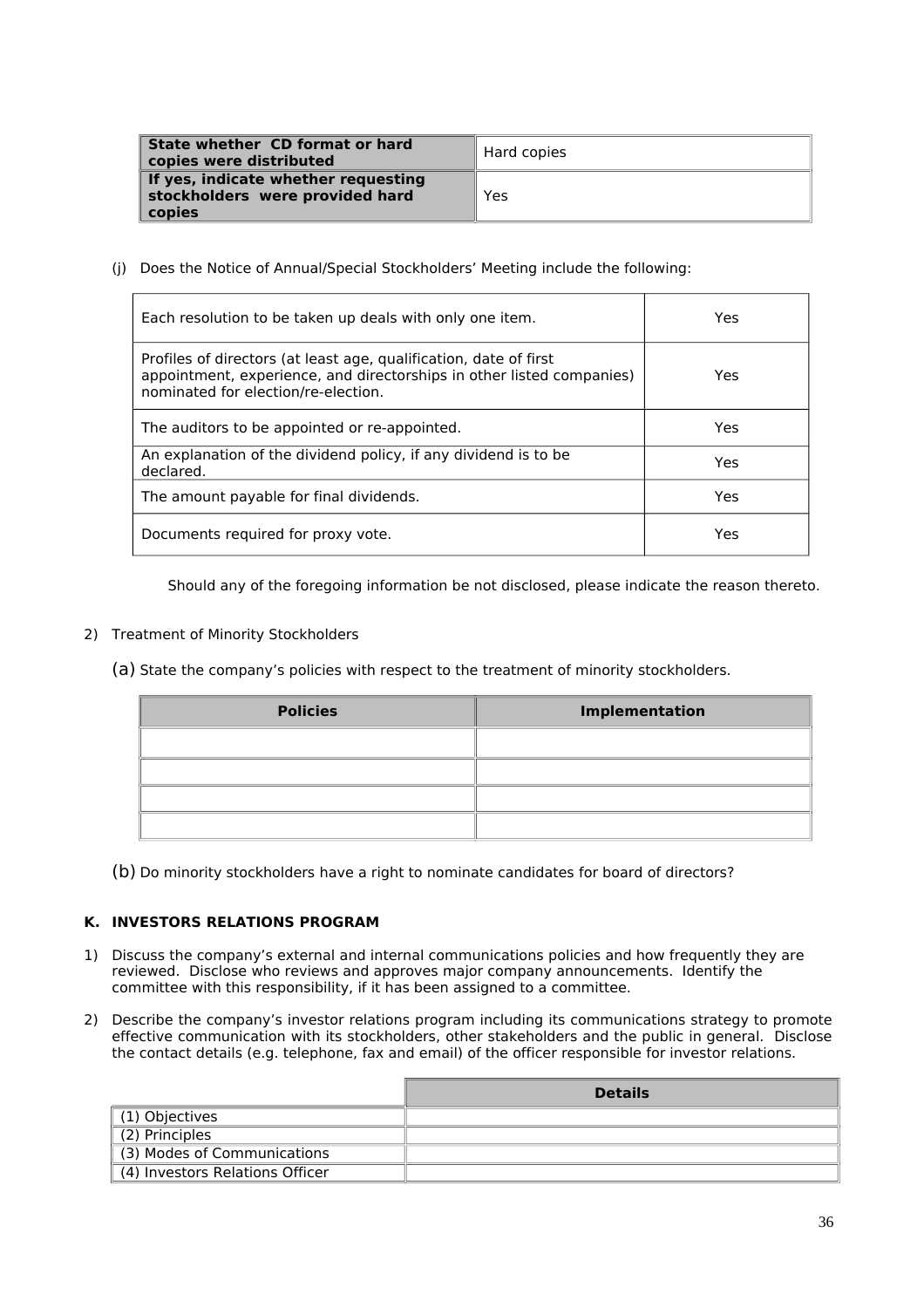3) What are the company's rules and procedures governing the acquisition of corporate control in the capital markets, and extraordinary transactions such as mergers, and sales of substantial portions of corporate assets?

Name of the independent party the board of directors of the company appointed to evaluate the fairness of the transaction price.

## **L. CORPORATE SOCIAL RESPONSIBILITY INITIATIVES**

Discuss any initiative undertaken or proposed to be undertaken by the company.

| <b>Initiative</b> | <b>Beneficiary</b> |
|-------------------|--------------------|
|                   |                    |
|                   |                    |
|                   |                    |
|                   |                    |

#### **M. BOARD, DIRECTOR, COMMITTEE AND CEO APPRAISAL**

Disclose the process followed and criteria used in assessing the annual performance of the board and its committees, individual director, and the CEO/President.

|                             | <b>Process</b> | Criteria |
|-----------------------------|----------------|----------|
| <b>Board of Directors</b>   |                |          |
| <b>Board Committees</b>     |                |          |
| <b>Individual Directors</b> |                |          |
| <b>CEO/President</b>        |                |          |

# **N. INTERNAL BREACHES AND SANCTIONS**

Discuss the internal policies on sanctions imposed for any violation or breach of the corporate governance manual involving directors, officers, management and employees

| <b>Violations</b> | <b>Sanctions</b> |
|-------------------|------------------|
|                   |                  |
|                   |                  |
|                   |                  |
|                   |                  |
|                   |                  |